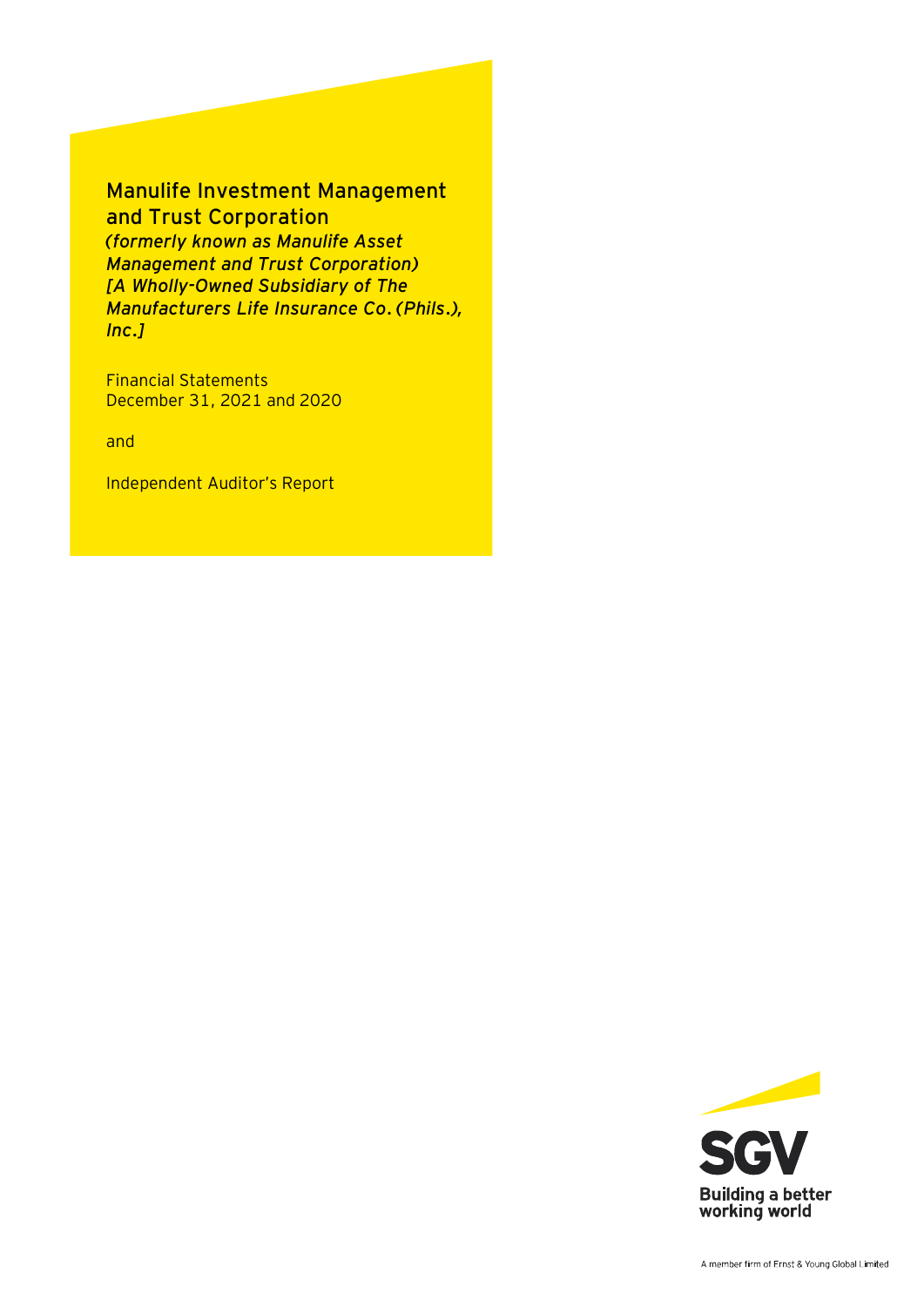

SyCip Gorres Velayo & Co. 6760 Ayala Avenue 1226 Makati City Philippines

 Tel: (632) 8891 0307 Fax: (632) 8819 0872 ey.com/ph

# **INDEPENDENT AUDITOR'S REPORT**

The Board of Directors and Stockholders Manulife Investment Management and Trust Corporation *(formerly known as Manulife Asset Management and Trust Corporation)*

### **Report on the Audit of the Financial Statements**

### **Opinion**

We have audited the financial statements of Manulife Investment Management and Trust Corporation (formerly known as Manulife Asset Management and Trust Corporation) (the Company), which comprise the statements of financial position as at December 31, 2021 and 2020, and the statements of comprehensive income, statements of changes in equity and statements of cash flows for the years then ended, and notes to the financial statements, including a summary of significant accounting policies.

In our opinion, the accompanying financial statements present fairly, in all material respects, the financial position of the Company as at December 31, 2021 and 2020, and its financial performance and its cash flows for the years then ended in accordance with Philippine Financial Reporting Standards (PFRS).

### **Basis for Opinion**

We conducted our audits in accordance with Philippine Standards on Auditing (PSAs). Our responsibilities under those standards are further described in the *Auditor's Responsibilities for the Audit of the Financial Statements* section of our report. We are independent of the Company in accordance with the Code of Ethics for Professional Accountants in the Philippines (Code of Ethics) together with the ethical requirements that are relevant to our audit of the financial statements in the Philippines, and we have fulfilled our other ethical responsibilities in accordance with these requirements and the Code of Ethics. We believe that the audit evidence we have obtained is sufficient and appropriate to provide a basis for our opinion.

### **Responsibilities of Management and Those Charged with Governance for the Financial Statements**

Management is responsible for the preparation and fair presentation of the financial statements in accordance with PFRS, and for such internal control as management determines is necessary to enable the preparation of financial statements that are free from material misstatement, whether due to fraud or error.

In preparing the financial statements, management is responsible for assessing the Company's ability to continue as a going concern, disclosing, as applicable, matters related to going concern and using the going concern basis of accounting unless management either intends to liquidate the Company or to cease operations, or has no realistic alternative but to do so.

Those charged with governance are responsible for overseeing the Company's financial reporting process.

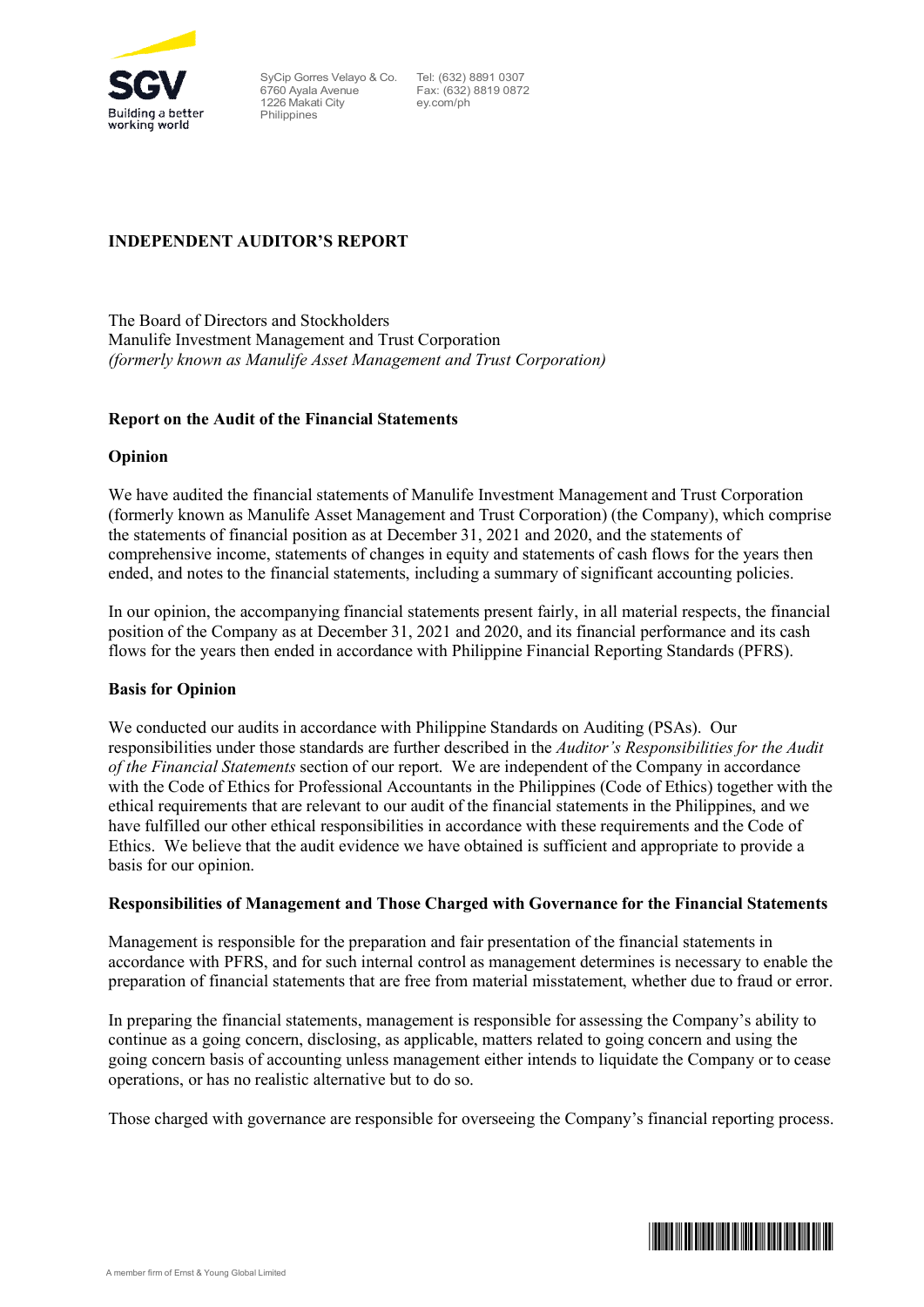

# **Auditor's Responsibilities for the Audit of the Financial Statements**

Our objectives are to obtain reasonable assurance about whether the financial statements as a whole are free from material misstatement, whether due to fraud or error, and to issue an auditor's report that includes our opinion. Reasonable assurance is a high level of assurance, but is not a guarantee that an audit conducted in accordance with PSAs will always detect a material misstatement when it exists. Misstatements can arise from fraud or error and are considered material if, individually or in the aggregate, they could reasonably be expected to influence the economic decisions of users taken on the basis of these financial statements.

As part of an audit in accordance with PSAs, we exercise professional judgment and maintain professional skepticism throughout the audit. We also:

- Identify and assess the risks of material misstatement of the financial statements, whether due to fraud or error, design and perform audit procedures responsive to those risks, and obtain audit evidence that is sufficient and appropriate to provide a basis for our opinion. The risk of not detecting a material misstatement resulting from fraud is higher than for one resulting from error, as fraud may involve collusion, forgery, intentional omissions, misrepresentations, or the override of internal control.
- Obtain an understanding of internal control relevant to the audit in order to design audit procedures that are appropriate in the circumstances, but not for the purpose of expressing an opinion on the effectiveness of the Company's internal control.
- Evaluate the appropriateness of accounting policies used and the reasonableness of accounting estimates and related disclosures made by management.
- Conclude on the appropriateness of management's use of the going concern basis of accounting and, based on the audit evidence obtained, whether a material uncertainty exists related to events or conditions that may cast significant doubt on the Company's ability to continue as a going concern. If we conclude that a material uncertainty exists, we are required to draw attention in our auditor's report to the related disclosures in the financial statements or, if such disclosures are inadequate, to modify our opinion. Our conclusions are based on the audit evidence obtained up to the date of our auditor's report. However, future events or conditions may cause the Company to cease to continue as a going concern.
- Evaluate the overall presentation, structure and content of the financial statements, including the disclosures, and whether the financial statements represent the underlying transactions and events in a manner that achieves fair presentation.

We communicate with those charged with governance regarding, among other matters, the planned scope and timing of the audit and significant audit findings, including any significant deficiencies in internal control that we identify during our audit.

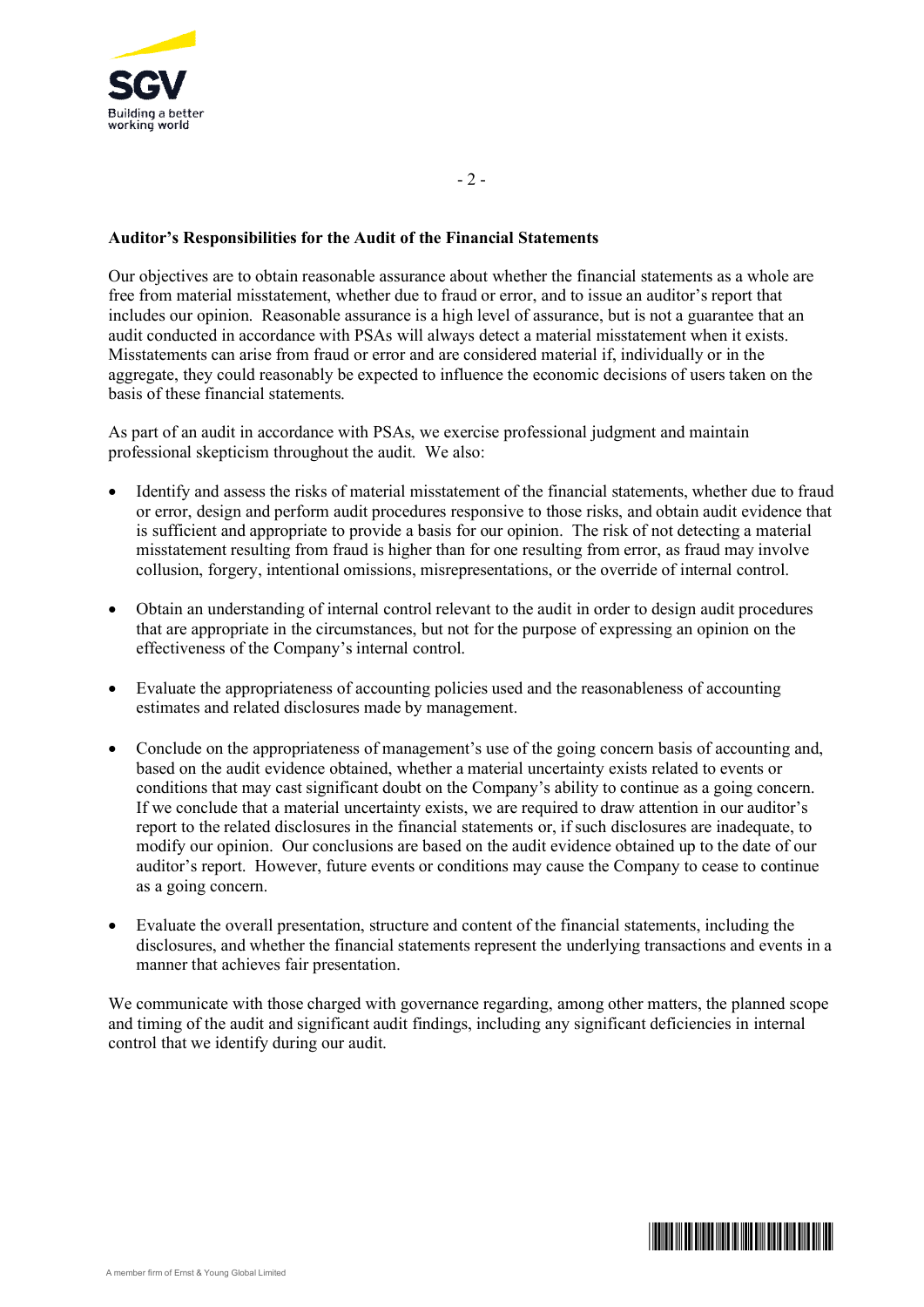

# **Report on the Supplementary Information Required Under Bangko Sentral ng Pilipinas (BSP) Circular No. 1075 and Revenue Regulations 15-2010**

- 3 -

Our audits were conducted for the purpose of forming an opinion on the basic financial statements taken as a whole. The supplementary information required under BSP Circular No. 1075 in Note 21 and Revenue Regulations 15-2010 in Note 22 to the financial statements is presented for purposes of filing with the BSP and Bureau of Internal Revenue, respectively, and is not a required part of the basic financial statements. Such information is the responsibility of the management of Manulife Investment Management and Trust Corporation. The information has been subjected to the auditing procedures applied in our audit of the basic financial statements. In our opinion, the information is fairly stated, in all material respects, in relation to the basic financial statements taken as a whole.

SYCIP GORRES VELAYO & CO.

Bernalette L. Ramos

Partner CPA Certificate No. 0091096 Tax Identification No. 178-486-666 BOA/PRC Reg. No. 0001, August 25, 2021, valid until April 15, 2024 SEC Partner Accreditation No. 0926-AR-3 (Group A) July 25, 2019, valid until July 24, 2022 SEC Firm Accreditation No. 0001-SEC (Group A) Valid to cover audit of 2021 to 2025 financial statements of SEC covered institutions BIR Accreditation No. 08-001998-081-2021, February 1, 2021, valid until January 31, 2024 PTR No. 8854354, January 3, 2022, Makati City

April 12, 2022

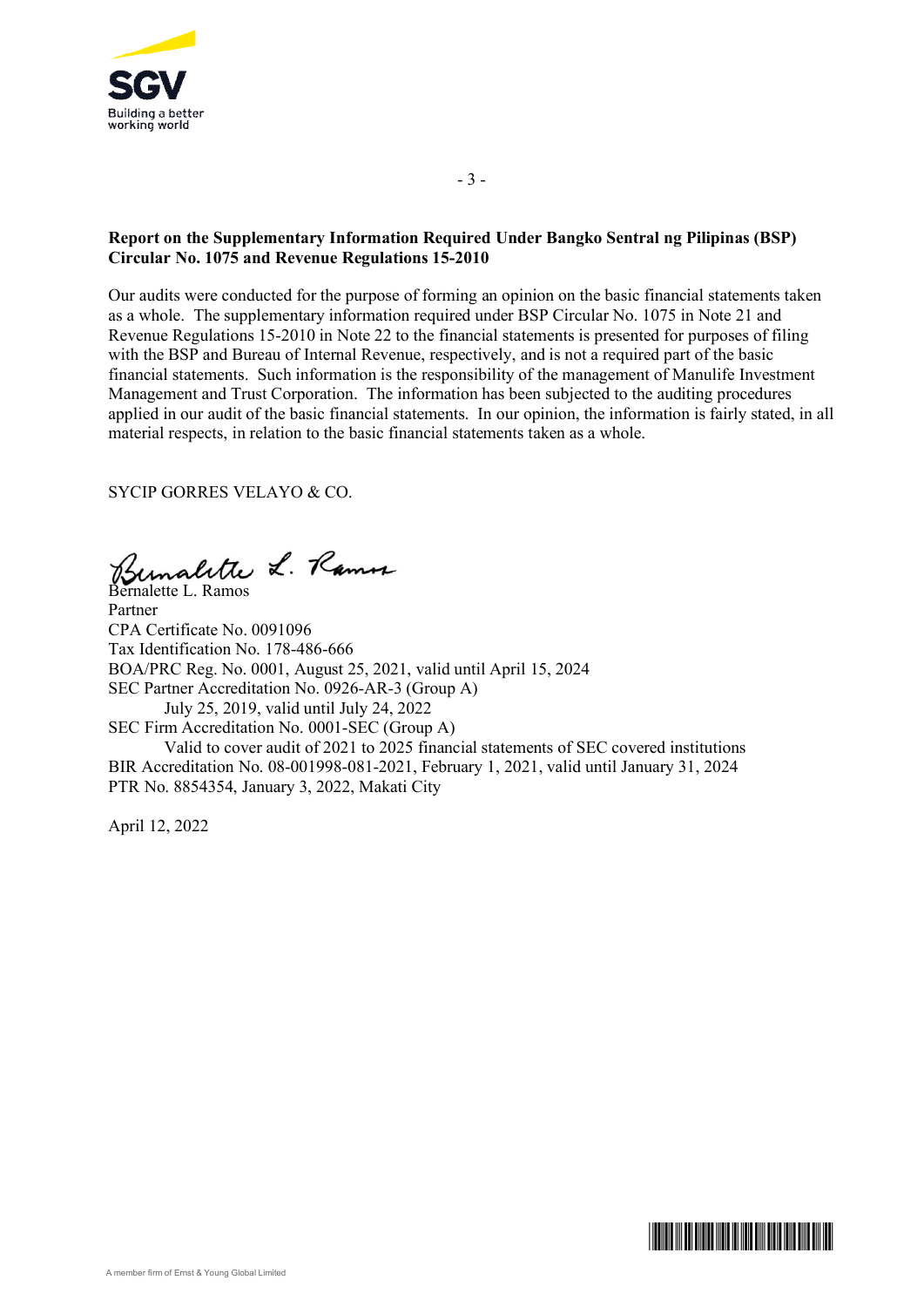# **MANULIFE INVESTMENT MANAGEMENT AND TRUST CORPORATION** *(FORMERLY KNOWN AS MANULIFE ASSET MANAGEMENT AND TRUST CORPORATION)* **[A Wholly-Owned Subsidiary of The Manufacturers Life Insurance Co. (Phils.), Inc.] STATEMENTS OF FINANCIAL POSITION**

|                                                                               | December 31   |                |  |
|-------------------------------------------------------------------------------|---------------|----------------|--|
|                                                                               | 2021          | 2020           |  |
| <b>ASSETS</b>                                                                 |               |                |  |
| <b>Current Assets</b>                                                         |               |                |  |
| Cash and cash equivalents (Note 5)                                            | P219,463,654  | P211,016,687   |  |
| Due from related parties (Notes 19 and 20)                                    | 63,927,009    | 31,203,008     |  |
| Receivables (Note 6)                                                          | 8,398,391     | 7,920,811      |  |
| Financial assets at fair value through other comprehensive income (Note 8)    | 50,593,600    | 51,856,500     |  |
| Other current assets (Note 7)                                                 | 88,802,975    | 54,097,952     |  |
| <b>Total Current Assets</b>                                                   | 431,185,629   | 356,094,958    |  |
| <b>Noncurrent Assets</b>                                                      |               |                |  |
| Financial assets at fair value through other comprehensive income (Note 8)    | 353,176,000   | 300,959,300    |  |
| Property and equipment (Note 9)                                               | 11,695,501    | 12,984,737     |  |
| Software costs (Note 10)                                                      | 9,198,232     | 12,403,694     |  |
| Deferred tax assets (Note 18)                                                 | 101,825       | 5,430,124      |  |
| <b>Total Noncurrent Assets</b>                                                | 374,171,558   | 331,777,855    |  |
| <b>TOTAL ASSETS</b>                                                           | P805,357,187  | P687, 872, 813 |  |
| <b>Current Liabilities</b><br>Accounts payable and accrued expenses (Note 11) | P46,051,757   | P31,405,087    |  |
| Due to related parties (Note 19)                                              | 79,187,641    | 49,152,412     |  |
| Lease liability (Note 16)                                                     | 3,277,580     | 2,932,877      |  |
| Other liabilities (Note 12)                                                   | 55,523,515    | 53,398,486     |  |
| <b>Total Current Liabilities</b>                                              | 184,040,493   | 136,888,862    |  |
| <b>Noncurrent Liabilities</b>                                                 |               |                |  |
| Lease liability (Note 16)                                                     | 3,498,799     | 6,248,850      |  |
| Pension liability (Note 17)                                                   | 11,531,710    | 18,117,542     |  |
| <b>Total Noncurrent Liabilities</b>                                           | 15,030,509    | 24,366,392     |  |
| <b>Total Liabilities</b>                                                      | 199,071,002   | 161,255,254    |  |
| <b>Equity</b>                                                                 |               |                |  |
| Capital stock (Note 13)                                                       | 300,000,000   | 300,000,000    |  |
| Retained earnings                                                             | 303,740,500   | 219,462,188    |  |
| Remeasurement losses on pension plan (Note 17)                                | (1, 105, 773) | (10, 856, 928) |  |
| Unrealized gains on financial assets at fair value through other              |               |                |  |
| comprehensive income (Note 8)                                                 | 3,651,458     | 18,012,299     |  |
| <b>Total Equity</b>                                                           | 606,286,185   | 526,617,559    |  |
| TOTAL LIABILITIES AND EQUITY                                                  | P805,357,187  | P687, 872, 813 |  |

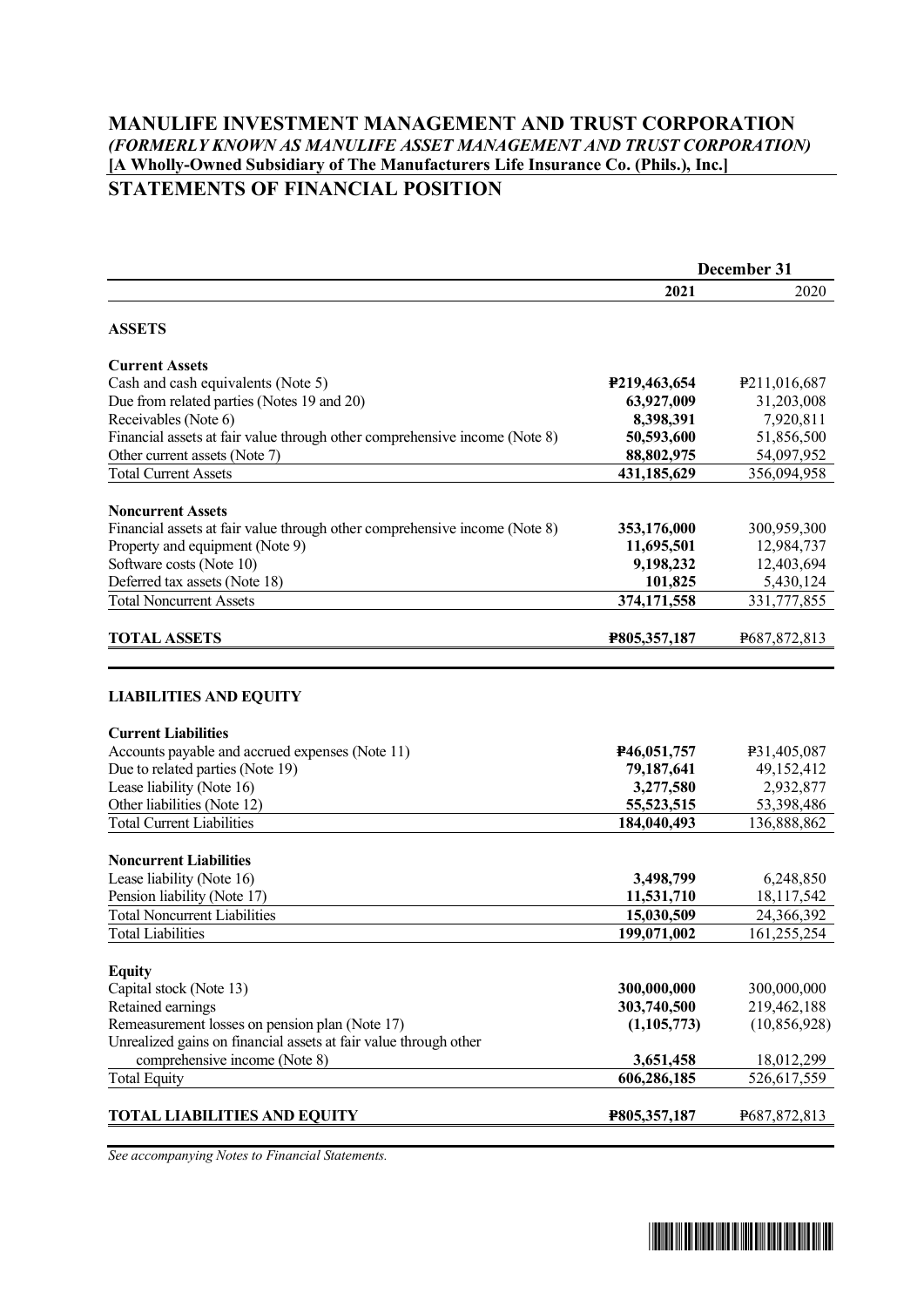# **MANULIFE INVESTMENT MANAGEMENT AND TRUST CORPORATION** *(FORMERLY KNOWN AS MANULIFE ASSET MANAGEMENT AND TRUST CORPORATION)* **[A Wholly-Owned Subsidiary of The Manufacturers Life Insurance Co. (Phils.), Inc.] STATEMENTS OF COMPREHENSIVE INCOME**

|                                                                                                            | <b>Years Ended December 31</b> |                    |
|------------------------------------------------------------------------------------------------------------|--------------------------------|--------------------|
|                                                                                                            | 2021                           | 2020               |
| <b>REVENUE</b>                                                                                             |                                |                    |
| Trust fees (Note 14)                                                                                       | P431,861,504                   | P347,587,883       |
| <b>EXPENSES</b>                                                                                            |                                |                    |
| Compensation and employee benefits (Note 15)                                                               | 116,330,151                    | 98,906,486         |
| Commission                                                                                                 | 32,451,782                     | 18,467,787         |
| Taxes and licenses                                                                                         | 31,929,374                     | 25, 137, 267       |
| License fees                                                                                               | 28,001,275                     | 13,499,666         |
| Information technology                                                                                     | 25,673,568                     | 26,062,190         |
| Advisory fees                                                                                              | 26,533,395                     | 14,821,444         |
| Service fees (Note 19)                                                                                     | 24,327,481                     | 21,146,848         |
| Advertising and promotion                                                                                  | 21,725,184                     | 10,497,139         |
| Depreciation and amortization (Notes 9 and 10)                                                             | 11,386,735                     | 12,475,540         |
| Professional fees                                                                                          | 2,074,754                      | 3,473,450          |
| Utilities                                                                                                  | 530,170                        | 805,444            |
| Provision for (gain on reversal of provision for) credit losses (Note 8)                                   | (405, 257)                     | 762,424            |
| Finance charges                                                                                            | 322,794                        | 237,919            |
| Entertainment, amusement and recreation                                                                    | 273,109                        | 460,751            |
| Others                                                                                                     | 7,107,633                      | 1,005,768          |
|                                                                                                            | 328, 262, 148                  | 247,760,123        |
| <b>INCOME FROM OPERATIONS</b>                                                                              | 103,599,356                    | 99,827,760         |
| <b>OTHER INCOME (EXPENSE)</b>                                                                              |                                |                    |
| Interest income (Notes 5 and 8)                                                                            | 13,237,027                     | 13,295,366         |
| Interest expense on lease liability (Note 16)                                                              | (867, 593)                     | (675,304)          |
| Foreign currency exchange gains (losses) - net                                                             | (2,797)                        | 900,471            |
| Other income                                                                                               | 245,875                        | 530,759            |
| <b>INCOME BEFORE INCOME TAX</b>                                                                            | 116,211,868                    | 113,879,052        |
| <b>PROVISION FOR INCOME TAX (Note 18)</b>                                                                  | 31,933,556                     | 35,965,958         |
|                                                                                                            |                                |                    |
| <b>NET INCOME</b>                                                                                          | 84,278,312                     | 77,913,094         |
| <b>OTHER COMPREHENSIVE INCOME (LOSS)</b>                                                                   |                                |                    |
| Items that may be reclassified to the statement of income in subsequent                                    |                                |                    |
| periods:                                                                                                   |                                |                    |
| Net changes in fair value of financial assets at fair value through other<br>comprehensive income (Note 8) | (14, 152, 839)                 | 12,744,844         |
| Income tax effect on net changes in fair value of financial assets at fair                                 | (208,002)                      | (265, 870)         |
| value through other comprehensive income (Note 18)                                                         |                                |                    |
| Items that may not be reclassified to the statement of income in subsequent                                |                                |                    |
| periods:                                                                                                   |                                |                    |
| Remeasurement losses on pension plan (Note 17)                                                             | 9,751,155                      | (6,020,418)        |
|                                                                                                            | (4,609,686)                    | 6,458,556          |
| <b>TOTAL COMPREHENSIVE INCOME</b>                                                                          | P79,668,626                    | <b>P84,371,650</b> |
|                                                                                                            |                                |                    |

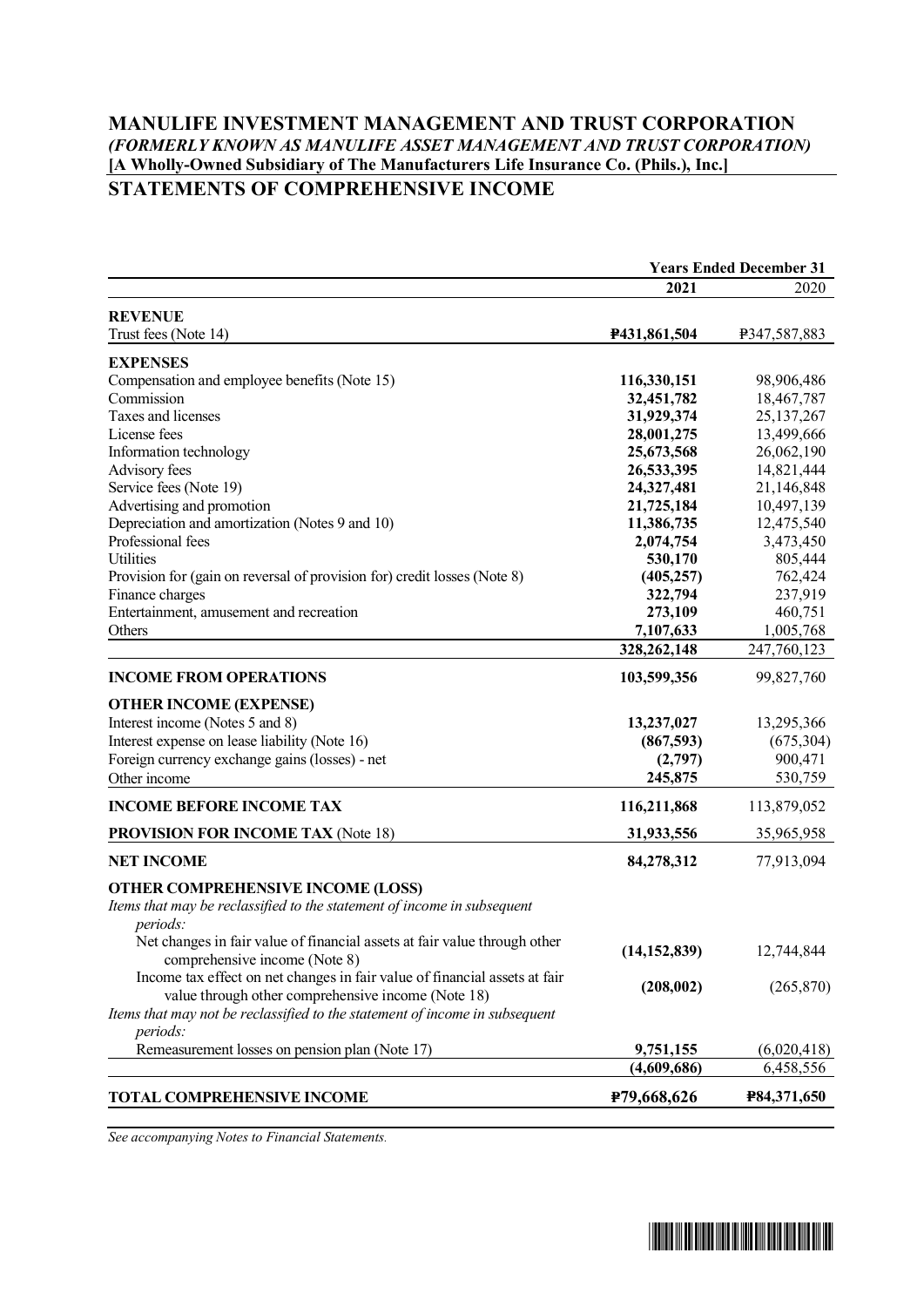# **MANULIFE INVESTMENT MANAGEMENT AND TRUST CORPORATION** *(FORMERLY KNOWN AS MANULIFE ASSET MANAGEMENT AND TRUST CORPORATION)* **[A Wholly-Owned Subsidiary of The Manufacturers Life Insurance Co. (Phils.), Inc.]**

# **STATEMENTS OF CHANGES IN EQUITY**

|                                                | <b>Capital Stock</b><br>(Note $13$ ) | <b>Retained</b><br><b>Earnings</b><br>(Note $13$ ) | Remeasurement<br><b>Losses on</b><br><b>Pension Plan</b><br>(Note $17$ ) | <b>Unrealized</b><br>Gains (Losses) on<br>Financial<br>Assets at<br><b>FVOCI</b><br>(Note 8) | <b>Total</b>        |
|------------------------------------------------|--------------------------------------|----------------------------------------------------|--------------------------------------------------------------------------|----------------------------------------------------------------------------------------------|---------------------|
| As at January 1, 2021                          | P300,000,000                         | P <sub>219</sub> , 462, 188                        | (F10, 856, 928)                                                          | P18,012,299                                                                                  | P526,617,559        |
| Net income                                     | —                                    | 84,278,312                                         |                                                                          |                                                                                              | 84,278,312          |
| Other comprehensive income (loss)              | —                                    |                                                    | 9,751,155                                                                | (14,360,841)                                                                                 | (4,609,686)         |
| Total comprehensive income (loss) for the year | —                                    | 84,278,312                                         | 9,751,155                                                                | (14,360,841)                                                                                 | 79,668,626          |
| As at December 31, 2021                        | <b>P300,000,000</b>                  | <b>P303,740,500</b>                                | $($ <b>P</b> 1,105,773)                                                  | <b>P3,651,458</b>                                                                            | <b>P606,286,185</b> |
| As at January 1, 2020                          | P300,000,000                         | P <sub>141</sub> , 549, 094                        | (P4,836,510)                                                             | P5,533,325                                                                                   | P442,245,909        |
| Net income                                     |                                      | 77,913,094                                         |                                                                          |                                                                                              | 77,913,094          |
| Other comprehensive income (loss)              | —                                    |                                                    | (6,020,418)                                                              | 12,478,974                                                                                   | 6,458,556           |
| Total comprehensive income (loss) for the year | $\overline{\phantom{0}}$             | 77,913,094                                         | (6,020,418)                                                              | 12,478,974                                                                                   | 84,371,650          |
| As at December 31, 2020                        | P300,000,000                         | P <sub>219</sub> , 462, 188                        | (P10, 856, 928)                                                          | P18,012,299                                                                                  | P526,617,559        |

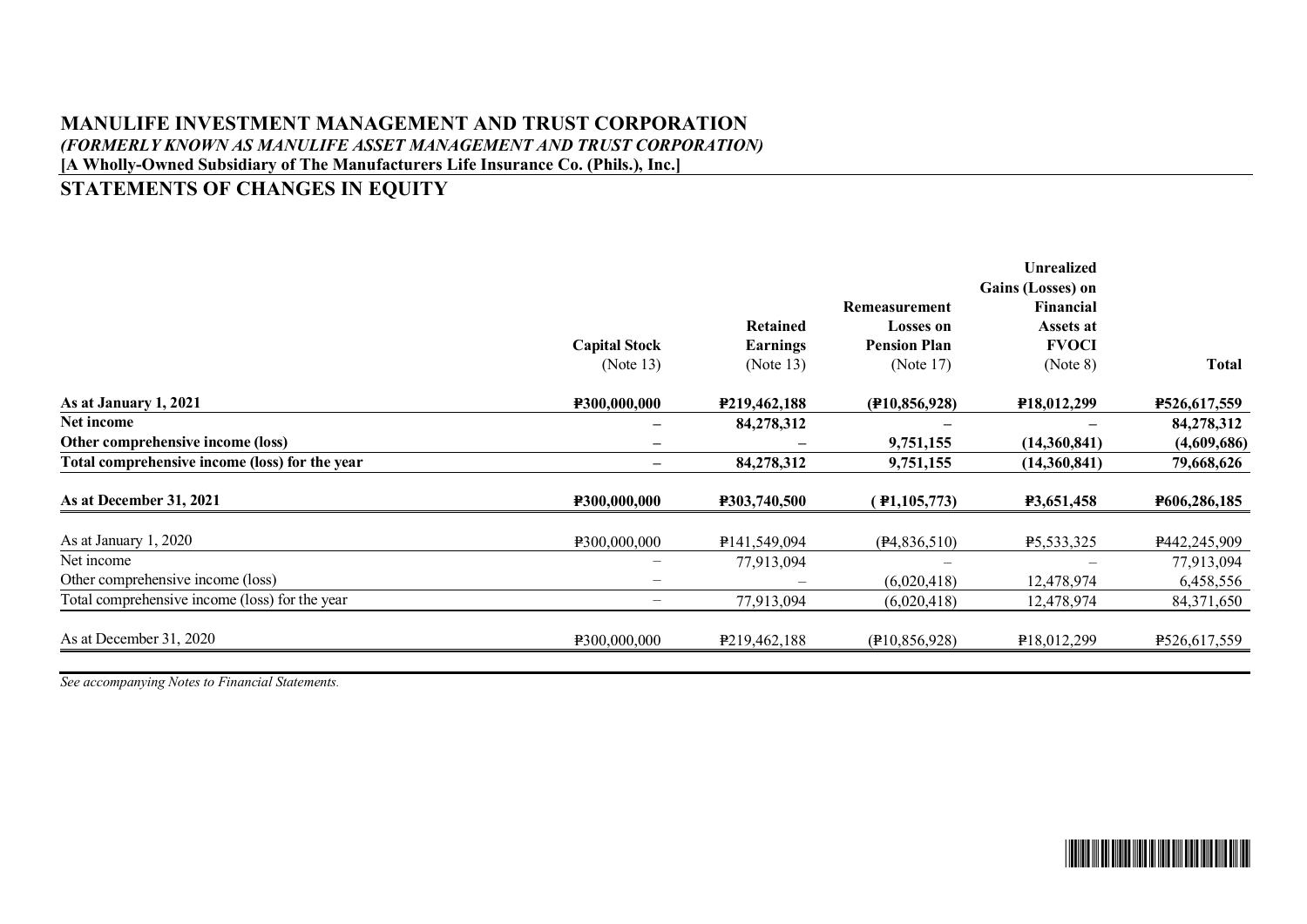# **MANULIFE INVESTMENT MANAGEMENT AND TRUST CORPORATION** *(FORMERLY KNOWN AS MANULIFE ASSET MANAGEMENT AND TRUST CORPORATION)* **[A Wholly-Owned Subsidiary of The Manufacturers Life Insurance Co. (Phils.), Inc.] STATEMENTS OF CASH FLOWS**

|                                                                          | <b>Years Ended December 31</b> |                |
|--------------------------------------------------------------------------|--------------------------------|----------------|
|                                                                          | 2021                           | 2020           |
| <b>CASH FLOWS FROM OPERATING ACTIVITIES</b>                              |                                |                |
| Income before income tax                                                 | P116,211,868                   | P113,879,052   |
| Adjustments for:                                                         |                                |                |
| Interest income (Notes 5 and 8)                                          | (13, 237, 027)                 | (13,295,366)   |
| Interest expense on lease liability (Note 16)                            | 867,593                        | 675,304        |
| Provision for (gain on reversal of provision for) credit losses (Note 8) | (405, 257)                     | 762,424        |
| Unrealized foreign exchange loss (gain) - net                            | (1,936,225)                    | 1,842,593      |
| Depreciation and amortization (Notes 9 and 10)                           | 11,386,735                     | 12,475,540     |
| Operating income before changes in working capital                       | 112,887,687                    | 116,339,547    |
| Changes in operating assets and liabilities:                             |                                |                |
| Increase in:                                                             |                                |                |
| Due from related parties                                                 | (32, 724, 001)                 | (4,085,668)    |
| Receivables                                                              | (131,960)                      | (242, 349)     |
| Other assets                                                             | (34,705,023)                   | (1,006,748)    |
| Increase (decrease) in:                                                  |                                |                |
| Accounts payable and accrued expenses                                    | 14,646,670                     | 3,619,541      |
| Due to related parties                                                   | 30,035,229                     | (4,470,649)    |
| Pension liability                                                        | 2,796,734                      | 4,259,965      |
| Other liabilities                                                        | 2,125,029                      | 10,611,143     |
| Net cash from operations                                                 | 94,930,365                     | 125,024,782    |
| Interest received                                                        | 16,136,581                     | 14,428,314     |
| Interest paid                                                            | (867,593)                      | (675, 304)     |
| Income tax paid (including creditable withholding taxes)                 | (26, 444, 670)                 | (46, 651, 668) |
| Net cash generated from operating activities                             | 83,754,683                     | 92,126,124     |
| <b>CASH FLOWS FROM INVESTING ACTIVITIES</b>                              |                                |                |
| Acquisitions of:                                                         |                                |                |
| Financial assets at fair value through other comprehensive               |                                |                |
| income (Note 8)                                                          | (117, 946, 556)                | (87, 781, 762) |
| Property and equipment (Note 9)                                          | (1,696,227)                    | (1,329,388)    |
| Software costs (Note 10)                                                 | (5, 195, 810)                  | (113,820)      |
| Proceeds from maturities of financial assets at fair value through other |                                |                |
| comprehensive income (Note 8)                                            | 50,000,000                     | 15,000,000     |
| Net cash used in investing activities                                    | (74, 838, 593)                 | (74, 224, 970) |
| <b>CASH FLOWS FROM FINANCING ACTIVITIES</b>                              |                                |                |
| Payment of principal portion of lease liability (Note 16)                | (2,405,348)                    | (2,593,778)    |
| Net cash provided by (used in) financing activities                      | (2,405,348)                    | (2, 593, 778)  |
| EFFECT OF EXCHANGE RATE CHANGES ON CASH AND CASH                         |                                |                |
| <b>EQUIVALENTS</b>                                                       | 1,936,225                      | (1,842,593)    |
| NET INCREASE IN CASH AND CASH EQUIVALENTS                                | 8,446,967                      | 13,464,783     |
| CASH AND CASH EQUIVALENTS AT BEGINNING OF YEAR                           | 211,016,687                    | 197,551,904    |
| CASH AND CASH EQUIVALENTS AT END OF YEAR                                 | P219,463,654                   | P211,016,687   |

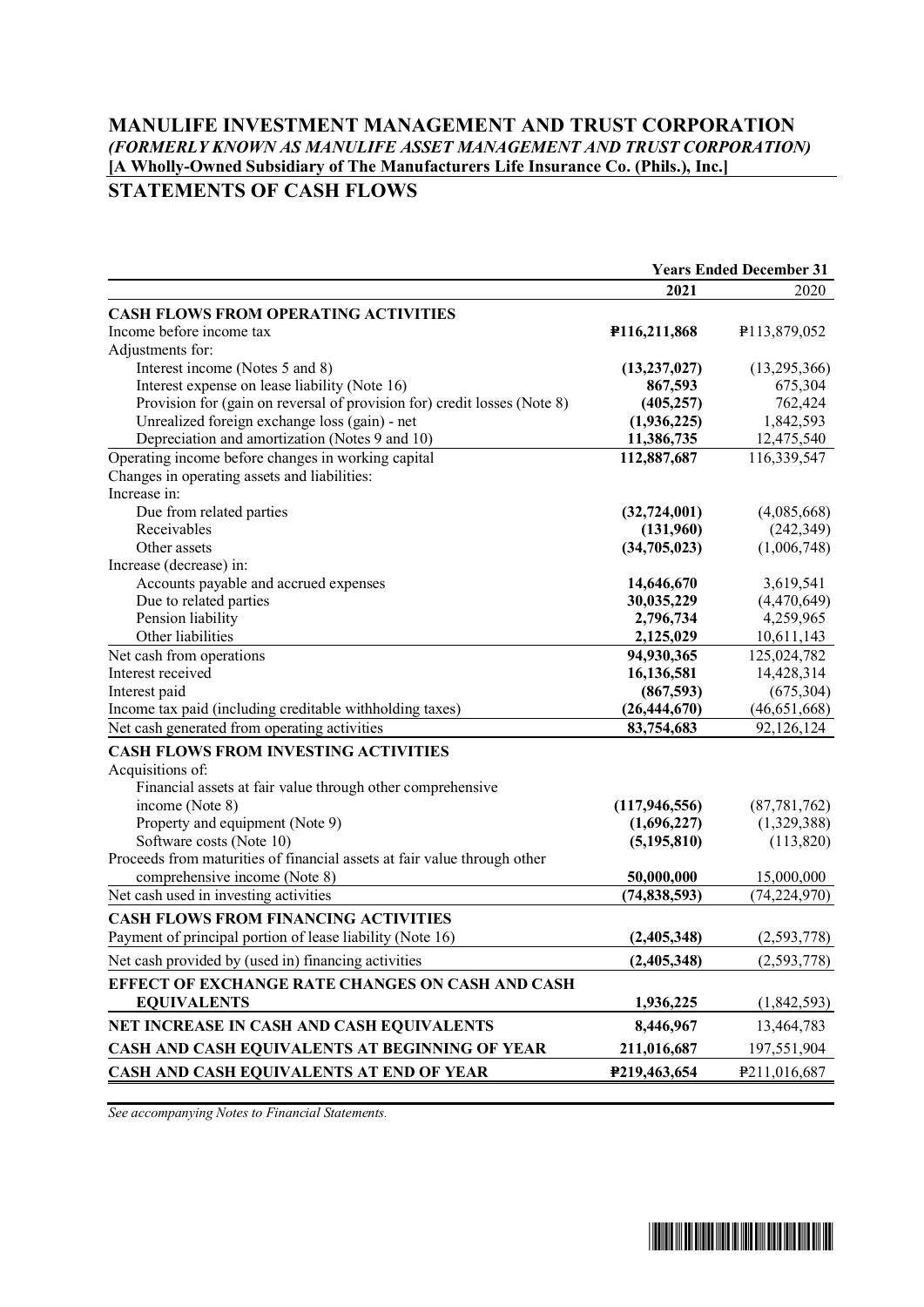### 1. **Corporate Information**

Manulife Investment Management and Trust Corporation (formerly known as Manulife Asset Management and Trust Corporation) (the Company or MIMTC) was incorporated and registered with the Philippine Securities and Exchange Commission (SEC) on February 1, 2017 to engage in the business of trust, other fiduciary business and investment management activities. The Bangko Sentral ng Pilipinas (BSP) granted the Certificate of Authority on June 5, 2017 and the Company received the official notification to operate and perform trust and other fiduciary business services on June 13, 2017. On April 28, 2021, the Securities and Exchange Commission approved the amendment of the Trust Corporation's legal name from Manulife Asset Management and Trust Corporation to Manulife Investment Management and Trust Corporation. The amendment was approved by majority vote of the Board of Directors (BOD) and by the stockholders on February 13, 2020.

MIMTC is a wholly-owned subsidiary of The Manufacturers Life Insurance Co. (Phils.), Inc. (the Parent Company or Manulife Philippines), a life insurance company incorporated and with principal place of business in the Philippines. The ultimate parent company is Manulife Financial Corporation (MFC), a publicly traded company incorporated in Canada and is listed in Toronto Stock Exchange, Hong Kong Exchange, New York Stock Exchange and the Philippine Stock Exchange.

On September 12, 2017, MIMTC entered into the following agreements:

- Investment Advisory Agreements (IAA) with the Parent Company and Manulife China Bank Life Assurance Corporation (MCBL), a subsidiary of the Parent Company (collectively, the Clients), whereby these affiliates availed of advisory services relative to the management and investment of the investible funds of the Clients' variable unit linked insurance products.
- Investment Management Agreements (IMA) with the Parent Company, MCBL and Manulife Financial Plans, Inc. (MFP), a subsidiary of the Parent Company (collectively, the Clients), whereby these affiliates availed of the services for the management and investment of the Clients' investable funds.

On September 14, 2017, MIMTC entered into an Administrative Service Agreement with the Parent Company, whereby the latter will provide certain administrative and other services which the former requires for its operations.

MIMTC officially commenced its operations on September 14, 2017.

On December 15, 2017, MIMTC (the Trustee) entered into a Trust Agreement with MFP (the Trustor) for the administration and management of the latter's pension and education block of business. The Trustor will establish 5 Trust Fund accounts for the benefit of the Trustor's planholders and or/designated beneficiary/ies. Five Trust Fund accounts were subsequently created on January 15, 2018.

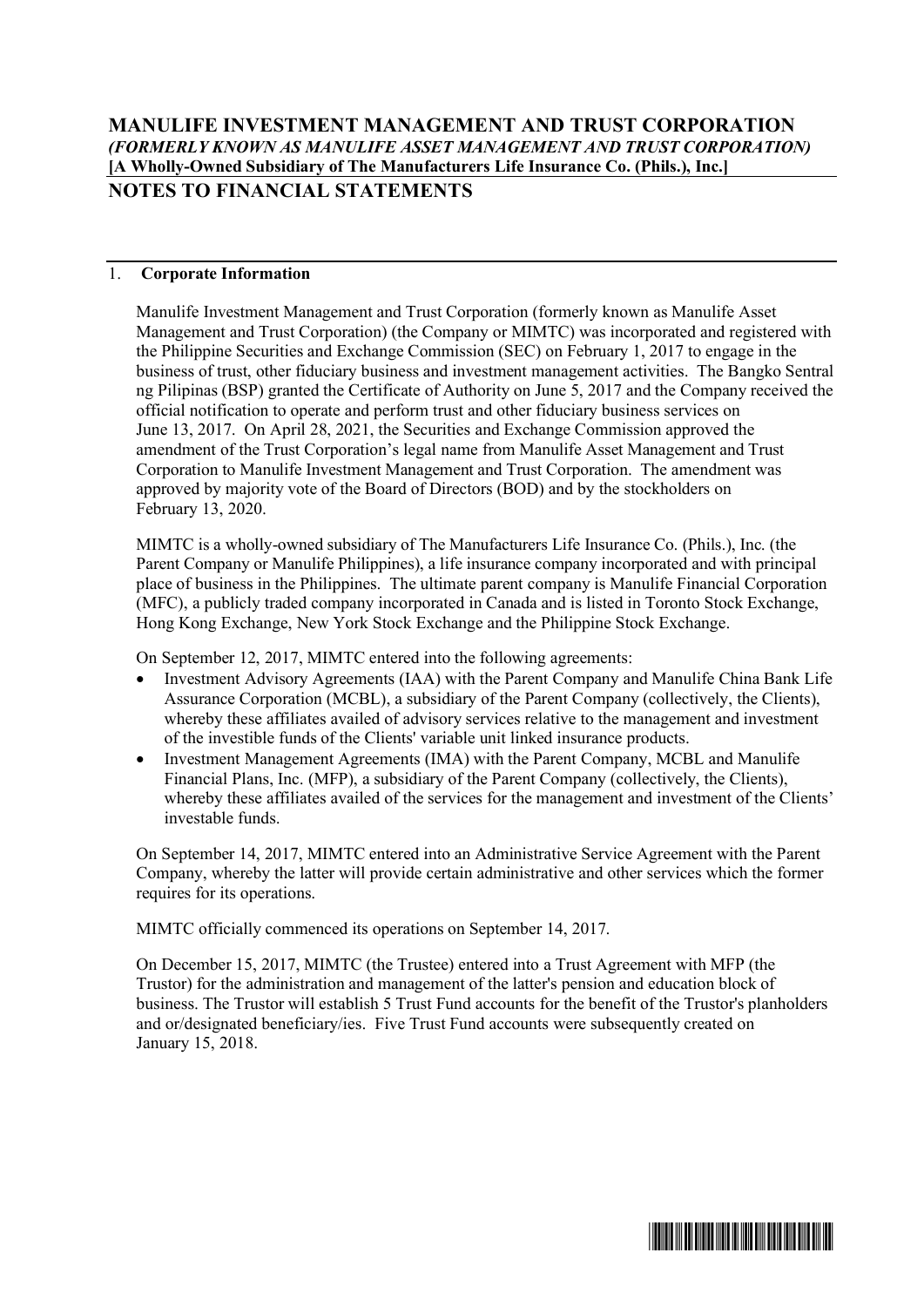| As of December 31, 2021 and 2020, MIMTC manages the following Unit Investment Trust Funds |  |  |  |
|-------------------------------------------------------------------------------------------|--|--|--|
| (UITFs):                                                                                  |  |  |  |

| Fund                                                       | <b>Launch Date</b> |
|------------------------------------------------------------|--------------------|
| Manulife Equity Wealth Fund                                | September 18, 2017 |
| Manulife Income Builder Fund.                              | September 18, 2017 |
| Manulife Stable Income Fund.                               | September 18, 2017 |
| Manulife Asia Best Select Equity Fund                      | June 19, 2018      |
| Manulife Asia Pacific REIT Fund of Funds                   | July 11, 2018      |
| Manulife Asia Dynamic Bond Feeder Fund                     | October 18, 2018   |
| Manulife Dragon Growth Equity Feeder Fund                  | December 10, 2018  |
| Manulife Global Preferred Income Feeder Fund               | March 25, 2019     |
| Manulife American Growth Equity Feeder Fund                | May 15, 2019       |
| Manulife Global Healthcare Equity Feeder Fund              | January 18, 2021   |
| Manulife Global Multi-Asset Diversified Income Feeder Fund | February 8, 2021   |
| Manulife Global REIT Feeder Fund                           | July 21, 2021      |
| Manulife India Equity Feeder Fund                          | August 17, 2021    |
| Manulife Money Market Fund                                 | October 5, 2021    |
|                                                            |                    |

The registered office of the Company, which is also its principal place of business, is located at the 10th Floor, NEX Tower, 6786 Ayala Avenue, Makati City.

The accompanying financial statements have been authorized for issue by the Company's Board of Directors on April 12, 2022.

# 2. **Summary of Significant Accounting Policies**

### Basis of Preparation

The accompanying financial statements of the Company have been prepared on a historical cost basis, except for financial assets at fair value through other comprehensive income (FVOCI). The financial statements are presented in Philippine peso  $(P)$ , which is the Company's functional and presentation currency. All values are rounded to the nearest peso unless otherwise stated.

#### Statement of Compliance

The financial statements of the Company have been prepared in accordance with Philippine Financial Reporting Standards (PFRS).

# Change in Accounting Policies and Disclosures

The accounting policies adopted are consistent with those of the previous financial year, except that the Company has adopted the following new accounting pronouncements starting January 1, 2021. The adoption of these pronouncements did not have any significant impact on the Company's financial position or performance.

- Amendment to PFRS 16, *COVID-19-related Rent Concessions beyond 30 June 2021*
- Amendments to PFRS 9, PAS 39, PFRS 7, PFRS 4 and PFRS 16, *Interest Rate Benchmark Reform – Phase 2*

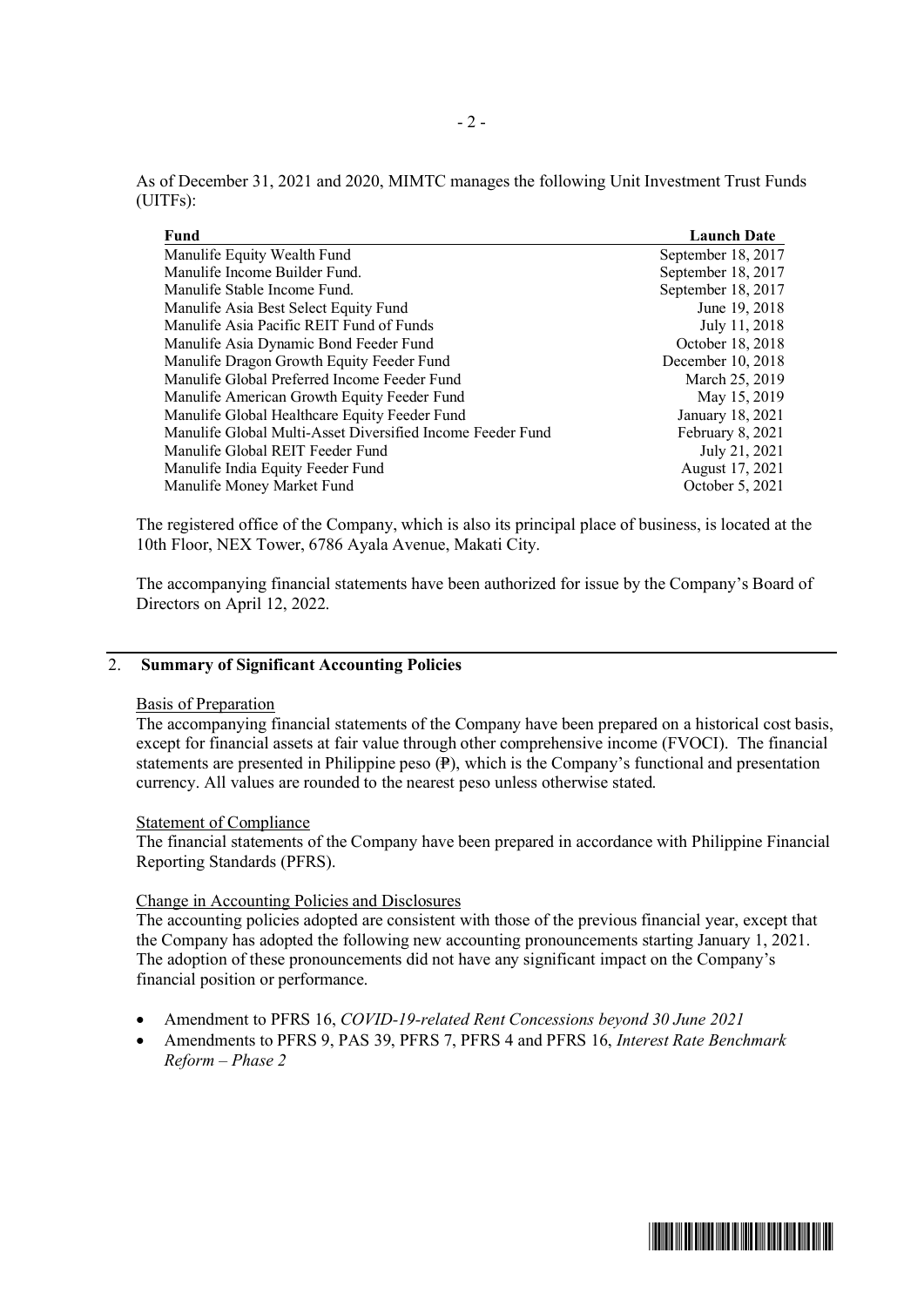### **Significant Accounting Policies**

#### Fair value Measurement

Fair value is the price that would be received to sell an asset or paid to transfer a liability in an orderly transaction between market participants at the measurement date. The fair value measurement is based on the presumption that the transaction to sell the asset or transfer the liability takes place either:

- In the principal market for the asset or liability, or
- In the absence of a principal market, in the most advantageous market for the asset or liability.

The principal or the most advantageous market must be accessible to the Company.

The fair value of an asset or a liability is measured using the assumptions that market participants would use when pricing the asset or liability, assuming that market participants act in their economic best interest.

If an asset or a liability measured at fair value has a bid price and an ask price, the price within the bid-ask spread that is most representative of fair value in the circumstances shall be used to measure fair value regardless of where the input is categorized within the fair value hierarchy.

A fair value measurement of a non-financial asset takes into account a market participant's ability to generate economic benefits by using the asset in its highest and best use or by selling it to another market participant that would use the asset in its highest and best use.

The Company uses valuation techniques that are appropriate in the circumstances and for which sufficient data are available to measure fair value, maximizing the use of relevant observable inputs and minimizing the use of unobservable inputs.

All assets and liabilities for which fair value is measured or disclosed in the Company's financial statements are categorized within the fair value hierarchy, described as follows, based on the lowest level input that is significant to the fair value measurement as a whole:

- Level 1 Quoted (unadjusted) market prices in active markets for identical assets or liabilities
- Level 2 Valuation techniques for which the lowest level input that is significant to the fair value measurement is directly or indirectly observable
- Level 3 Valuation techniques for which the lowest level input that is significant to the fair value measurement is unobservable

For assets and liabilities that are recognized in the Company's financial statements on a recurring basis, the Company determines whether transfers have occurred between levels in the hierarchy by reassessing categorization (based on the lowest level input that is significant to the fair value measurement as a whole) at the end of each reporting period.

For the purpose of fair value disclosures, the Company has determined classes of assets and liabilities on the basis of the nature, characteristics and risks of the asset or liability and the level of the fair value hierarchy as explained above.

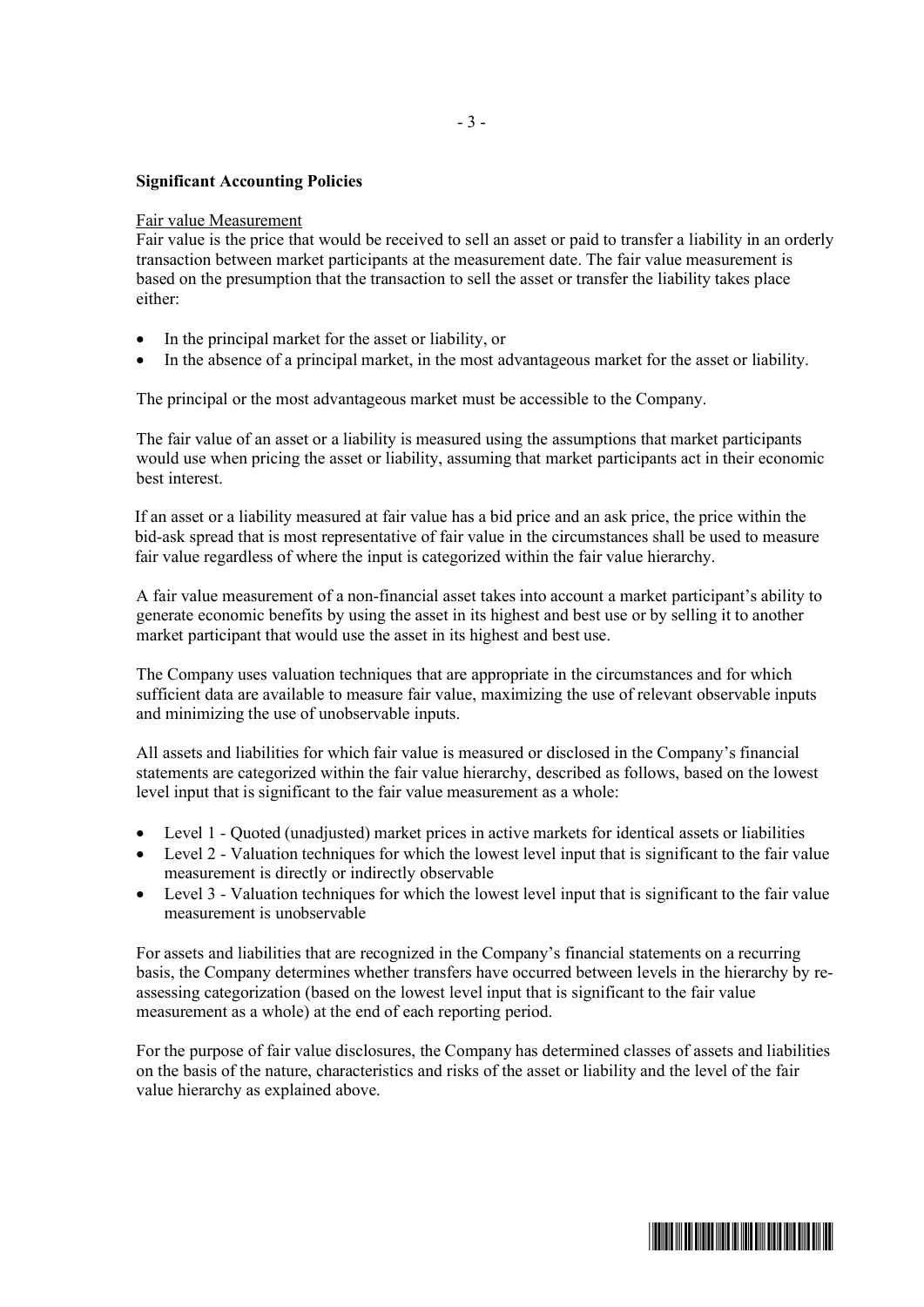#### Cash and Cash Equivalents

Short-term, highly liquid investments that are readily convertible to known amounts of cash with original maturities of three months or less from dates of placements and that are subject to an insignificant risk of changes in value are classified as cash equivalents.

#### Financial Instruments

# *Date of recognition*

Financial instruments are recognized in the statement of financial position when the Company becomes a party to the contractual provisions of the instruments. Purchases or sales of financial assets that require delivery of assets within the time frame established by regulation or convention in the marketplace are recognized on the settlement date.

#### *Initial measurement of financial instruments*

Financial assets are recognized initially at fair value. Except for financial instruments at fair value through profit or loss (FVTPL), the initial measurement of financial instruments includes transaction costs.

#### *Classification and measurement of financial assets*

For purposes of classifying financial assets, an instrument is an 'equity instrument' if it is a nonderivative instrument and meets the definition of 'equity' for the issuer (under PAS 32, *Financial Instruments: Presentation*). All other non-derivative financial instruments are 'debt instruments'.

- a. Financial Assets at Amortized Cost Financial assets are measured at amortized cost if both of the following conditions are met:
	- The asset is held within the Company's business model whose objective is to hold the financial assets in order to collect contractual cash flows; and
	- The contractual terms of the instrument give rise on specified dates to cash flows that are solely payments of principal and interest (SPPI) on the outstanding principal amount outstanding.

Financial assets meeting these criteria are measured initially at fair value plus transaction costs. These are subsequently measured at amortized cost using the effective interest method, less allowance for credit losses, with the interest calculated recognized as 'Interest income' in the statement of comprehensive income. Gains and losses are recognized in statement of comprehensive income when these investments are derecognized or impaired, as well as through the amortization process. The expected credit losses (ECL) are recognized in the statement of comprehensive income under 'Provision for credit losses'. The effects of revaluation on foreign currency-denominated assets are recognized in the statement of comprehensive income.

The Company classified 'Cash and cash equivalents', 'Due from related parties', and 'Receivables' as financial assets at amortized cost.

The Company may irrevocably elect at initial recognition to classify a financial asset that meets the amortized cost criteria above as at FVTPL if that designation eliminates or significantly reduces an accounting mismatch had the financial asset been measured at amortized cost. As of December 31, 2021 and 2020, the Company has not made such designation.

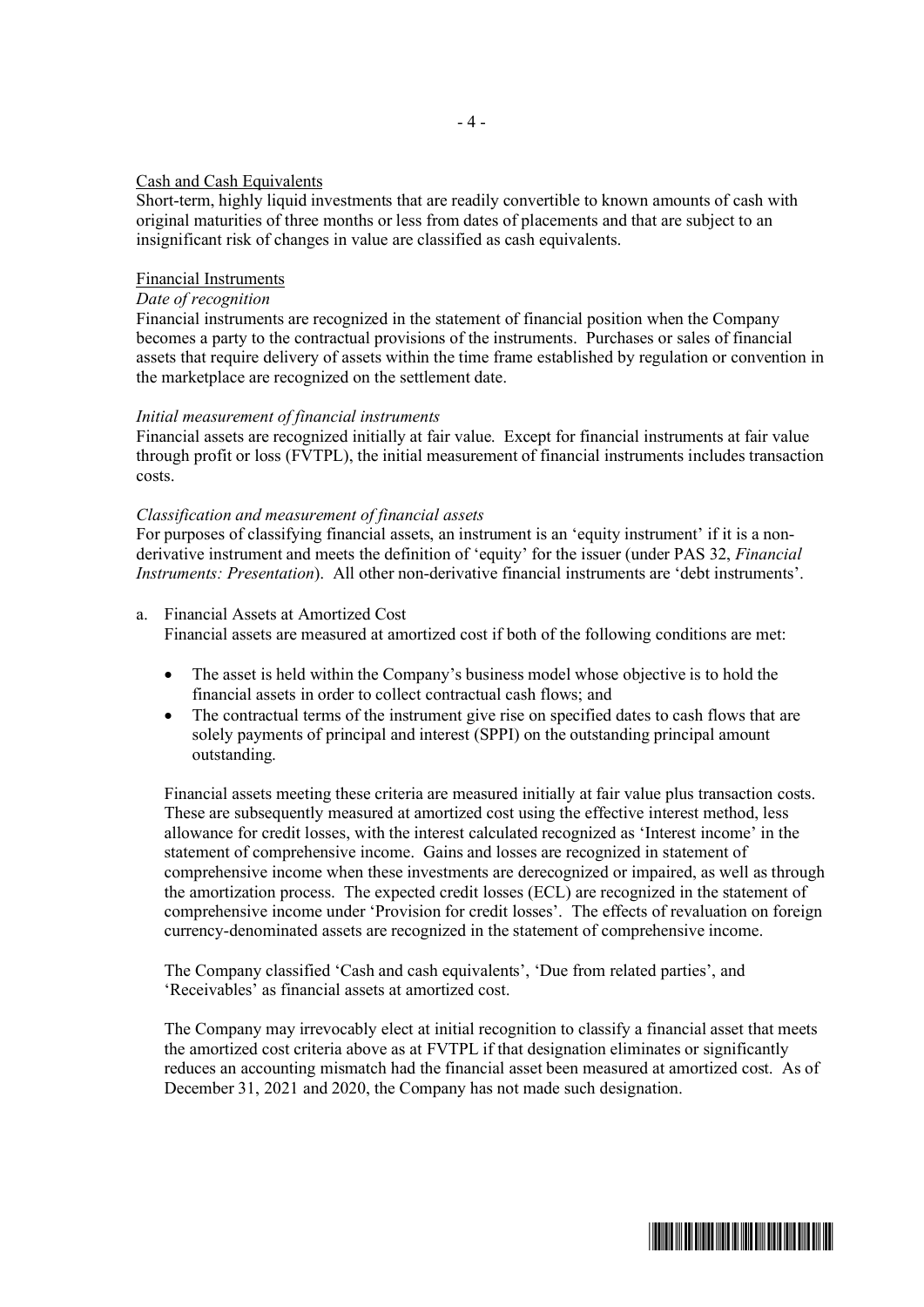#### b. Financial assets at FVOCI

Financial assets at FVOCI consists of investments in debt securities. Debt securities are measured at FVOCI if both of the following conditions are met:

- The asset is held within the Company's business model whose objective is to hold the financial assets in order to collect contractual cash flows and selling; and
- The contractual terms of the instrument give rise on specified dates to cash flows that are SPPI on the outstanding principal amount outstanding.

Debt securities meeting these criteria are measured initially at fair value plus transaction costs. These are subsequently measured at fair value. The unrealized gains and losses arising from the fair valuation of investment securities at FVOCI are excluded, net of tax as applicable, from the reported earnings and are included in the statement of comprehensive income as 'Net change in fair value of financial assets at fair value through other comprehensive income'. The effective yield component of debt securities at FVOCI, as well as the impact of translation of foreign currency-denominated debt securities at FVOCI to Philippine peso, is reported in the statement of comprehensive income. Interest earned are reported as 'Interest income' using the effective interest (EIR) method. When the debt securities at FVOCI are disposed of, the cumulative gain or loss previously recognized in OCI is recognized as 'Trading and securities gain (loss) - net'. The ECL arising from impairment of such investments are recognized in OCI with a corresponding charge to 'Provision for credit losses' in the statement of comprehensive income.

#### *Reclassification of financial assets*

The Company can reclassify financial assets if the objective of its business model for managing those financial assets changes. Reclassification of financial assets designated as at FVTPL at initial recognition is not permitted. A change in the objective of the Company's business model must be effected before the reclassification date. The reclassification date is the beginning of the next reporting period following the change in the business model.

#### *Impairment of financial assets*

The Company recognizes an ECL for all debt instruments not held at FVTPL. ECLs are based on the difference between the contractual cash flows due in accordance with the contract and all the cash flows that the Company expects to receive, discounted at an approximation of the original EIR. The expected cash flows will include cash flows from the sale of collateral held or other credit enhancements that are integral to the contractual terms.

ECLs are recognized in two stages. For credit exposures for which there has not been a significant increase in credit risk since initial recognition, ECLs are provided for credit losses that result from default events that are possible within the next 12-months (a 12-month ECL). For those credit exposures for which there has been a significant increase in credit risk since initial recognition, a loss allowance is required for credit losses expected over the remaining life of the exposure, irrespective of the timing of the default (a lifetime ECL).

For trade receivables, the Company applies a simplified approach in calculating ECLs. Therefore, the Company does not track changes in credit risk, but instead recognizes a loss allowance based on lifetime ECLs at each reporting date. The Company has established a provision matrix that is based on its historical credit loss experience, adjusted for forward-looking factors specific to the debtors and the economic environment.

The Company assesses on a forward-looking basis the ECL associated with its debt financial assets not measured at FVTPL. For cash in bank, debt financial assets at FVOCI, receivables from employees and accrued interest receivables, the Company applies the general approach in calculating

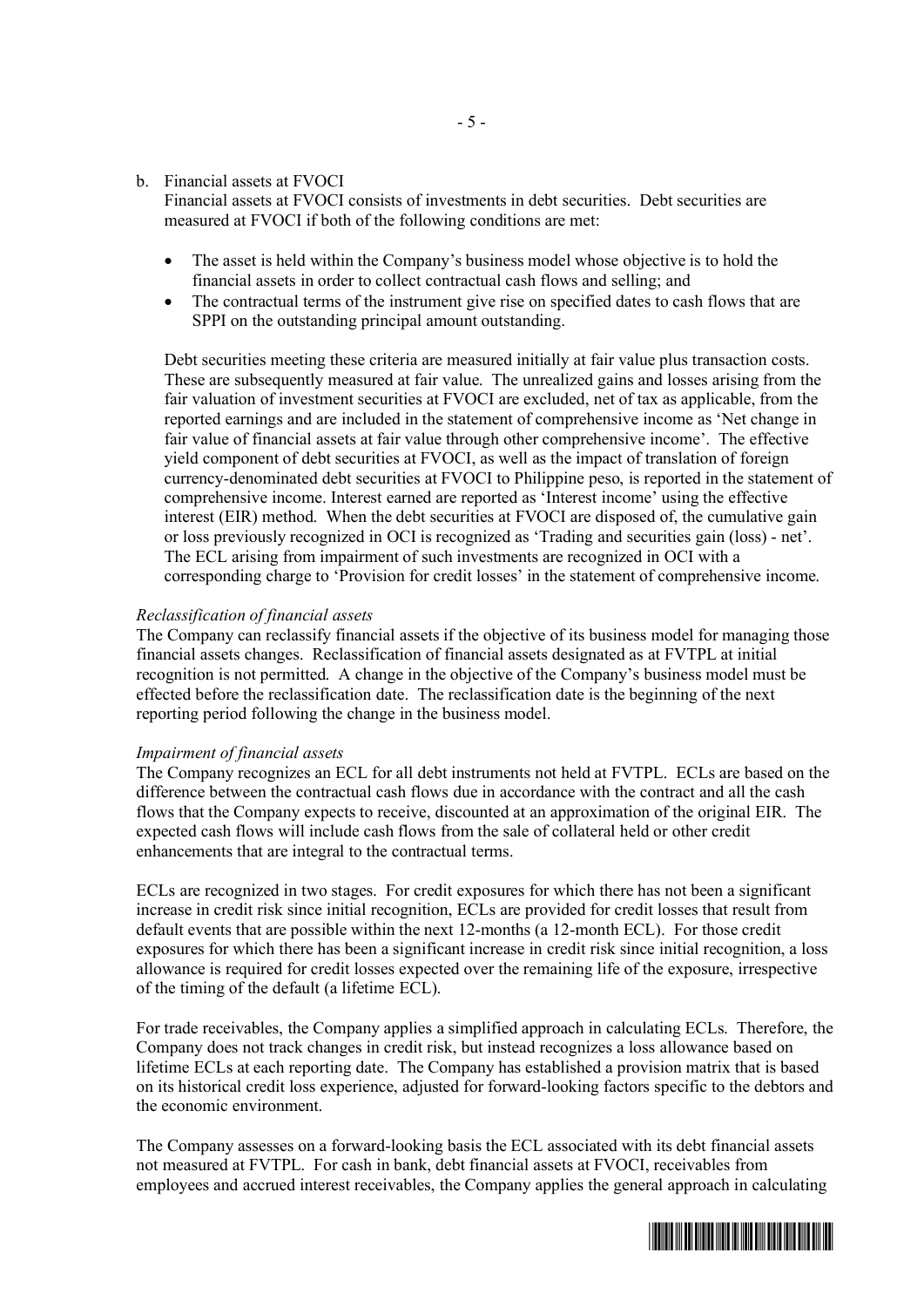ECL. The loss allowance is based on the probability of default in the next twelve months unless there has been a significant increase in credit risk since origination.

For cash and cash equivalents and investment in debt securities, the Company applies the low credit risk simplification. The Company considers a debt financial asset to have low credit risk when its credit risk rating is equivalent to the definition of investment grade. At every reporting date, the Company evaluates whether the debt instrument is considered to have low credit risk using all reasonable and supportable information that is available without undue cost or effort.

The Company considers a financial asset in default when contractual payments are 90 days past due. However, in certain cases, the Company may also consider a financial asset to be in default when internal or external information indicates that the Company is unlikely to receive the outstanding contractual amounts in full before taking into account any credit enhancements held by the Company.

A financial asset is written off when there is no reasonable expectation of recovering the contractual cash flows.

#### *Financial liabilities at amortized cost*

Issued financial instruments or their components, which are not classified as at FVTPL, are classified as other financial liabilities, where the substance of the contractual arrangement results in the Company having an obligation either to deliver cash or another financial asset to the holder or lender, or to satisfy the obligation other than by the exchange of a fixed amount of cash or another financial asset for a fixed number of the Company's own equity instruments. The components of issued financial instruments that contain both liability and equity elements are accounted for separately, with the equity component being assigned the residual amount after deducting from the instrument as a whole the amount separately determined as the fair value of the liability component on the date of issue.

After initial measurement, other financial liabilities are subsequently measured at amortized cost using the effective interest method. Amortized cost is calculated by taking into account any discount or premium on the issue and fees that are an integral part of EIR. The amortization is included as part of interest expense in statement of comprehensive income.

This category includes the Company's 'Due to related parties'. It also applies to 'Accrued expenses' and 'Others' shown under 'Accounts payable and accrued expenses'.

#### 'Day 1' difference

Where the transaction price in a non-active market is different from the fair value from other observable current market transactions in the same instrument or based on a valuation technique whose variables include only data from observable market, the Company recognizes the difference between the transaction price and fair value (a 'Day 1' difference) in the statement of comprehensive income in 'Other income', unless it qualifies for recognition as some other type of asset. In cases where transaction price used is made of data which is not observable, the difference between the transaction price and model value is only recognized in the statement of comprehensive income when the inputs become observable or when the instrument is derecognized. For each transaction, the Company determines the appropriate method of recognizing the 'Day 1' difference amount.

#### Offsetting Financial Instruments

Financial instruments are offset and the net amount is reported in the statement of financial position if, and only if, there is a currently enforceable legal right to offset the recognized amounts and there is an intention to settle on a net basis, or to realize the asset and settle the liability simultaneously. The Company assesses that it has a currently enforceable right of offset if the right is not contingent on a

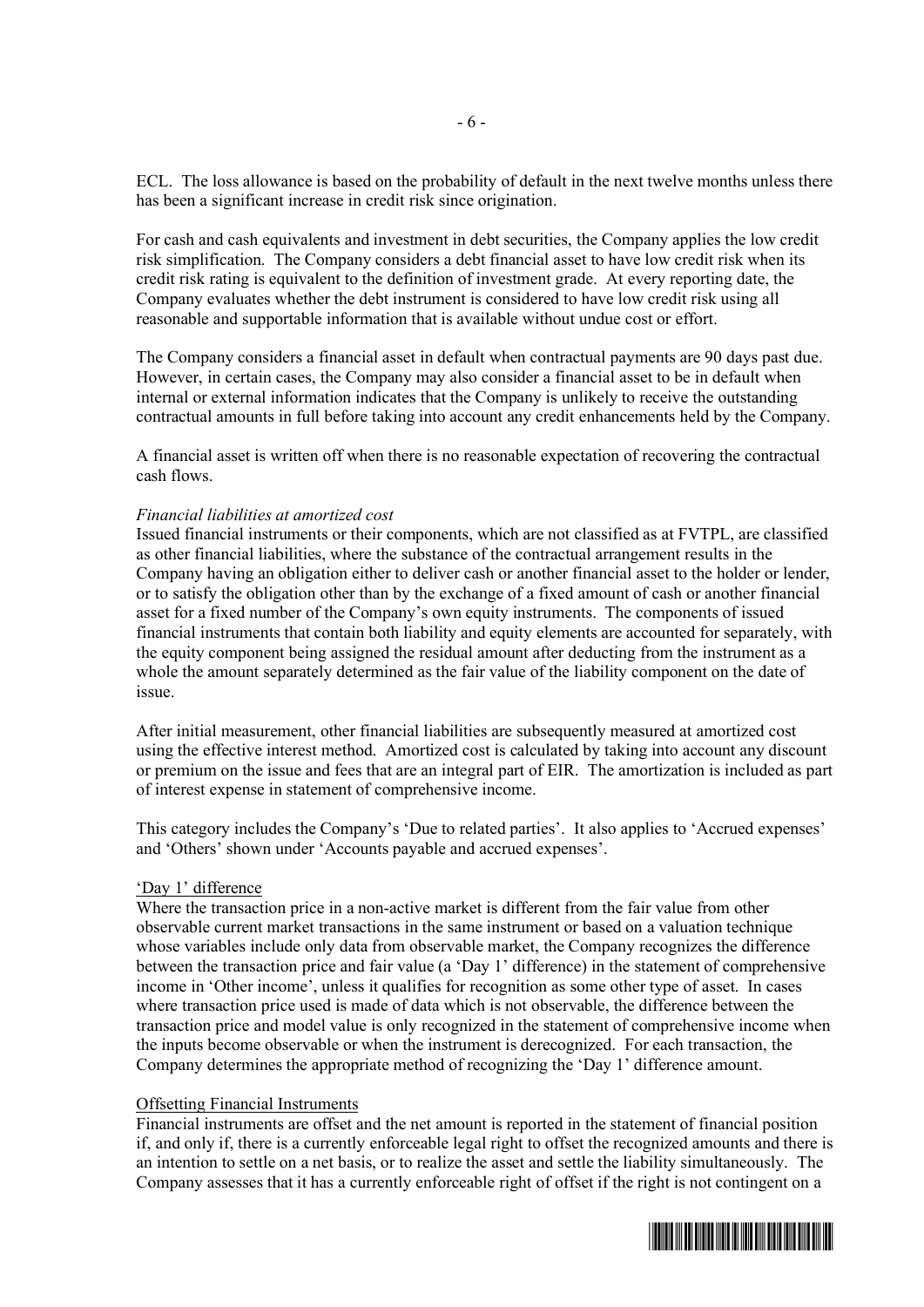future event, and is legally enforceable in the normal course of business, event of default, and event of insolvency or bankruptcy of the Company and all of the counterparties.

#### Derecognition of Financial Instruments

### *Financial assets*

A financial asset (or, where applicable, a part of a financial asset or part of a group of financial assets) is derecognized (that is, removed from the statement of financial position) when:

- The rights to receive cash flows from the asset have expired;
- The Company has transferred its rights to receive cash flows from the asset or has assumed an obligation to pay the received cash flows in full without material delay to a third party under a 'pass-through' arrangement; and either the Company:
	- a. Has transferred substantially all the risks and rewards of the asset, or
	- b. Has neither transferred nor retained substantially all the risks and rewards of the asset, but has transferred control of the asset.

When the Company has transferred its right to receive cash flows from an asset and has entered into pass-through arrangement, it evaluates if, and to what extent, it has retained the risks and rewards of ownership. When it has neither transferred nor retained substantially all the risks and rewards of the asset nor transferred control over the asset, the Company continues to recognize the transferred asset to the extent of its continuing involvement. In that case, the Company also recognizes an associated liability. The transferred asset and the associate liability are measured on a basis that reflects the rights and obligations that the Company has retained.

Continuing involvement that takes the form of a guarantee over the transferred asset is measured at the lower of the original carrying amount of the asset and the maximum amount of consideration that the Company could be required to pay.

The Company derecognizes a financial asset, when the terms and conditions have been renegotiated to the extent that, substantially, it becomes a new financial asset, with the difference recognized as a derecognition gain or loss, to the extent that an impairment loss has not already been recorded.

If the modification does not result in cash flows that are substantially different, the modification does not result in derecognition. Based on the change in cash flows discounted at the original EIR, the Company records a modification gain or loss, to the extent that an impairment loss has not already been recorded. The Company considers a modification substantial based on qualitative factors.

#### *Financial liability*

A financial liability is derecognized when the obligation under the liability is discharged or cancelled or has expired. Where an existing financial liability is replaced by another from the same lender on substantially different terms, or the terms of an existing liability are substantially modified, such an exchange or modification is treated as a derecognition of the original liability and the recognition of a new liability, with the difference in the respective carrying amounts recognized in statement of comprehensive income.

The Company considers a modification substantial based on qualitative factors and if it results in a difference between the adjusted discounted present value and the original carrying amount of the financial liability of or greater than ten percent.

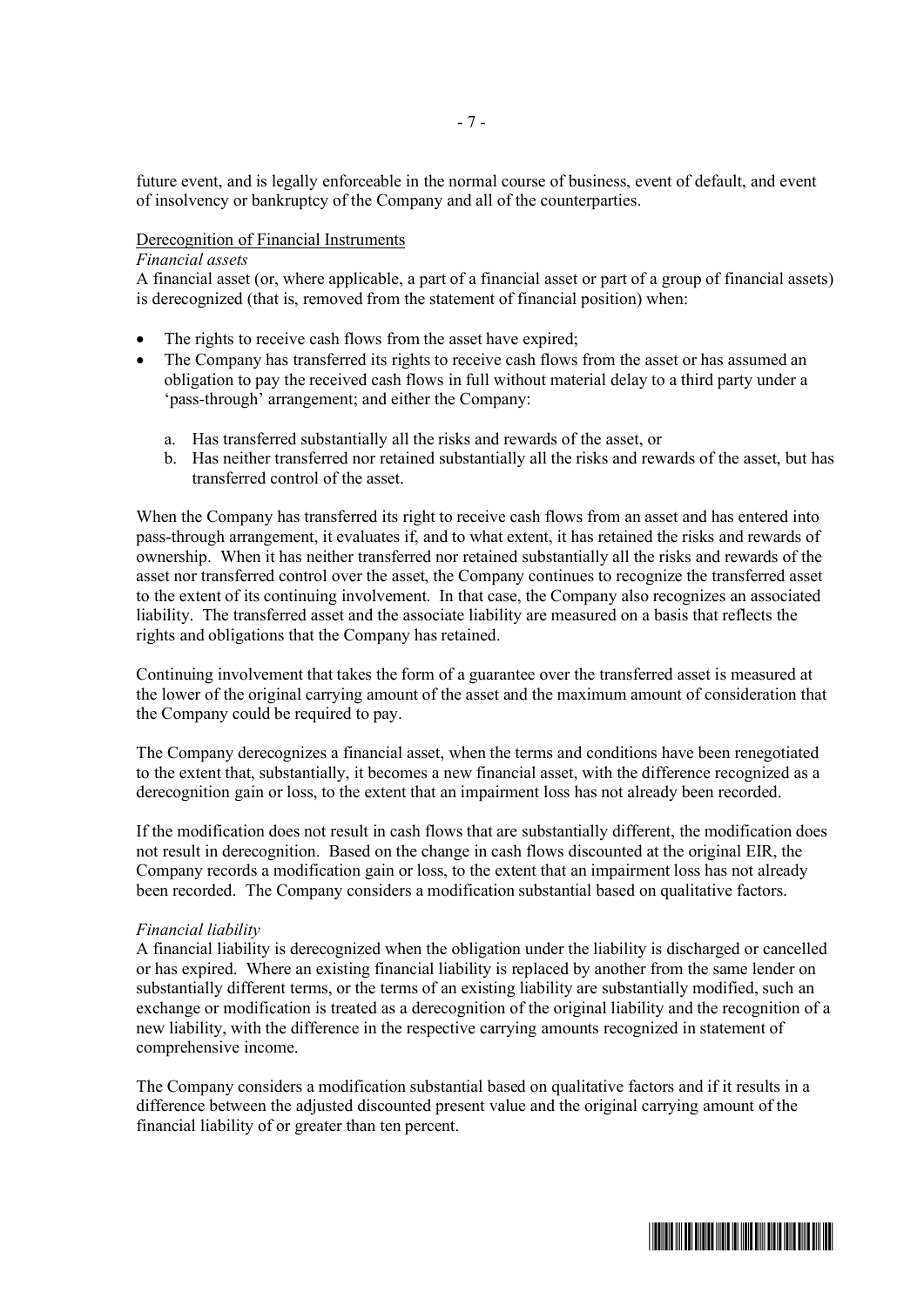Similar with financial assets, when the modification of a financial liability is not considered substantial, the Company records a modification gain or loss based on the change in cash flows discounted at the original EIR.

#### Property and Equipment

Property and equipment are stated at cost less accumulated depreciation and any impairment in value. Such cost includes the cost of replacing part of the equipment of the recognition criteria are met, but excludes repairs and maintenance cost. The initial cost of property and equipment comprises of its purchase price and other costs directly attributable to bringing the asset to its working condition and location for its intended use. Expenditures incurred after the property and equipment have been put into operation, such as repairs and maintenance are normally charged against operations in the year in which the costs are incurred. In situations where it can be clearly demonstrated that the expenditures have resulted in an increase in the future economic benefits expected to be obtained from the use of an item of property and equipment beyond its originally assessed standard of performance, the expenditures are capitalized as additional costs of furniture and fixtures.

Depreciation is calculated on a straight-line basis over the estimated useful life (EUL) of the assets as follows:

|                          | Number of Years |
|--------------------------|-----------------|
| Furniture and fixtures   |                 |
| Transportation equipment |                 |

The EUL and the depreciation method are reviewed periodically to ensure that the period and the method of depreciation are consistent with the expected pattern of economic benefits from items of property and equipment.

An item of property and equipment is derecognized upon disposal or when no future economic benefits are expected from the continued use of the asset. Any gain or loss arising on derecognition of the asset (calculated as the difference between the net disposal proceeds and the carrying amount of the item) is included in statement of comprehensive income in the year when the asset is derecognized.

### Software Costs

Software costs include computer software licenses to be used in operations which are accounted for under the cost model.

Acquired computer software licenses are capitalized on the basis of the costs incurred to acquire and install the specific software. Costs associated with maintaining computer software are expensed as incurred. Subsequently, software is measured at cost less accumulated amortization and any accumulated impairment losses.

Costs are amortized on a straight-line basis over the EUL of three years as these intangible assets are considered finite. In addition, intangible assets are subject to impairment testing.

### Impairment of Non-Financial Assets

At each reporting date, the Company assesses whether there is any indication that its non-financial assets such as property and equipment and software may be impaired. When an indicator of impairment exists, the Company estimates the recoverable amount of the impaired asset. The recoverable amount is the higher of fair value less costs to sell and value in use and is determined for an individual asset. For the purpose of impairment testing, assets that cannot be tested individually are grouped together into the smallest group of assets that generates cash inflows from continuing use that are largely independent of the cash inflows of other assets or groups of assets. Where the carrying amount of an asset exceeds its recoverable amount, the impaired asset is written down to its

Number of Years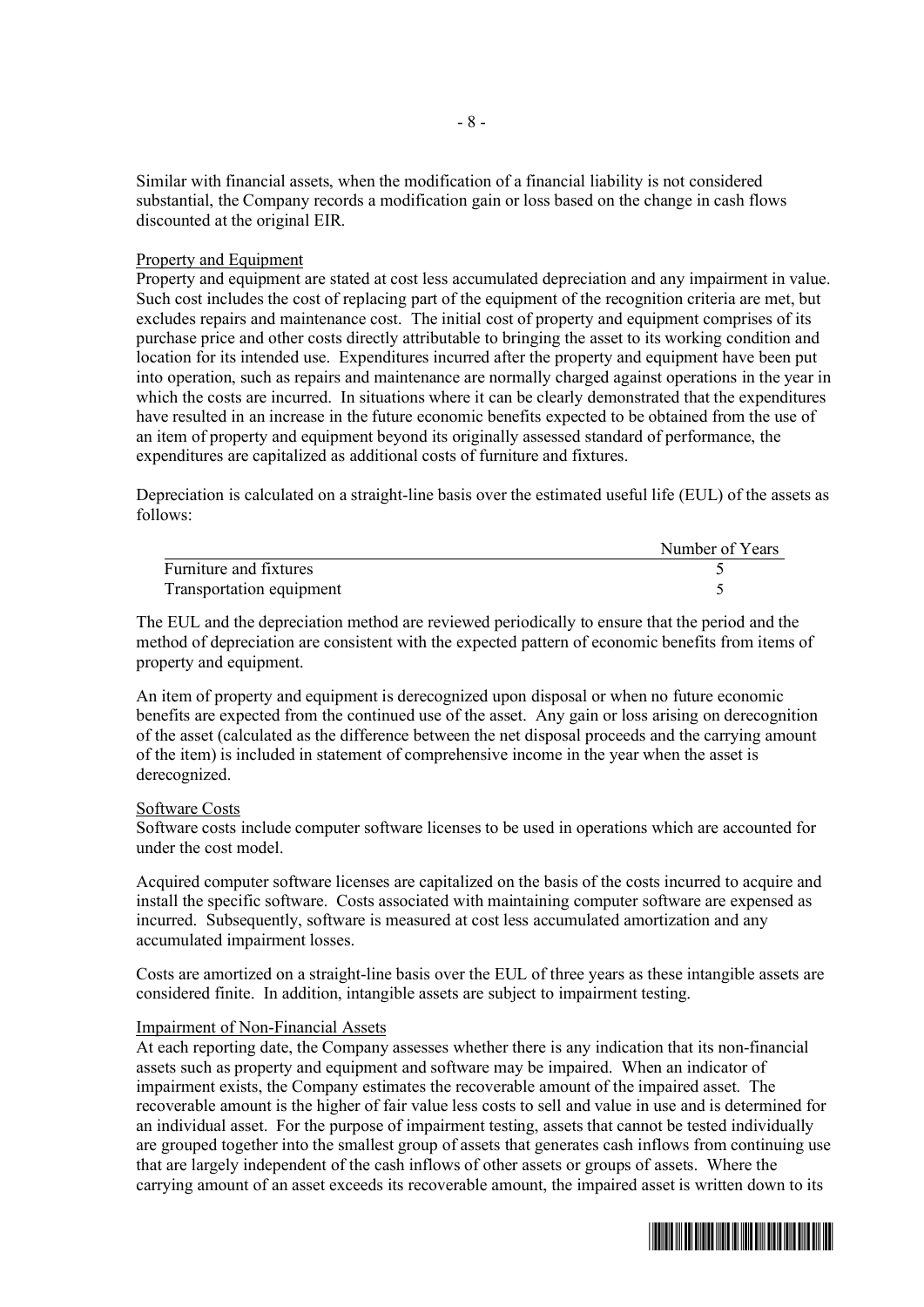recoverable amount. The impairment loss is charged to statement of comprehensive income in the year in which it arises. In assessing value in use, the estimated future cash flows are discounted to their present value using a pre-tax discount rate that reflects current market assessment of the time value of money and the risks specific to the asset.

For non-financial assets, an assessment is made at each reporting date as to whether there is any indication that previously recognized impairment losses may no longer exist or may have decreased. If such indication exists, the recoverable amount is estimated. A previously recognized impairment loss is reversed only if there has been a change in the estimates used to determine the asset's recoverable amount since the last impairment loss was recognized. If that is the case, the carrying amount of the asset is increased to its recoverable amount. The reversal can be made only to the extent that the resulting carrying value does not exceed the carrying value that would have been determined, net of depreciation and amortization, had no impairment loss been recognized. Such reversal is recognized in profit or loss. After such a reversal, the depreciation and amortization are adjusted in future years to allocate the asset's revised carrying amount, less any residual value, on a systematic basis over its remaining life.

### Equity

Capital stock is measured at par value for all shares issued and outstanding. When the shares are sold at a premium, the difference between the proceeds and the par value is credited to 'Additional paid-in capital' account. Direct costs, net of related tax benefit, incurred related to equity issuance are chargeable to 'Additional paid-in capital'. If the 'Additional paid-in capital' is not sufficient, the excess is charged against 'Retained earnings'.

#### Revenue Recognition

Revenue from contracts with customers is recognized when control of services is transferred to the customer at an amount that reflects the consideration to which the Company expects to be entitled in exchange for those services.

The Company assesses its revenue arrangements against specific criteria in order to determine if it is acting as a principal or agent. The Company assessed that it is acting as principal in all of its revenue arrangements. The following specific recognition criteria must also be met before revenue is recognized:

#### *Trust fees*

Trust fees related to trust accounts are recognized ratably over the period as the service is provided.

#### Revenue outside the scope of PFRS 15

#### *Interest income*

Interest income is accrued on a time proportion basis at the effective interest rate applicable, which is the rate that exactly discounts estimated future cash receipts through the expected life of the financial asset to that asset's net carrying amount.

#### Expense Recognition

Expenses are recognized in the statement of comprehensive income when a decrease in future economic benefit related to a decrease in an asset or an increase in a liability has arisen that can be measured reliably. Expenses are recognized in the statement of income:

 On the basis of a direct association between the costs incurred and the earning of specific items of income;

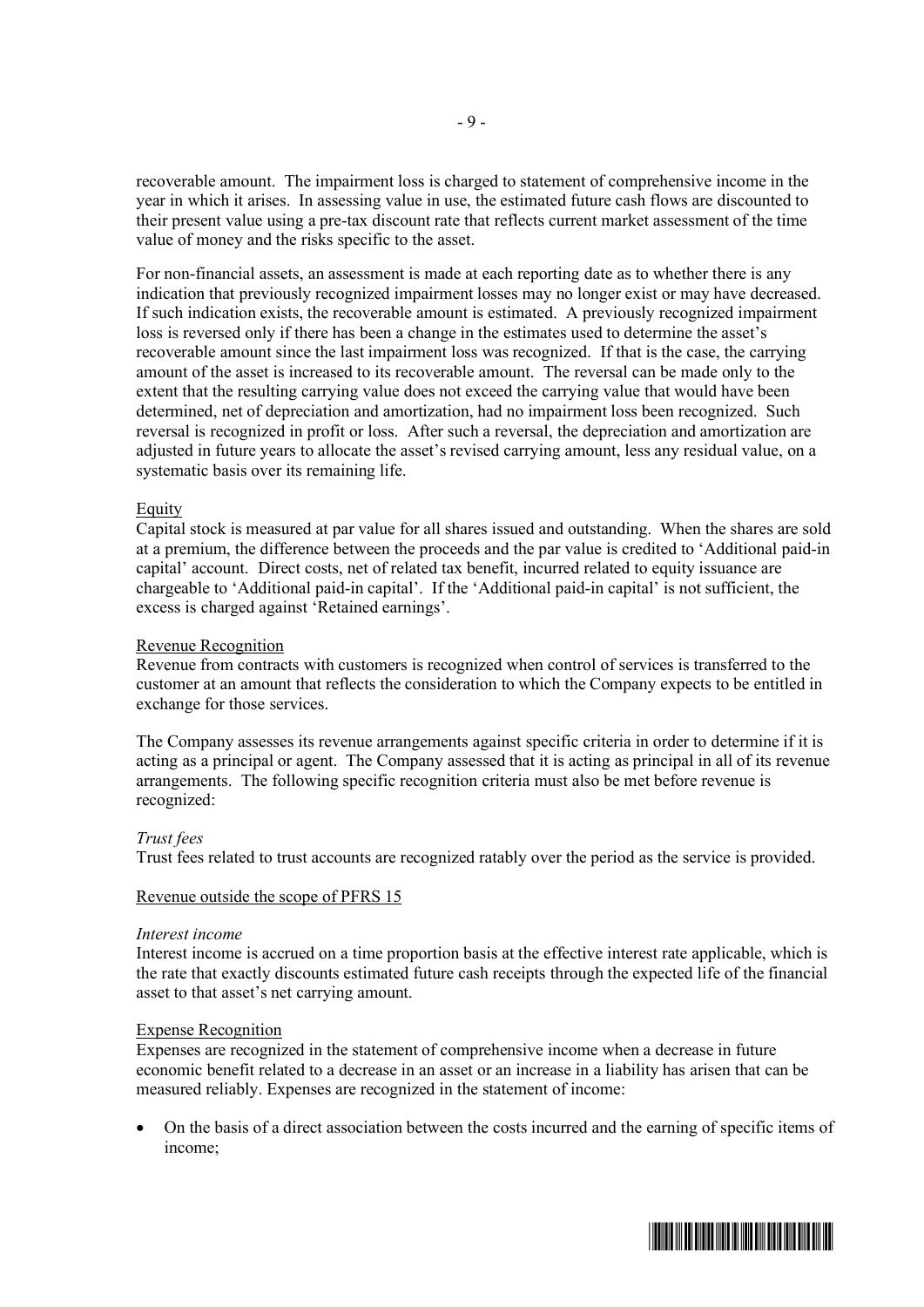- On the basis of systematic and rational allocation procedures when economic benefits are expected to arise over several accounting periods and the association with income can only be broadly or indirectly determined; or
- Immediately when an expenditure produces no future economic benefits or when, and to the extent that, future economic benefits do not qualify, or cease to qualify, for recognition in the statement of financial condition as an asset.

Expenses in the statement of comprehensive income are presented using the nature of expense method.

#### Pension Benefits

The Company maintains a defined contribution (DC) plan that covers all regular full-time employees. Under its DC plan, the Company pays fixed contributions based on the employees' monthly salaries. The Company, however, is covered by Republic Act (RA) No. 7641, The Philippine Retirement Law, which provides for its qualified employees a defined benefit (DB) minimum guarantee. The DB minimum guarantee is equivalent to a certain percentage of the monthly salary payable to an employee at normal retirement age with the required credited years of service based on the provisions of RA 7641.

Accordingly, the Company accounts for its retirement obligation under the higher of the DB obligation relating to the minimum guarantee and the obligation arising from the DC plan.

For the DB minimum guarantee plan, the liability is determined based on the present value of the excess of the projected DB obligation over the projected DC obligation at the end of the reporting period. The DB obligation is calculated annually by a qualified independent actuary using the projected unit credit method. The Company determines the net interest expense (income) on the net DB liability (asset) for the period by applying the discount rate used to measure the DB obligation at the beginning of the annual period to the then net DB liability (asset), taking into account any changes in the net DB liability (asset) during the period as a result of contributions and benefit payments. Net interest expense and other expenses related to the DB plan are recognized in profit or loss.

The DC liability, on the other hand, is measured at the fair value of the DC assets upon which the DC benefits depend, with an adjustment for margin on asset returns, if any, where this is reflected in the DC benefits.

Remeasurements of the net DB liability, which comprise actuarial gains and losses, the return on plan assets (excluding interest) and the effect of the asset ceiling (if any, excluding interest), are recognized immediately in other comprehensive income.

When the benefits of a plan are changed or when a plan is curtailed, the resulting change in benefit that relates to past service or the gain or loss on curtailment is recognized immediately in profit or loss. The Company recognizes gains or losses on the settlement of a DB plan when the settlement occurs.

#### Share-based Payments

The Company provides share-based compensation to certain officers and employees as part of MFC's Restricted Share Unit (RSU) Plan and Global Share Ownership Plan (GSOP).

### *RSU Plan*

RSUs are granted to certain eligible employees of the Company under MFC's RSU Plan. Each RSU entitles the holder to receive payment equal to the market value of one MFC common share, plus credited dividends, at the time of vesting. RSUs are expensed with a corresponding liability accrued

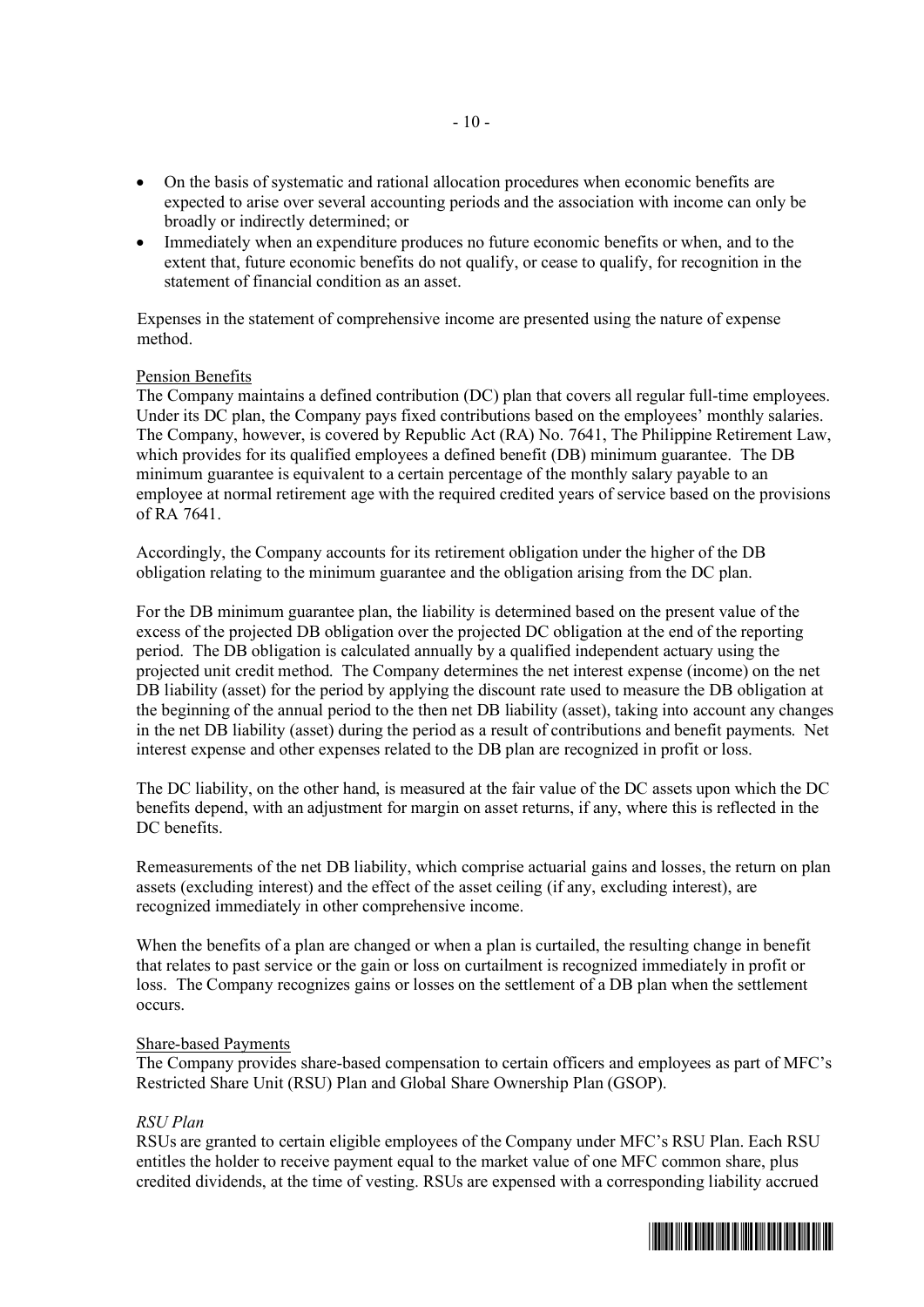based on the market value of MFC's common shares at the end of each reporting period. The change in the value of the RSUs resulting from changes in the market value of MFC common shares and credited dividends is recognized under 'Compensation and employee benefits' in the statement of comprehensive income.

#### *GSOP*

GSOP allows qualifying employees of the Company to apply up to five percent of their annual base earnings toward the purchase of MFC common shares . The Company matches a percentage of the employee's eligible contributions up to a maximum amount. The Company's contributions vest immediately. All contributions are used by the plan's trustee to purchase MFC common shares in the open market. The Company's contributions to the GSOP are expensed as incurred and recognized under 'Compensation and employee benefits' in the statement of comprehensive income.

#### Leases

#### *Company as lessee*

The Company assesses at contract inception whether a contract is, or contains a lease. A contract contains a lease if it conveys the right to control the use of an identified asset for a period of time in exchange for consideration. The Company applies a single recognition and measurement approach for all leases, except for short-term leases and leases of low-value assets. The Company recognizes lease liability to make lease payments and right-of-use (ROU) assets representing the right-of-use the underlying assets.

#### *ROU assets*

The Company recognizes ROU assets (included in 'Property and Equipment') at the commencement date of the lease (i.e. the date the underlying asset is available for use). ROU assets are measured at costs, less any accumulated depreciation and impairment losses, and adjusted for any remeasurement of lease liability. The cost of ROU assets includes the amount of lease liability recognized and lease payments made at or before the commencement date less any lease incentives received. ROU assets are depreciated on a straight-line basis over the shorter of the lease term and the estimated useful lives of the assets of five years.

#### *Lease liability*

At the commencement date of the lease, the Company recognizes lease liability measured at the present value of lease payments to be made over the lease term. In calculating the present value of lease payments, the Company uses its incremental borrowing rate at the lease commencement date because the interest rate implicit in the lease is not readily determinable. After the commencement date, the amount of lease liability is increased to reflect the accretion of interest (included in 'Interest expense on lease liability') and reduced for the lease payments made. In addition, the carrying amount of lease liability is remeasured if there is a modification, a change in the lease term or a change in the lease payments.

#### *Short-term leases and leases of low-value assets*

The Company applies the short-term lease recognition exemption to its short-term leases of office spaces (i.e. those leases that have a lease term of 12 months or less from the commencement date and do not contain a purchase option). It also applies the lease of low-value assets recognition exemption to leases of office equipment that are considered to be of low value (i.e., those with value of less than P250,000). Lease payments on short-term leases of low-value assets are recognized as expense on a straight-line basis over the lease term.

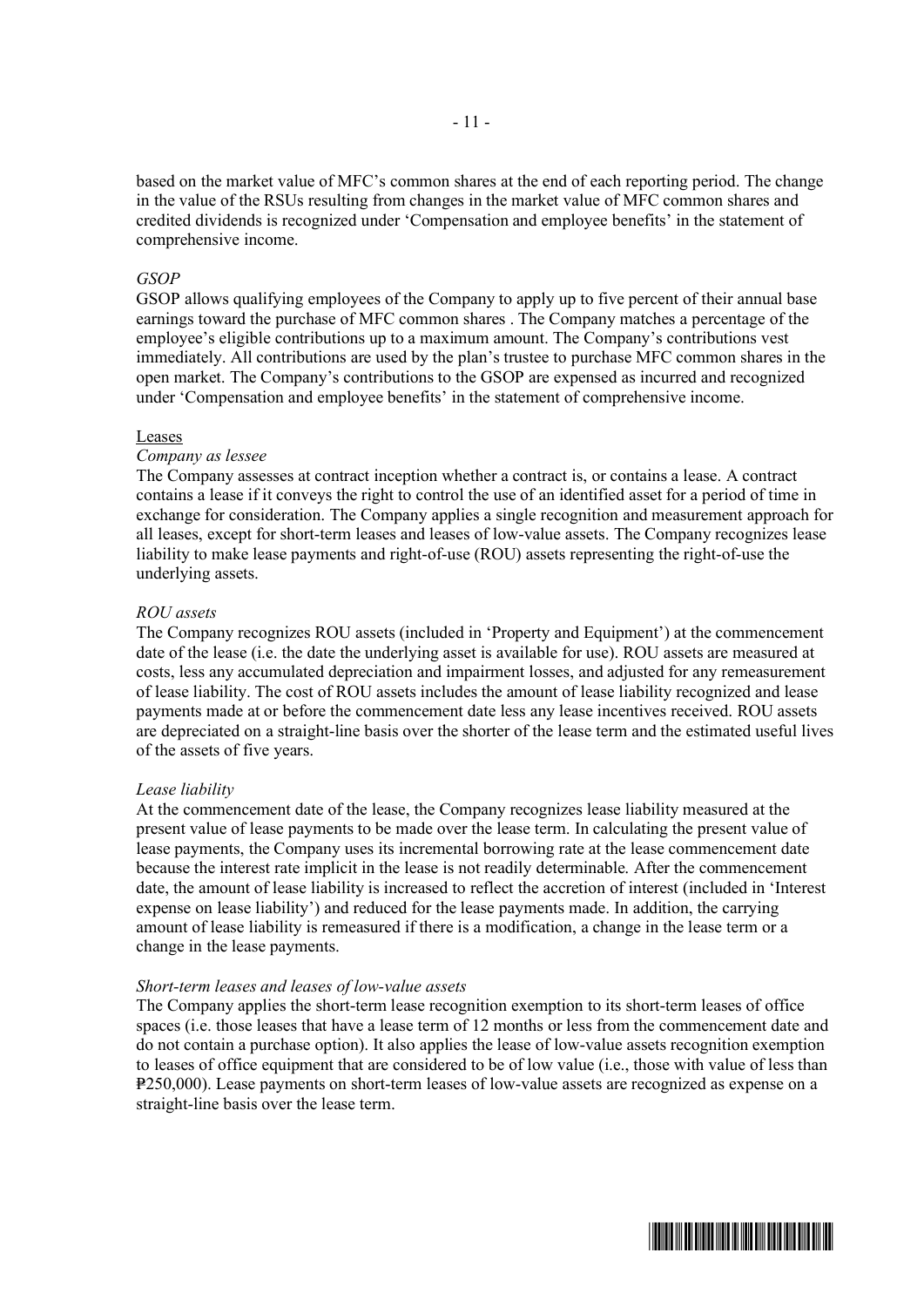#### Income Tax

Income tax on profit or loss for the year comprises current and deferred tax. Income tax is determined in accordance with Philippine Tax Law. Income tax is recognized in profit or loss, except to the extent that it relates to items directly recognized in OCI.

#### *Current tax*

Current tax assets and liabilities for the current period are measured at the amount expected to be recovered from or paid to the taxation authorities. The tax rates and tax laws used to compute the amount are those that are enacted or substantively enacted as at the reporting date. Management periodically evaluates positions taken in the tax returns with respect to situations in which applicable tax regulations are subject to interpretations and establishes provisions where appropriate.

#### *Deferred tax*

Deferred tax is provided using the balance sheet liability method on all temporary differences at the reporting date between the tax bases of assets and liabilities and their carrying amounts for financial reporting purposes.

Deferred tax liabilities are recognized for all taxable temporary differences, with certain exceptions. Deferred tax assets are recognized for all deductible temporary differences, carryforward of unused tax credits from the excess minimum corporate income tax (MCIT) over the regular corporate income tax (RCIT), and unused net operating loss carryover (NOLCO), to the extent that it is probable that sufficient taxable income will be available against which the deductible temporary differences and carryforward benefits of unused tax credits from MCIT and unused NOLCO can be utilized.

Deferred tax, however, is not recognized when it arises from the initial recognition of an asset or liability in a transaction that is not a business combination and, at the time of the transaction, affects neither the accounting income nor taxable income or loss.

The carrying amount of deferred tax assets is reviewed at each reporting date and reduced to the extent that it is no longer probable that sufficient taxable profit will be available to allow all or part of the deferred tax assets to be utilized. Unrecognized deferred tax assets are reassessed at each reporting date and are recognized to the extent that it has become probable that future taxable profit will allow the deferred tax assets to be recovered.

Deferred tax assets and liabilities are measured at the tax rates that are applicable to the period when the asset is realized or the liability is settled, based on tax rates (and tax laws) that have been enacted or substantively enacted as at the reporting date.

Deferred tax assets and deferred tax liabilities are offset if a legally enforceable right exists to set off current tax assets against current tax liabilities and the deferred taxes relate to the same taxable entity and the same tax authority.

#### Foreign Currency-Denominated Transactions and Balances

Transactions in foreign currencies are initially recorded in the functional currency at the foreign exchange rate prevailing at the date of the transaction. Monetary assets and liabilities denominated in foreign currencies are retranslated to the functional currency at the closing rate prevailing at reporting date. The foreign currency gain or loss on monetary items is the difference between amortized cost in the functional currency at the beginning of the period, adjusted for effective interest and payments during the period, and the amortized cost in foreign currency translated at the closing rate prevailing at the end of the reporting period. Foreign currency differences arising from translation are recognized in the statement of comprehensive income.

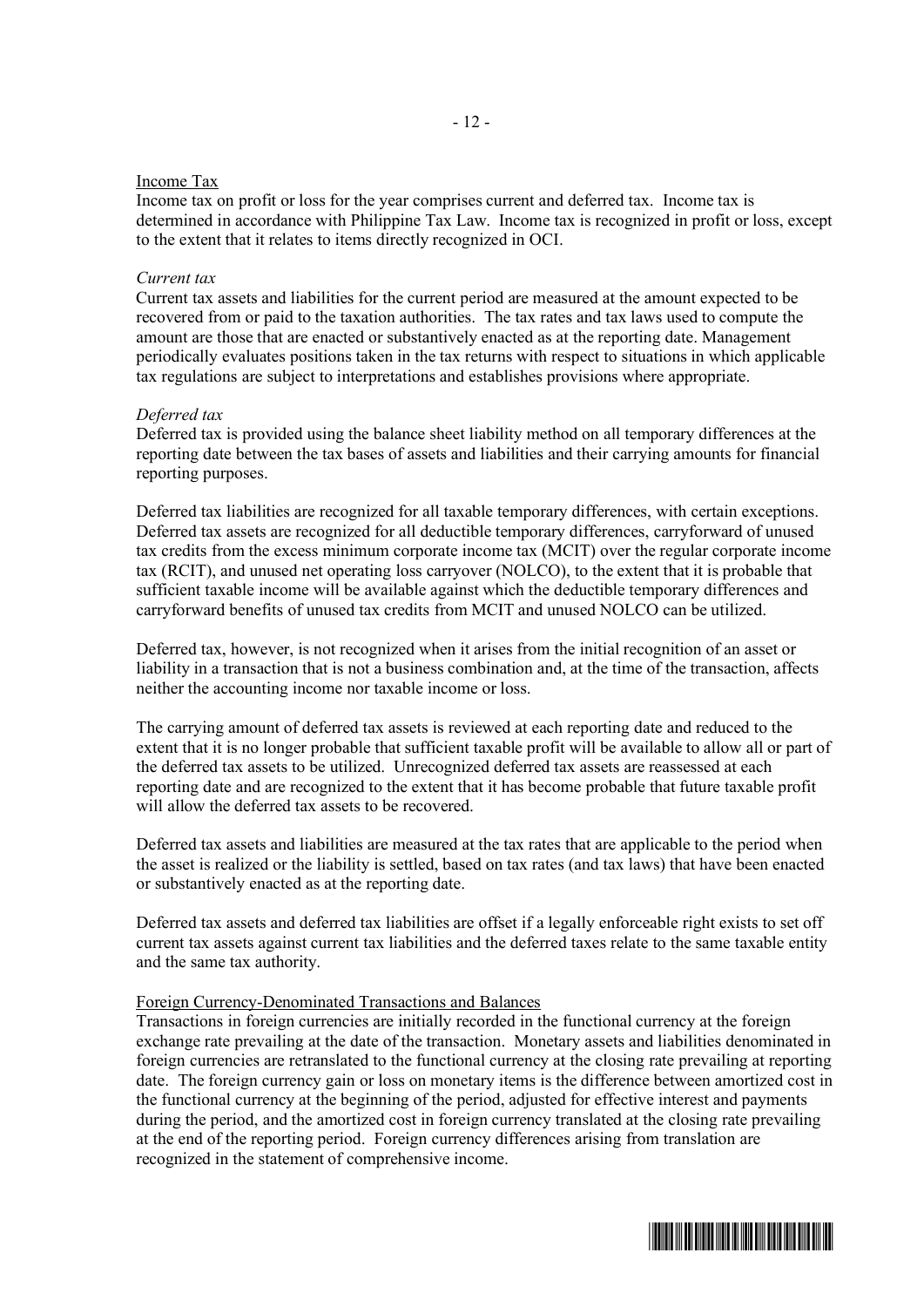### Provisions

Provisions are recognized when the Company has a present obligation (legal or constructive) as a result of past event and it is probable that an outflow of assets embodying economic benefits will be required to settle the obligation and a reliable estimate can be made of the amount of the obligation. When the Company expects some or all of a provision to be reimbursed, for example, under an insurance contract, the reimbursement is recognized as a separate asset but only when the reimbursement is virtually certain. The expense relating to any provision is presented in the statement of comprehensive income, net of any reimbursement. If the effect of the time value of money is material, provisions are determined by discounting the expected future cash flows at a pretax rate that reflects current market assessments of the time value of money and, where appropriate, the risks specific to the liability. Where discounting is used, the increase in the provision due to the passage of time is recognized as an 'Interest expense'.

### Contingencies

Contingent liabilities are not recognized but are disclosed in the financial statements unless the possibility of an outflow of assets embodying economic benefits is remote. Contingent assets are not recognized but are disclosed in the notes to the financial statements when an inflow of economic benefits is probable.

#### Events after the Reporting Period

Post year-end events that provide additional information about the Company's position at the reporting date (adjusting events) is reflected in the financial statements. Post year-end events that are not adjusting events, if any, are disclosed when material to the Company's financial statements.

### Standards Issued but not yet Effective

Pronouncements issued but not yet effective are listed below. Unless otherwise indicated, the Company does not expect that the future adoption of the said pronouncements will have a significant impact on its financial statements. The Company intends to adopt the following pronouncements when they become effective.

#### *Effective beginning on or after January 1, 2022*

- Amendments to PFRS 3, *Reference to the Conceptual Framework*
- Amendments to PAS 16, *Plant and Equipment: Proceeds before Intended Use*
- Amendments to PAS 37, *Onerous Contracts Costs of Fulfilling a Contract*
- *Annual Improvements to PFRSs* 2018-2020 Cycle
	- o Amendments to PFRS 1, *First-time Adoption of Philippines Financial Reporting Standards, Subsidiary as a first-time adopter*
	- o Amendments to PFRS 9, *Financial Instruments*, *Fees in the '10 per cent' test for derecognition of financial liabilities*
	- o Amendments to PAS 41, *Agriculture, Taxation in fair value measurements*

#### *Effective beginning on or after January 1, 2023*

- Amendments to PAS 12, *Deferred Tax related to Assets and Liabilities arising from a Single Transaction*
- Amendments to PAS 8, *Definition of Accounting Estimates*
- Amendments to PAS 1 and PFRS Practice Statement 2, *Disclosure of Accounting Policies*

#### *Effective beginning on or after January 1, 2024*

Amendments to PAS 1, *Classification of Liabilities as Current or Non-current*

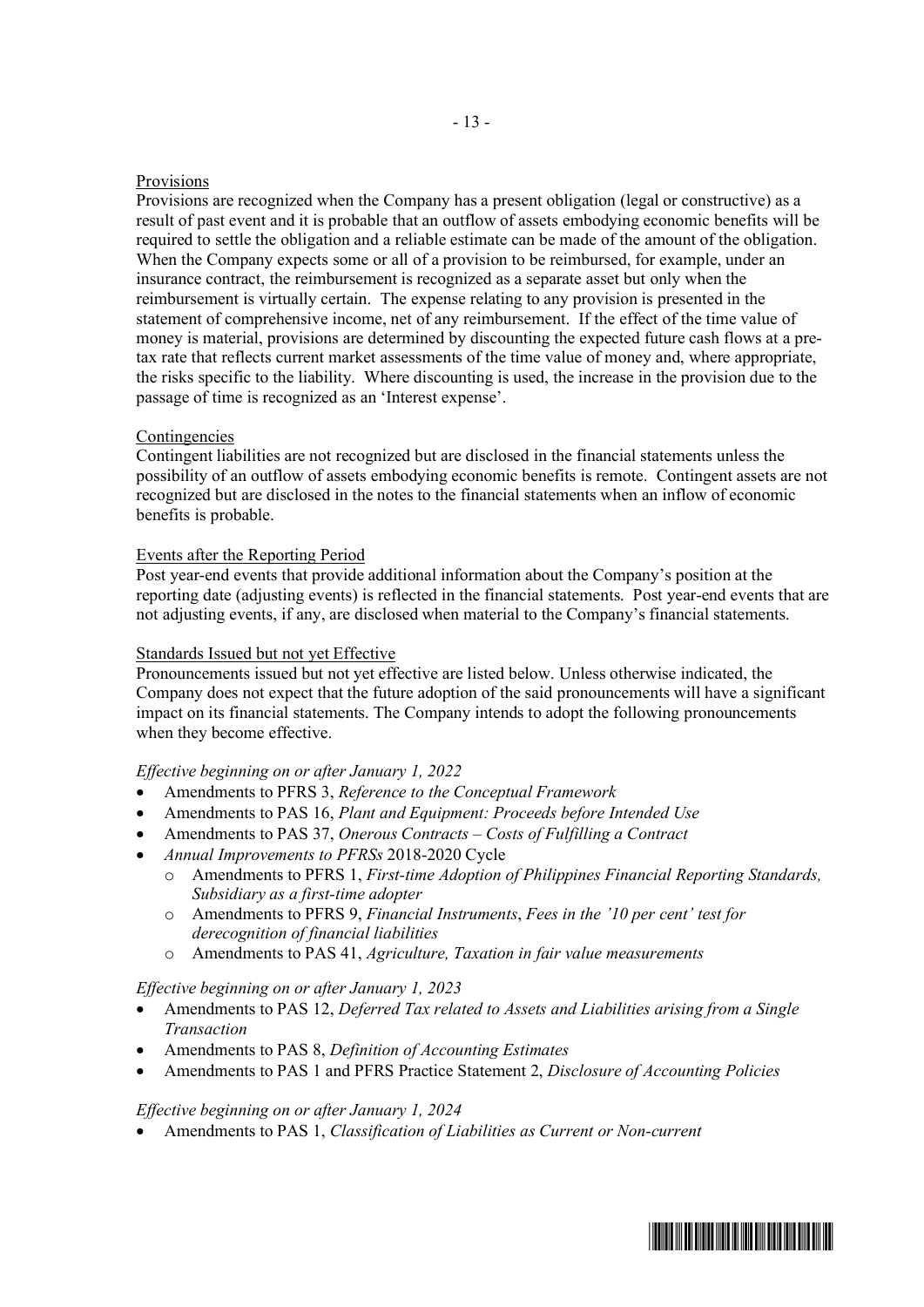*Effective beginning on or after January 1, 2025*

PFRS 17, *Insurance Contracts*

#### *Deferred effectivity*

 Amendments to PFRS 10, *Consolidated Financial Statements*, and PAS 28, *Sale or Contribution of Assets between an Investor and its Associate or Joint Venture*

#### 3. **Significant Accounting Judgment and Estimates**

The preparation of the financial statements in compliance with PFRS requires the Company to make judgment and estimates that affect the reported amounts of assets, liabilities, income and expenses and disclosure of contingent assets and contingent liabilities. Future events may occur which will cause the assumptions used in arriving at the estimates to change. The effects of any change in estimates are reflected in the financial statements as they become reasonably determinable.

Judgment and estimates are continually evaluated and are based on historical experience and other factors, including expectations of future events that are believed to be reasonable under the circumstances.

#### Judgment

In the process of applying the Company's accounting policies, management has made the judgment below which have the most significant effect on the amounts recognized in the financial statements.

*Determining the lease term of contract with renewal and termination options – Company as lessee* The Company has a lease contract that includes renewal and termination options. The Company applies judgment in evaluating whether it is reasonably certain whether or not to exercise the option to renew or terminate the lease. That is, it considers all relevant factors such as location and importance of the office and parking spaces to its operations that create an economic incentive for it to exercise either the renewal or termination. After the commencement date, the Company reassesses the lease term if there is a significant event or change in circumstances that is within its control and affects its ability to exercise or not to exercise the option to renew or to terminate.

#### Estimates

The key assumptions concerning the future and other key sources of estimation uncertainty at the reporting date that has significant risk of causing a material adjustment to the carrying amounts of assets and liabilities within the next financial year are discussed below:

#### *a) Impairment of financial assets*

The measurement of impairment losses under PFRS 9 across all categories of financial assets requires judgment, in particular, the estimation of the amount and timing of future cash flows when determining impairment losses and the assessment of a significant increase in credit risk. These estimates are driven by a number of factors, changes in which can result in different levels of allowances.

For Cash in bank, Financial assets at FVOCI, Receivables from employees and Accrued interest receivables, the allowance estimate is determined by obtaining the point-in-time probability of default (PD) and loss given default (LGD) of the counterparties from market sources (e.g. Bloomberg), adjusted for forward-looking factors specific to the counterparties and the economic environment, and days to maturities of the financial assets, and multiplying these inputs with the

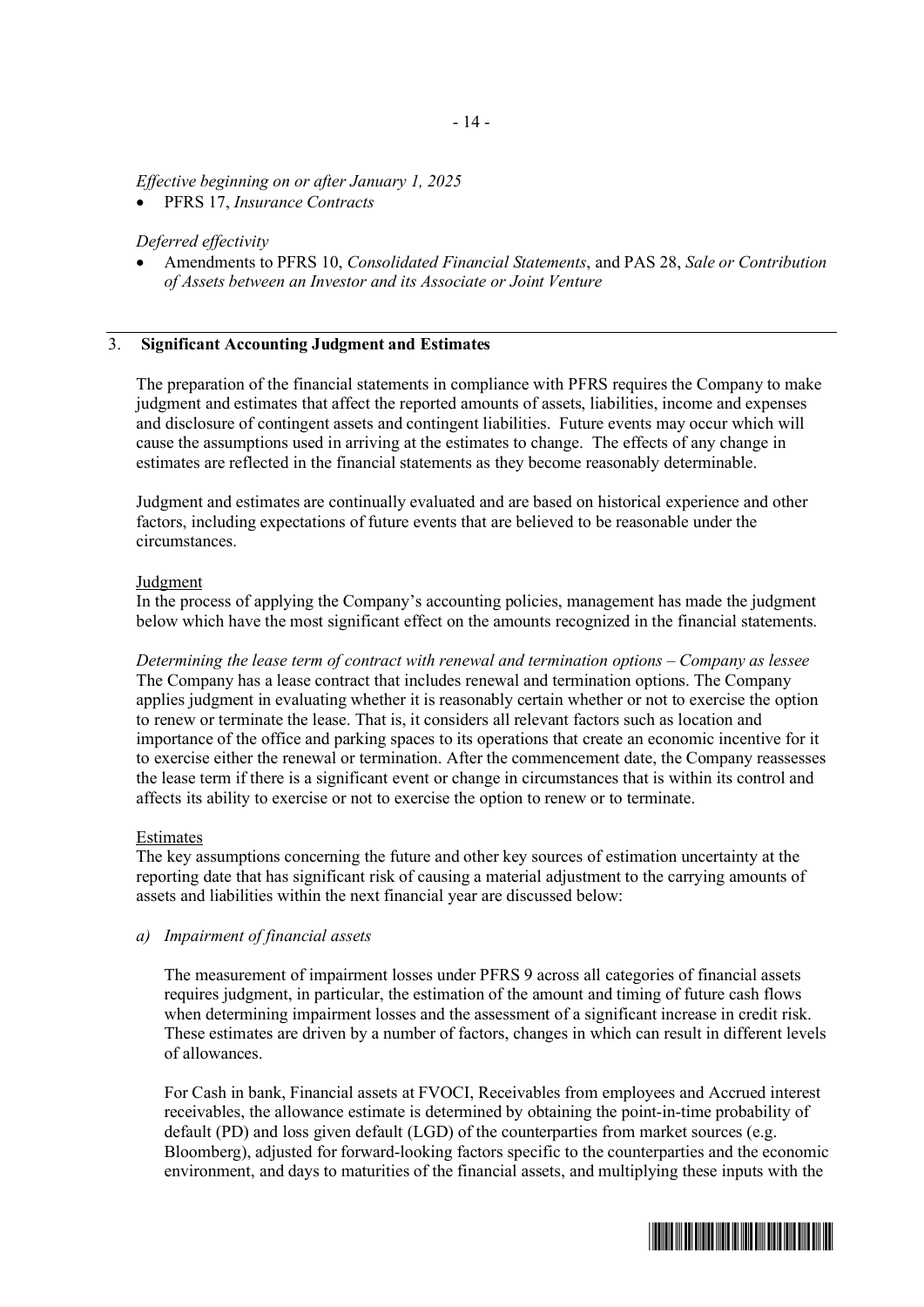exposure at default (EAD). The PD is an estimate of the likelihood of default over a given time horizon. The LGD is an estimate of loss arising in the case where a default occurs at a given time. The EAD is an estimate of the exposure at a future default date, taking into account expected changes in the exposure after the reporting date, including repayments of principals and interest, whether scheduled by contract or otherwise (see Notes 5, 6 and 8).

For trade receivables recorded under 'Due from related parties' and 'Management fee receivables', the Company estimates ECL based on days past due for groupings of credit accounts with similar loss patterns. Credit accounts are grouped based on their nature. The provision matrix is based on historical loss experience adjusted for current and forward-looking information. At every reporting date, the historical observed default rates are updated and changes in the forward-looking estimates are analyzed. The amount of ECLs is sensitive to changes in circumstances and of forecast economic conditions. The Company's historical credit loss experience and forecast of economic conditions may also not be representative of customers' actual default in the future (see Notes 6 and 19).

As at December 31, 2021 and 2020, the Company has recognized provision for (gain on reversal of provision for) credit losses on financial assets at FVOCI amounting to  $(40.41 \text{ million})$  and P0.76 million, respectively (Note 8).

*b) Realizability of deferred tax assets*

Management reviews at each reporting date the carrying amount of the Company's deferred tax assets. The carrying amount of deferred tax assets is reduced to the extent that it is no longer probable that sufficient taxable profit will be available against which the related tax assets can be utilized. Management believes that sufficient taxable profit will be generated in the foreseeable future to allow the recognized deferred tax assets to be utilized.

As at December 31, 2021 and 2020, the Company has recognized deferred tax assets amounting to  $P2.40$  million and P5.43 million, respectively (see Note 18). There are no unrecognized deferred tax assets.

*c) Estimating pension obligation*

The determination of pension obligation is dependent on the selection of certain assumptions used in calculating such amount. Those assumptions are described in Note 17 to the financial statements and include discount rates and future salary increases. Due to the long-term nature of the obligation, such estimates are subject to significant uncertainty. While the Company believes that the assumptions are reasonable and appropriate, significant differences in the actual experience or significant changes in the assumptions may materially affect the pension obligation.

The present value of the defined benefit obligation is determined by discounting the estimated future cash out flows using the interest rates of Philippine government bonds with terms consistent with the expected employee benefit payouts as at reporting date.

Salary increase rates are based on historical annual merit, market and promotional increase and future inflation rates.

Other assumptions, such as mortality rates and employee turnover rates, are based on publicly available mortality tables and the Company's historical experience.

Further details about the assumptions used and the carrying value of pension liability as at December 31, 2021 and 2020 are disclosed in Note 17.

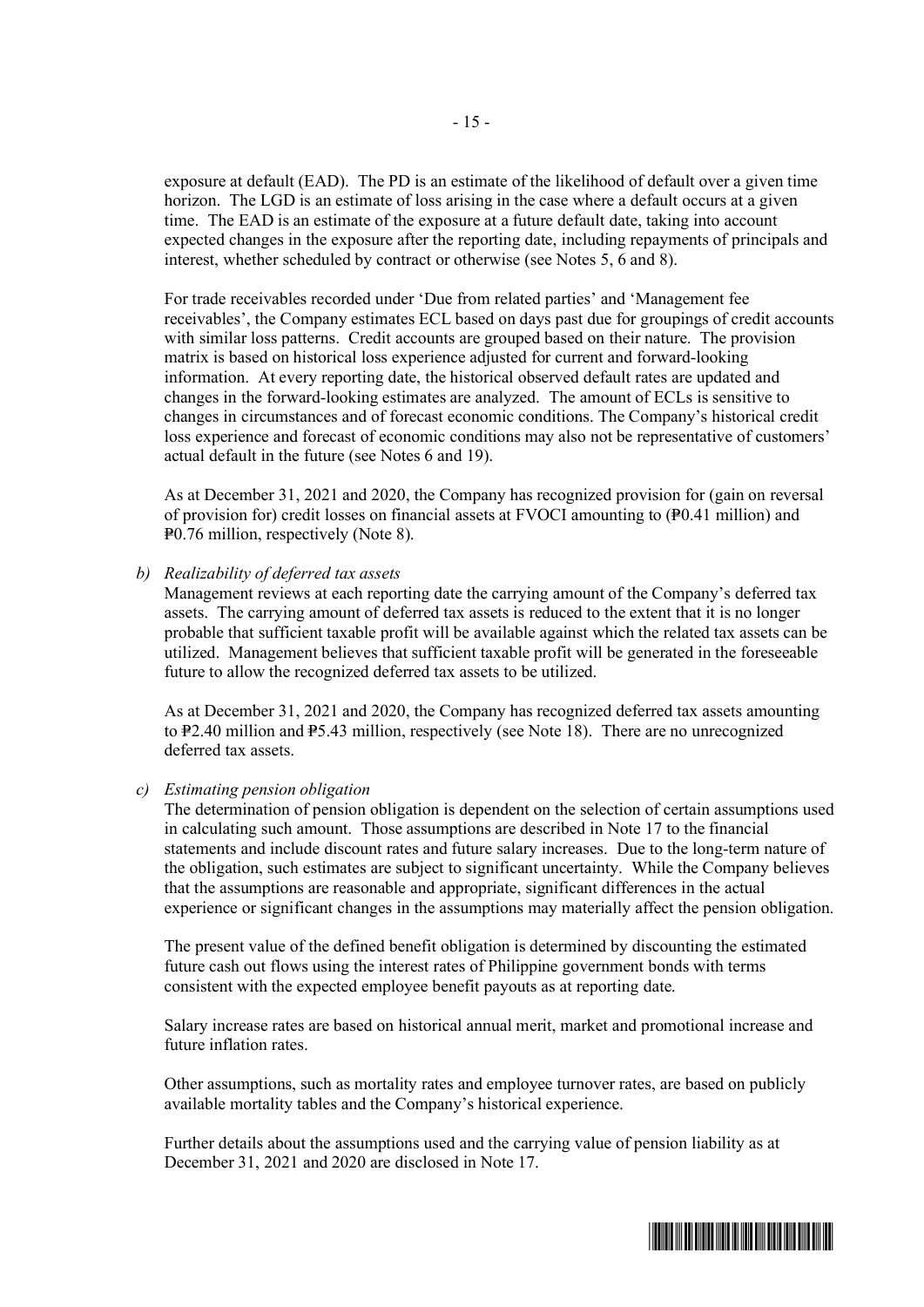*d) Leases - Estimating the incremental borrowing rate*

The Company cannot readily determine the interest rate implicit in the lease, therefore, it uses its IBR to measure lease liability. The IBR is the rate of interest that the Company would have to pay to borrow over a similar term, and with a similar security, the funds necessary to obtain an asset of a similar value to the right-of-use asset in a similar economic environment. The IBR therefore reflects what the Company 'would have to pay', which requires estimation when no observable rates are available or when they need to be adjusted to reflect the terms and conditions of the lease.

The Company estimates the IBR using observable inputs (such as market interest rates) when available and is required to make certain entity-specific estimates (such as the credit spread for a stand-alone credit rating).

#### 4. **Financial Risk Management Objectives and Policies**

# General Risk Management Structure

The Company's risk management program is a continuing, proactive and systematic process that focuses on the identification and assessment of financial risks guided by the principles set out in its risk management framework and seeks to implement the policies, procedures and guidelines established by the Company's Risk Oversight Committee.

The policies, procedures and guidelines are meant to manage financial risks to which the Company is exposed to. Discussed below are the risk management policies and measurement tools used by the Company in monitoring and managing its significant financial risks:

#### *Liquidity Risk*

Liquidity risk is the risk of not being able to meet funding obligations on due dates without incurring unacceptable losses due to disruption in funding sources, and/or inability to liquidate assets quickly due to changes in market conditions, and/or unplanned utilization of cash resources.

Liquidity risk is closely related to market risk as any adverse developments on foreign exchange rates, interest rates and market prices of securities could have an impact on liquidity.

Management of liquidity is the responsibility of the Operations Department. Given the nature of the Company's business, mitigation of liquidity risk involves in the first instance forecasting liquidity requirements and ensuring that sufficient balances of cash and cash equivalents to meet immediate needs are maintained.

All of the Company's financial assets and financial liabilities are current and will mature within one year after reporting date except for the financial assets at FVOCI. The table below analyzes the financial assets at FVOCI of the Company into their relevant maturity groups based on the remaining periods at the reporting date to their contractual maturities or expected repayment dates.

|                            | 2021               |                     |                           |         |                    |  |
|----------------------------|--------------------|---------------------|---------------------------|---------|--------------------|--|
|                            | Up to a year       |                     | 1 to 5 years Over 5 years | No term | Total              |  |
| <b>Financial assets at</b> |                    |                     |                           |         |                    |  |
| <b>FVOCI</b>               | <b>P51,560,381</b> | <b>P359,789,099</b> | <b>P47.637.709</b>        |         | $P - P458,987,189$ |  |

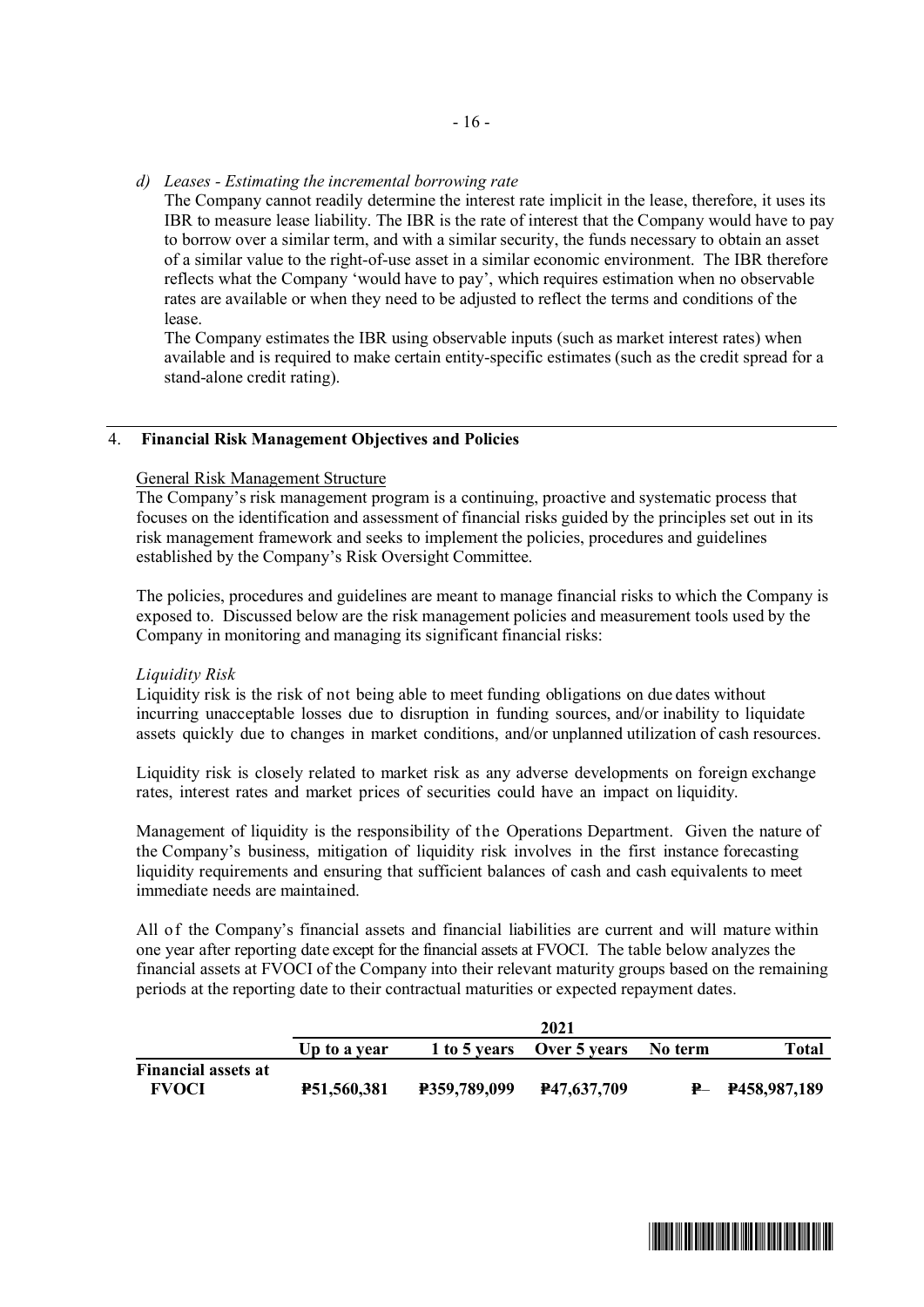|                     | 2020         |                          |              |         |                    |  |  |
|---------------------|--------------|--------------------------|--------------|---------|--------------------|--|--|
|                     | Up to a year | 1 to 5 years             | Over 5 years | No term | Total              |  |  |
| Financial assets at |              |                          |              |         |                    |  |  |
| <b>FVOCI</b>        | P54,440,062  | P281,727,302 P70,257,272 |              |         | $P - P406,424,636$ |  |  |

### *Credit Risk*

Credit risk refers to the risk that the borrower, issuer or counterparty may fail to perform its obligation to pay on time or that its ability to perform such obligation may get impaired before settlement date. Credit risk is not limited to a company's lending activities but also arises whenever funds are extended, committed, invested, or otherwise exposed, through actual or implied contractual agreements, whether on or off the books.

The following table provides information regarding the maximum credit risk exposure of the Company as at December 31, 2021 and 2020:

|                                       | 2021         | 2020         |
|---------------------------------------|--------------|--------------|
| Financial assets at FVOCI             | P403,769,600 | P352,815,800 |
| Cash and cash equivalents             |              |              |
| Cash in banks                         | 219,463,654  | 141,016,687  |
| Cash equivalents                      |              | 70,000,000   |
| Due from related parties              | 63,927,009   | 31,203,008   |
| Receivables                           |              |              |
| Management fees and other receivables | 4,859,088    | 4,727,128    |
| Accrued interest                      | 3,539,303    | 3,193,683    |
|                                       | P692,019,351 | P602,956,306 |

As at December 31, 2021 and 2020, all of the Company's financial assets are neither past due nor impaired.

The Company utilizes an internal credit rating system based on its assessment of the quality of its financial assets. The Company classifies its financial assets into the following credit grades:

- *High grade* This pertains to accounts with a very low probability of default as demonstrated by the debtor's long history of stability, profitability and diversity. The debtor has the ability to raise substantial amounts of funds through the public markets or external financing. The debtor has a strong debt service record and a moderate use of leverage.
- *Medium grade* The debtor has no history of default. The debtor has sufficient liquidity to fully service its debt over the medium term. The debtor has adequate capital to readily absorb any potential losses from its operations and any reasonably foreseeable contingencies.
- *Low grade* The borrower is expected to be able to adjust to the cyclical downturns in its operations. Any prolonged adverse economic conditions would however ostensibly create profitability and liquidity issues. Operating performance could be marginal or on the decline. The borrower may have a history of default in interest but must have regularized its service record to date. The use of leverage is above industry standards but has contributed to shareholder value.

As at the end of each reporting period, the credit quality of the Company's financial assets that are neither past due nor impaired were determined to be high grade and are in stage 1 of the ECL model.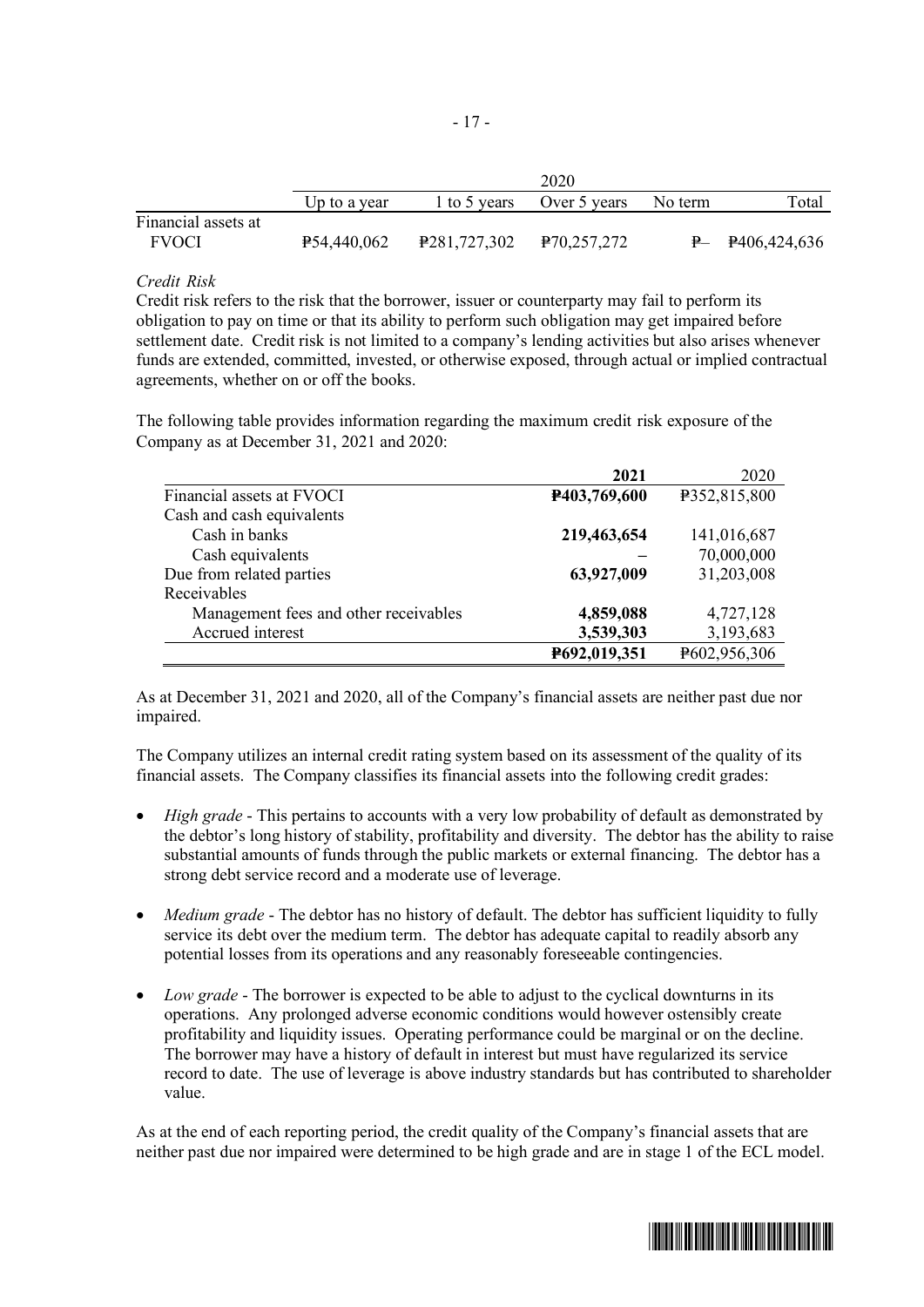### *Market Risk*

Market risk is the risk that movements of market prices will adversely affect the Company's financial condition. In managing its market risk exposure, the Company focuses on managing price risk which is the risk of loss arising from any change in the value of any asset or trading instrument.

Foreign Currency Risk

Foreign exchange risk arises when an investment's value varies due to changes in currency exchange rates. Foreign exchange risk arises when future commercial transactions and recognized assets and liabilities are denominated in a currency that is not the Company's functional currency. The Company undertakes certain transactions denominated in US Dollars (US\$), hence, exposures to exchange rate fluctuations arise with respect to such transactions. Significant fluctuation in the exchange rates could significantly affect the Company's financial condition. The Company has no established policy in managing foreign exchange rate risk. Any favorable or unfavorable movements of foreign currency exchange rates are absorbed by the Company.

The Company's exposure to foreign currency exchange risk arises from its US\$-denominated cash in banks amounting to US\$1,482,961 (P75,629,528) and US\$614,064 (P29,489,210) as of December 31, 2021 and 2020, respectively. In translating US\$-denominated cash in banks into Philippine Peso amounts, the exchange rate used was  $\frac{1}{2}50.999$  and  $\frac{1}{2}48.023$  to US\$1.00 as at December 31, 2021 and 2020, respectively. The profit/equity for the periods ended December 31, 2021 and 2020 will decrease/increase by  $\widehat{P}$ 756,295 and P294,892, respectively, should the Philippine Peso appreciate/depreciate by 100 basis points against the US\$.

#### *Interest Rate Risk*

Interest rate risk arises from the possibility that changes in interest rates will affect future cash flows or the fair value of financial instruments. The interest rate risk to which the Company is typically exposed to is fair value interest rate risk. Fair value interest rate risk is the risk that the value of a financial instrument will fluctuate because of changes in market interest rates.

The Company's fair value interest rate risk relates to financial assets at FVOCI, cash in banks and short-term deposits that carry fixed interest rates. The range of interest rates on these assets are disclosed in Notes 5 and 8.

The following table shows information relating to the Company's exposure to interest rate risk as at December 31, 2021 and 2020:

|                            |                       |                             |                          |                         |                           | More than                   |              |
|----------------------------|-----------------------|-----------------------------|--------------------------|-------------------------|---------------------------|-----------------------------|--------------|
|                            | <b>Interest Rates</b> | On demand                   | Up to a year             | 1 to $<$ 2 years        | 2 to $\leq$ vears         | 3 years                     | Total        |
| <b>Financial assets at</b> | $2.625%$ -            |                             |                          |                         |                           |                             |              |
| <b>FVOCI</b>               | $10.25\%$             | ₽–                          | <b>P50.592.200</b>       | <b>P34.406.020</b>      | P101.417.380              | P217,354,000                | P403,769,600 |
| Cash in banks              | $0.02\% - 0.08\%$     | 219,463,654                 |                          |                         |                           |                             | 219,463,654  |
|                            |                       | P <sub>219</sub> , 463, 654 | <b>P50.592.200</b>       | <b>P34.406.020</b>      | P <sub>101</sub> ,417,380 | P <sub>217</sub> , 354, 000 | P623.233.254 |
|                            |                       |                             |                          |                         |                           |                             |              |
|                            |                       |                             |                          |                         |                           | More than                   |              |
|                            | <b>Interest Rates</b> | On demand                   | Up to a year             | 1 to $\leq$ years       | 2 to $\leq$ 3 years       | 3 years                     | Total        |
| Financial assets at        | $2.625%$ -            |                             |                          |                         |                           |                             |              |
| <b>FVOCI</b>               | 10.25%                | $P -$                       | P <sub>51,856,500</sub>  | P <sub>51,903,100</sub> | P35,223,070               | P213.833.130                | P352,815,800 |
| Cash in banks              | $0.02\% - 0.08\%$     | 141.016.687                 |                          |                         |                           |                             | 141,016,687  |
| Short term deposits        | $0.65\%$              |                             | 70,000,000               |                         |                           |                             | 70,000,000   |
|                            |                       | P <sub>141,016,687</sub>    | P <sub>121,856,500</sub> | P <sub>51,903,100</sub> | P35.223.070               | P <sub>2</sub> 13,833,130   | P563.832.487 |

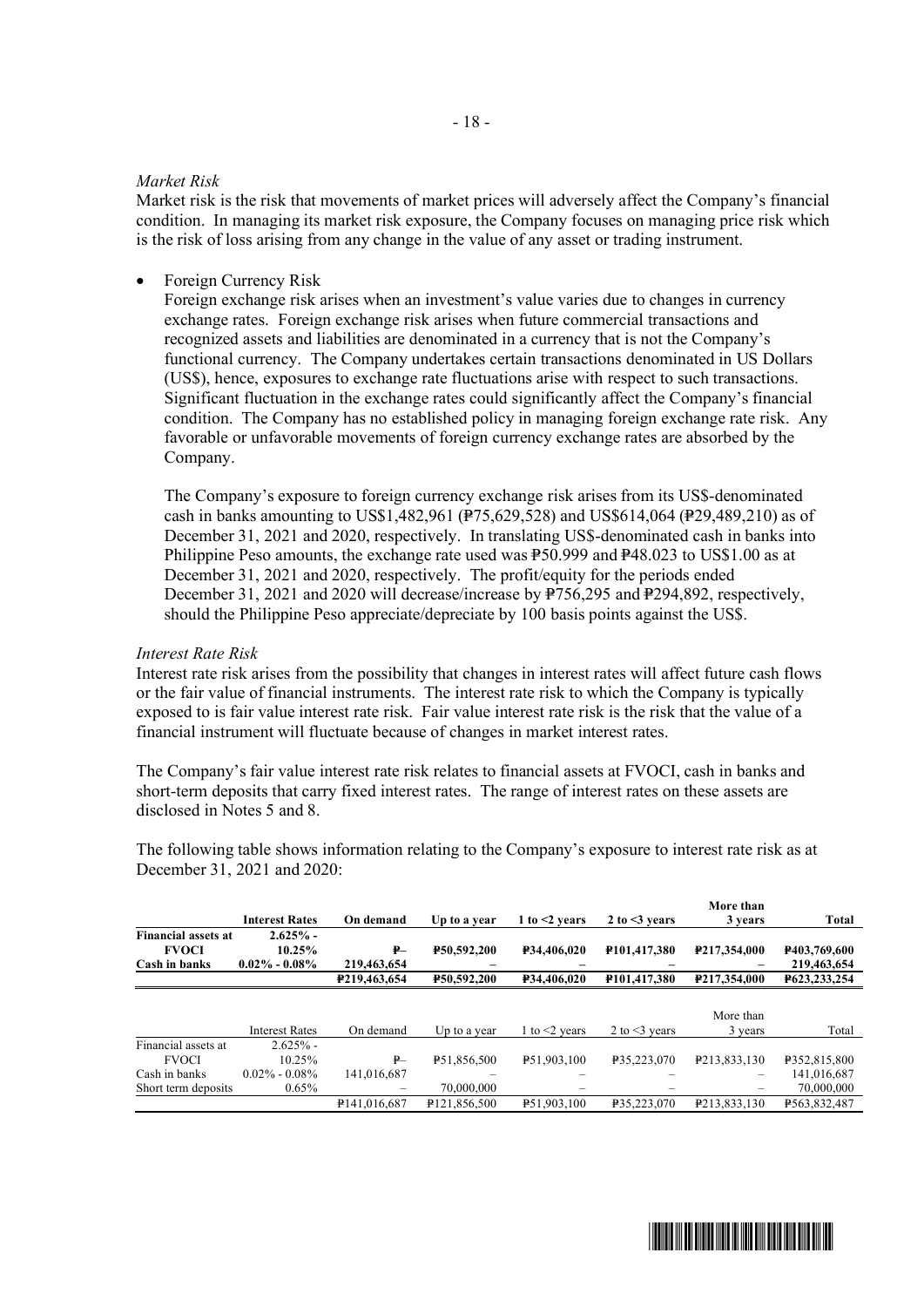Fair Value Measurement

The following methods and assumptions were used to estimate the fair value of each class of financial instruments for which it is practicable to estimate such value:

*Cash and cash equivalents -* The carrying value approximates the fair value because these are subject to an insignificant risk of change in value considering their short-term nature or demand feature.

*Receivables, due from related parties, accounts payable and accrued expenses (excluding taxes payable) and due to related parties* - The fair values approximate their carrying amounts due to the short-term nature of these financial instruments.

*Financial assets at FVOCI -* The fair values are based on quoted prices published in markets. The table below presents the fair value level of financial assets at FVOCI as at December 31, 2021 and December 31, 2020:

|                                     | 2021         |                           |                          |            |              |  |
|-------------------------------------|--------------|---------------------------|--------------------------|------------|--------------|--|
|                                     | Carrying     |                           | <b>Fair Value</b>        |            |              |  |
|                                     | Value        | <b>Level 1</b>            | <b>Level 2</b>           | Level 3    | <b>Total</b> |  |
| <b>Financial assets</b><br>at FVOCI |              | P403,769,600 P403,769,600 | ₽—                       | ₽—         | P403,769,600 |  |
|                                     |              |                           | 2020                     |            |              |  |
|                                     | Carrying     |                           |                          | Fair Value |              |  |
|                                     | Value        | Level 1                   | Level 2                  | Level 3    | Total        |  |
| Financial assets<br>at FVOCI        | P352,815,800 | P81.256.200               | P <sub>271,559,600</sub> | ₽          | P352,815,800 |  |

In 2021 and 2020, there were transfers between Level 1 and Level 2 and no transfers into and out of Level 3. Transfers in and out of fair value levels are recorded at the beginning of the year.

The table below shows the rollforward for financial assets at FVOCI in 2021 and 2020.

|                                           | 2021           |                 |  |
|-------------------------------------------|----------------|-----------------|--|
|                                           | <b>Level 1</b> | <b>Level 2</b>  |  |
| <b>Opening balance</b>                    | P81,256,200    | P271,559,600    |  |
| <b>Additions</b>                          | 117,946,556    |                 |  |
| <b>Maturities</b>                         | (50,000,000)   |                 |  |
| <b>Transfer out of Level 2 to Level 1</b> | 271,559,600    | (271, 559, 600) |  |
| <b>Amortization of net premium</b>        | (3,245,174)    |                 |  |
| <b>Fair value movements</b>               | (13,747,582)   |                 |  |
| <b>Closing balance</b>                    | P403,769,600   | ₽–              |  |

|                                    | 2020         |              |  |
|------------------------------------|--------------|--------------|--|
|                                    | Level 1      | Level 2      |  |
| Opening balance                    | P40,960,520  | P228,321,860 |  |
| Additions                          | 37,030,101   | 50,751,661   |  |
| Maturities                         | (10,000,000) | (5,000,000)  |  |
| Transfer out of Level 2 to Level 1 | 11,217,800   | (11,217,800) |  |
| Amortization of net discount       | (205,761)    | (1,025,001)  |  |
| Fair value movements               | 2,253,540    | 9,728,880    |  |
| Closing balance                    | P81,256,200  | P271,559,600 |  |

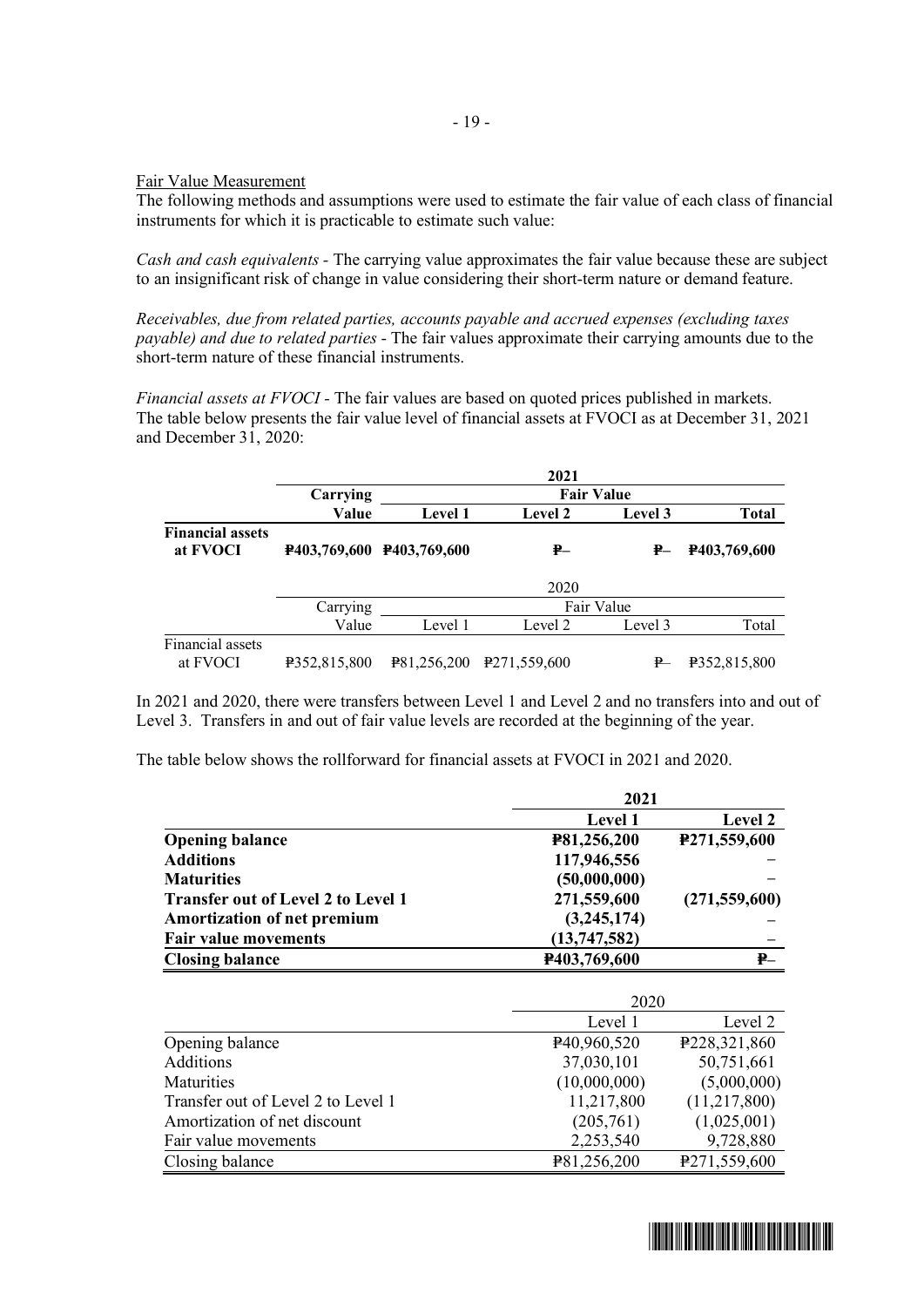In 2021 and 2020, transfer from Level 2 to Level 1 is attributable to increase in trade activity. The Company has no Level 3 financial instruments as at December 31, 2021 and 2020.

### 5. **Cash and Cash Equivalents**

This account consists of:

|                  | 2021                | 2020                      |
|------------------|---------------------|---------------------------|
| Cash in banks    | <b>P219,463,654</b> | P <sub>141</sub> ,016,687 |
| Cash equivalents |                     | 70,000,000                |
|                  | P219,463,654        | P <sub>211</sub> ,016,687 |

Cash in banks pertain to savings deposits while cash equivalents are time deposits which are due within three months from placement date. Cash in banks maintained with local banks earn annual interest rates of 0.02% to 0.08% in 2021 and 2020. Time deposits held by the Company earn annual interest rate of 0.65% in 2020.

Interest income from cash in banks and time deposits amounted to  $P0.25$  million and  $P1.23$  million in 2021 and 2020, respectively.

## 6. **Receivables**

This account consists of:

|                                       | 2021                    | 2020                    |
|---------------------------------------|-------------------------|-------------------------|
| Management fees and other receivables | P <sub>4</sub> ,859,088 | P <sub>4</sub> ,727,128 |
| Accrued interest receivable           | 3,539,303               | 3, 193, 683             |
|                                       | <b>P8,398,391</b>       | P7,920,811              |

Management fees pertain to accrued management fees charged by the Company to its UITFs and other third-party institutional funds under management and are normally collected within 30 days.

Receivable from employees represent short-term, non-interest-bearing cash advances to employees.

### 7. **Other Current Assets**

This account consists of:

|                              | 2021               | 2020        |
|------------------------------|--------------------|-------------|
| Creditable withholding taxes | P62,921,448        | P36,515,323 |
| Prepaid expenses             | 25,881,527         | 17,582,629  |
|                              | <b>P88,802,975</b> | P54,097,952 |

Prepaid expenses represent prepayments for commission, insurance, local business tax and salaries.

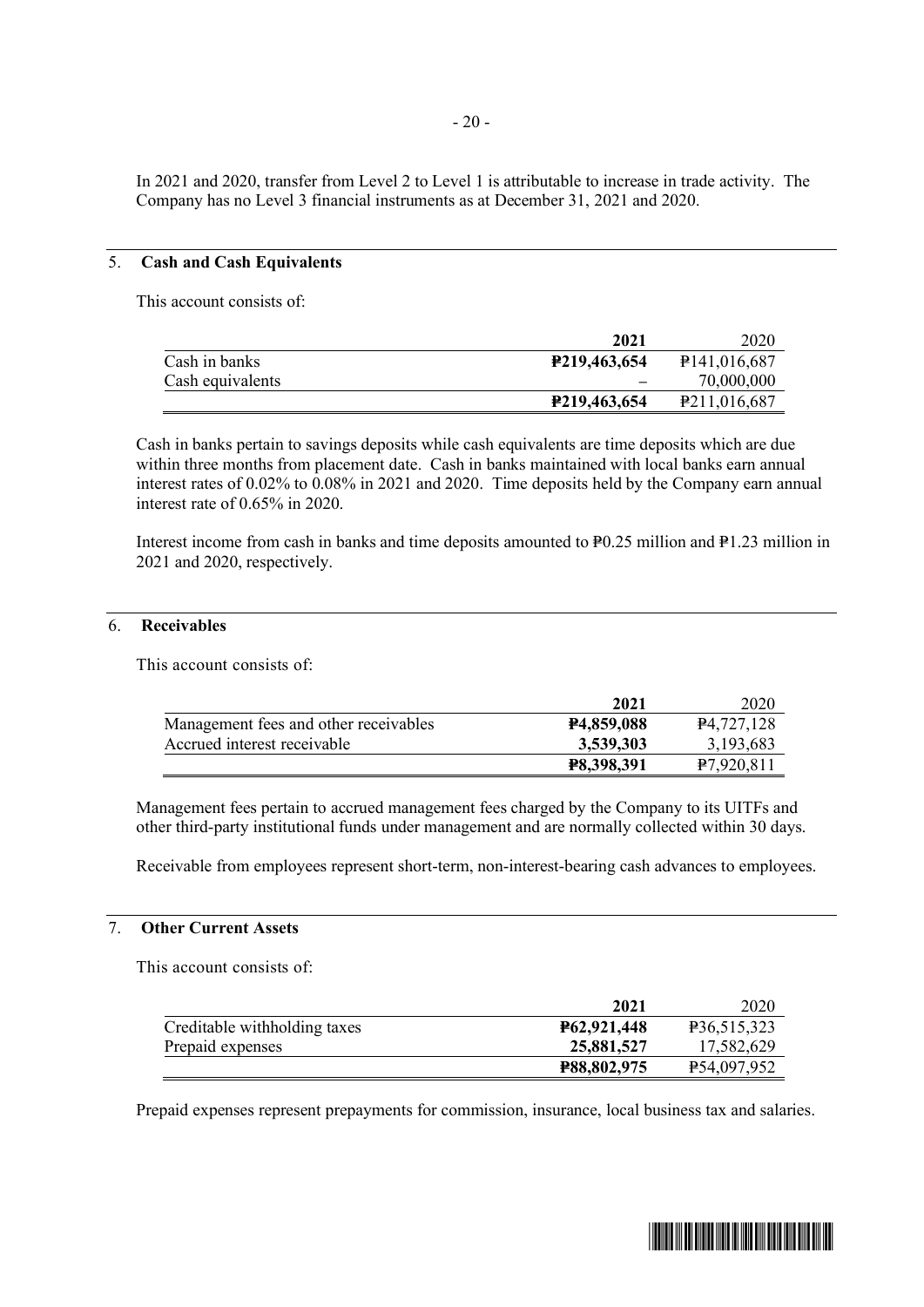### 8. **Financial Assets at Fair Value through Other Comprehensive Income**

This account consists of investments in government bonds amounting to P403.77 million and P352.82 million as of December 31, 2021 and 2020, respectively.

The movements in financial assets at FVOCI follow:

|                                            | 2021         | 2020                        |
|--------------------------------------------|--------------|-----------------------------|
| Balance at January 1                       | P352,815,800 | P <sub>269</sub> , 282, 380 |
| Acquisitions during the year               | 117,946,556  | 87,781,762                  |
| Maturities during the year                 | (50,000,000) | (15,000,000)                |
| Amortization of net discount (premium)     | (3,245,174)  | (1,230,762)                 |
| Changes in fair value recognized in equity | (13,747,582) | 11,982,420                  |
| Balance at December 31                     | P403,769,600 | P352,815,800                |

The amortization of premium and discount of financial assets at FVOCI is included under 'Interest income' in the statements of comprehensive income.

Interest income earned, net of amortization of premium and discount, on financial assets at FVOCI amounted to  $P12.99$  million and  $P12.07$  million in 2021 and 2020, respectively.

The movements in net unrealized gain (loss) on financial assets at FVOCI recognized in OCI follow:

|                                                   | 2021                     | 2020        |
|---------------------------------------------------|--------------------------|-------------|
| Balance at January 1                              | P <sub>18</sub> ,012,299 | P5,533,325  |
| Fair value changes during the year                | (13,747,582)             | 11,982,420  |
| Provision for (gain on reversal of provision for) |                          |             |
| credit losses                                     | (405, 257)               | 762,424     |
| Income tax effect on changes in fair value        | (208,002)                | (265, 870)  |
| Balance at December 31                            | P3,651,458               | P18,012,299 |

In accordance with BSP Circular No. 884, otherwise known as the Guideline on the Establishment and Operation of Trust Corporations (TC), the Company is required to deposit with the BSP eligible government securities as security for the faithful performance of trust and other fiduciary duties and investment management activities equivalent to 0.05% of the total book value of the Assets Under Management (AUM). Provided, that at no time shall the basic security deposit (BSD) be less than P500,000. Further, after the first year of operation, the BSD shall be based on the trust rating of the most recent report of examination of the TC, as shown in the table below:

| <b>Trust Rating</b> | <b>Required BSD</b>                                                        |
|---------------------|----------------------------------------------------------------------------|
| 4                   | P500,000 or 0.03% of the total book value of the AUM, whichever is higher. |
| 3                   | P500,000 or 0.05% of the total book value of the AUM, whichever is higher. |
| $\mathcal{D}$       | P500,000 or 0.10% of the total book value of the AUM, whichever is higher. |
|                     | P500,000 or 0.20% of the total book value of the AUM, whichever is higher. |

The Company shall not withdraw, transfer or replace such securities without prior written approval of BSP.

As of December 31, 2021 and 2020, government bonds with market value amounting to P118.06 million and P93.24 million, respectively, are deposited with the BSP in compliance with BSP Circular No. 884.

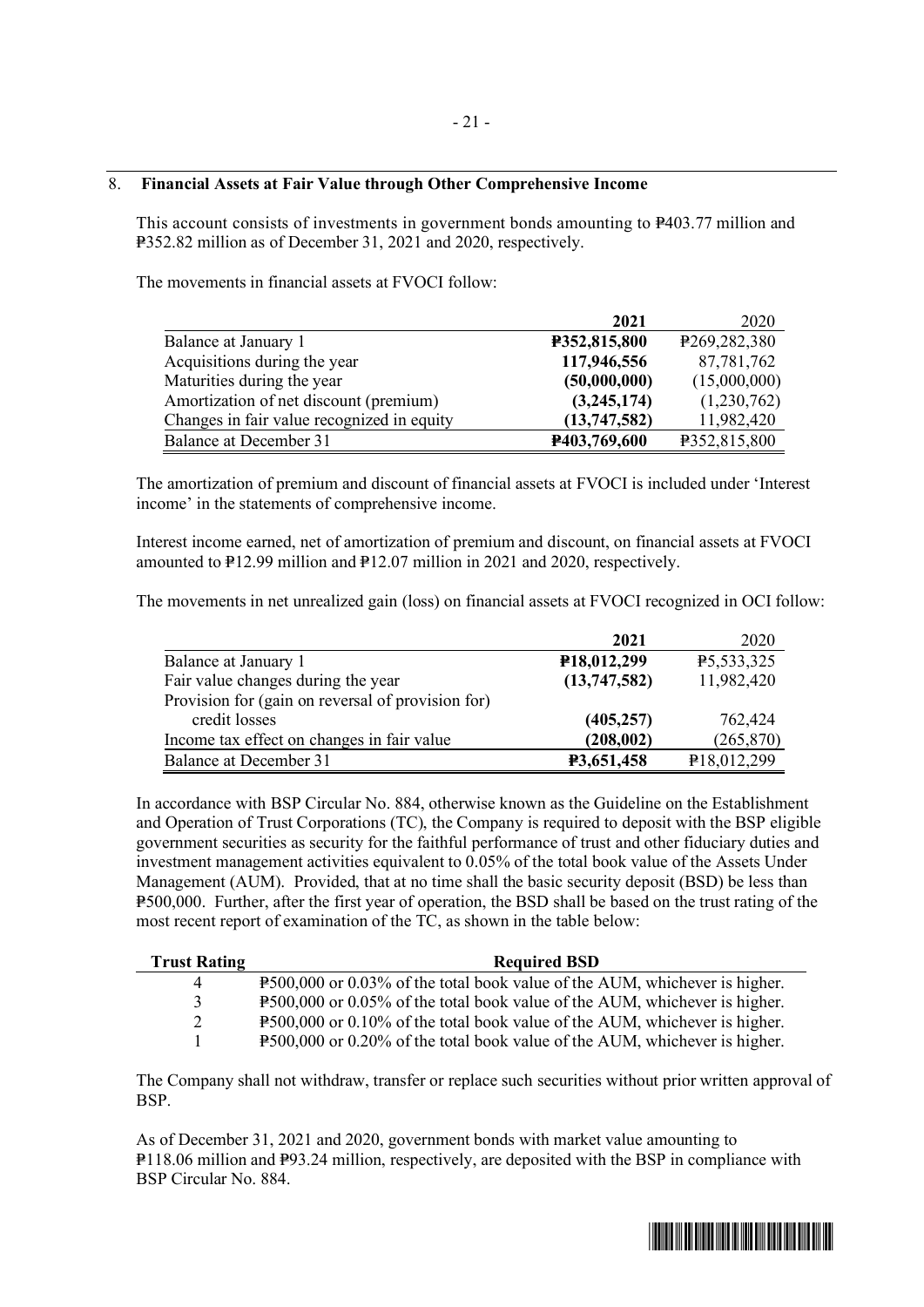# 9. **Property and Equipment**

The composition of and movements in this account follow:

|                                     | 2021                 |                           |                                          |                            |
|-------------------------------------|----------------------|---------------------------|------------------------------------------|----------------------------|
|                                     | Right-of-use Asset - |                           |                                          |                            |
|                                     | <b>Furniture and</b> |                           | <b>Transportation Office and Parking</b> |                            |
|                                     | <b>Fixtures</b>      | Equipment                 | <b>Space</b>                             | Total                      |
| Cost                                |                      |                           |                                          |                            |
| Balance at January 1, 2021          | P587,739             | P <sub>4</sub> , 592, 751 | P <sub>14,987</sub> ,322                 | P <sub>20</sub> , 167, 812 |
| Additions                           | 15,002               | 2,501,955                 |                                          | 2,516,957                  |
| Other Adjustments                   |                      |                           | (820, 730)                               | (820, 730)                 |
| Balance at December 31, 2021        | 602.741              | 7,094,706                 | 14,166,592                               | 21,864,039                 |
| <b>Accumulated Depreciation and</b> |                      |                           |                                          |                            |
| Amortization                        |                      |                           |                                          |                            |
| Balance at January 1, 2021          | 353,917              | 1,333,807                 | 5,495,351                                | 7,183,075                  |
| Depreciation and amortization       | 119,765              | 1,123,397                 | 1,742,301                                | 2,985,463                  |
| Balance at December 31, 2021        | 473,682              | 2,457,204                 | 7,237,652                                | 10,168,538                 |
| Net Book Value, December 31, 2021   | P <sub>129,059</sub> | P <sub>4</sub> ,637,502   | P6,928,940                               | P <sub>11</sub> ,695,501   |

|                                              | 2020                      |                             |                             |                          |
|----------------------------------------------|---------------------------|-----------------------------|-----------------------------|--------------------------|
|                                              | Right-of-use Asset -      |                             |                             |                          |
|                                              | Furniture and<br>Fixtures | Transportation<br>Equipment | Office and Parking<br>Space | Total                    |
| Cost                                         |                           |                             |                             |                          |
| Balance at January 1, 2020                   | P587,739                  | P3,263,363                  | P <sub>14,987</sub> ,322    | P <sub>18</sub> ,838,424 |
| Additions                                    |                           | 1,329,388                   |                             | 1,329,388                |
| Balance at December 31, 2020                 | 587.739                   | 4.592.751                   | 14.987.322                  | 20, 167, 812             |
| Accumulated Depreciation and<br>Amortization |                           |                             |                             |                          |
| Balance at January 1, 2020                   | 235,312                   | 662,196                     | 2,497,887                   | 3,395,395                |
| Depreciation and amortization                | 118,605                   | 671,611                     | 2,997,464                   | 3,787,680                |
| Balance at December 31, 2020                 | 353.917                   | 1,333,807                   | 5.495.351                   | 7,183,075                |
| Net Book Value, December 31, 2020            | P233,822                  | P3,258,944                  | P9,491,971                  | P12,984,737              |

As of December 31, 2021 and 2020, there were no fully depreciated property and equipment still in use.

# 10. **Software Costs**

The composition of and movements in this account follow:

|                                 | 2021        | 2020                     |
|---------------------------------|-------------|--------------------------|
| Cost                            |             |                          |
| At beginning of year            | P29,298,830 | P <sub>29</sub> ,185,010 |
| Additions                       | 5,195,810   | 113,820                  |
| At end of year                  | 34,494,640  | 29,298,830               |
| <b>Accumulated Amortization</b> |             |                          |
| At beginning of year            | 16,895,136  | 8, 207, 276              |
| Amortization                    | 8,401,272   | 8,687,860                |
| At end of year                  | 25,296,408  | 16,895,136               |
| <b>Net Book Value</b>           | P9,198,232  | P12,403,694              |

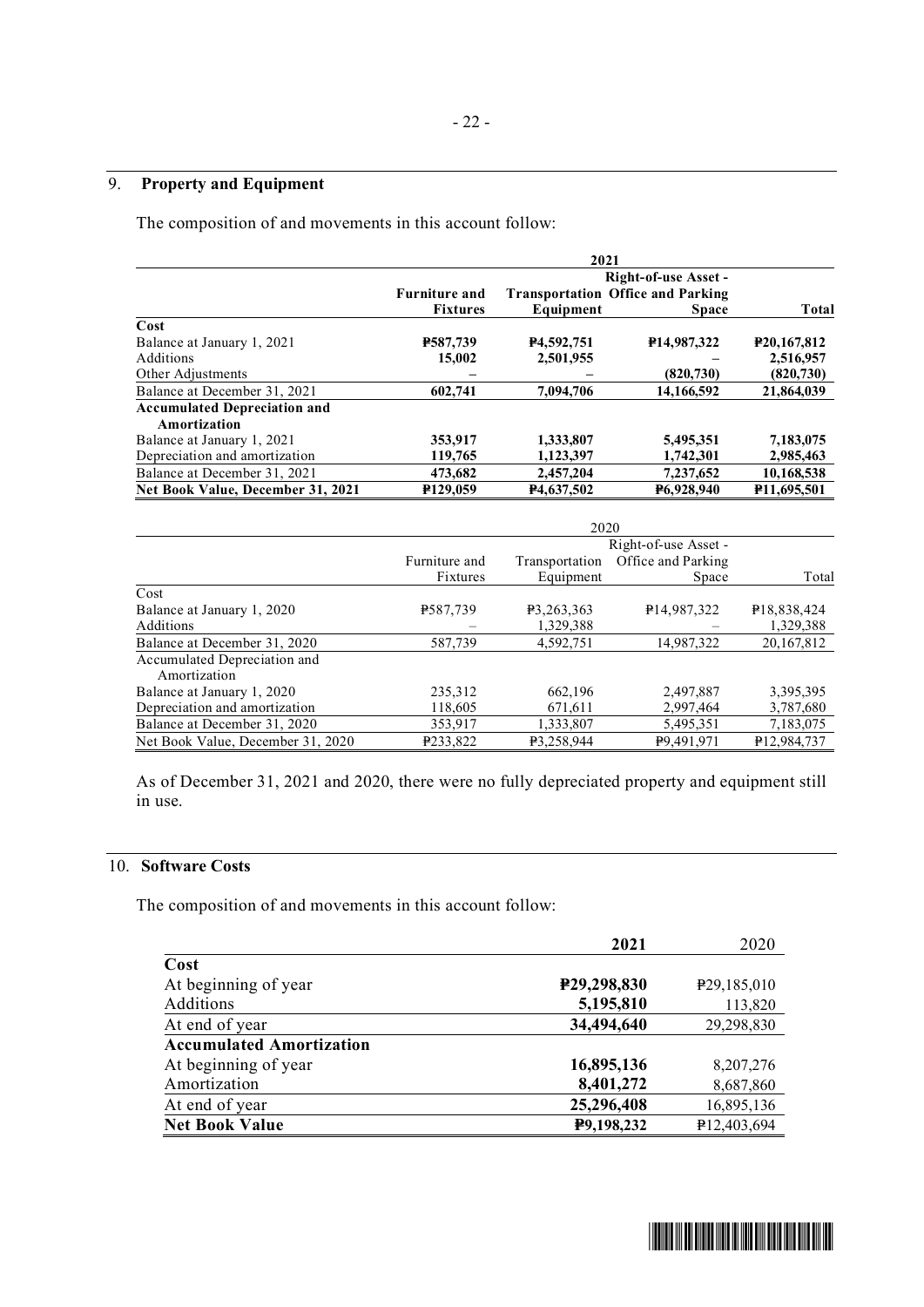#### 11. **Accounts Payable and Accrued Expenses**

This account consists of:

|                                  | 2021                       | 2020                     |
|----------------------------------|----------------------------|--------------------------|
| Accrued expenses                 | <b>P33,848,517</b>         | P <sub>25</sub> ,691,658 |
| Withholding taxes payable        | 9,072,750                  | 2,162,231                |
| Gross receipts tax (GRT) payable | 2,547,018                  | 2,587,731                |
| Accounts payable                 | 583,472                    | 963,467                  |
|                                  | P <sub>46</sub> , 051, 757 | P31,405,087              |

Accrued expenses include accruals for agents' commissions and employee bonuses. These are normally settled within one year.

Accounts payable includes payable to suppliers arising from purchases of various office supplies, equipment and other capital expenditures.

# 12. **Other Liabilities**

This account consists of:

|                           | 2021        | 2020        |
|---------------------------|-------------|-------------|
| Payable to managed funds  | P41,758,971 | P45,202,244 |
| <b>GSOP</b> contributions | 10,646,584  | 4,914,186   |
| RSU liability             | 2,940,510   | 2,647,313   |
| Others                    | 177,450     | 634,743     |
|                           | P55,523,515 | P53,398,486 |

Payable to managed funds pertains to collections of subscriptions from clients which are due for transfer to chosen UITF.

RSU liability pertains to the fair value of the RSUs granted to officers of the Company under MFC's RSU Plan. In 2021 and 2020, the Company recognized compensation expense related to the RSUs amounting to  $P1.98$  million and  $P2.62$  million, respectively.

GSOP contributions pertains to contributions of qualifying employees to MFC's GSOP for purchase of MFC's common shares that are not yet remitted to the plan. This also include the share of the Company to the GSOP. In 2021 and 2020, the Company recognized compensation expense related to the GSOP amounting to  $P0.85$  million and  $P0.82$  million, respectively.

Others include statutory employee and employer contributions.

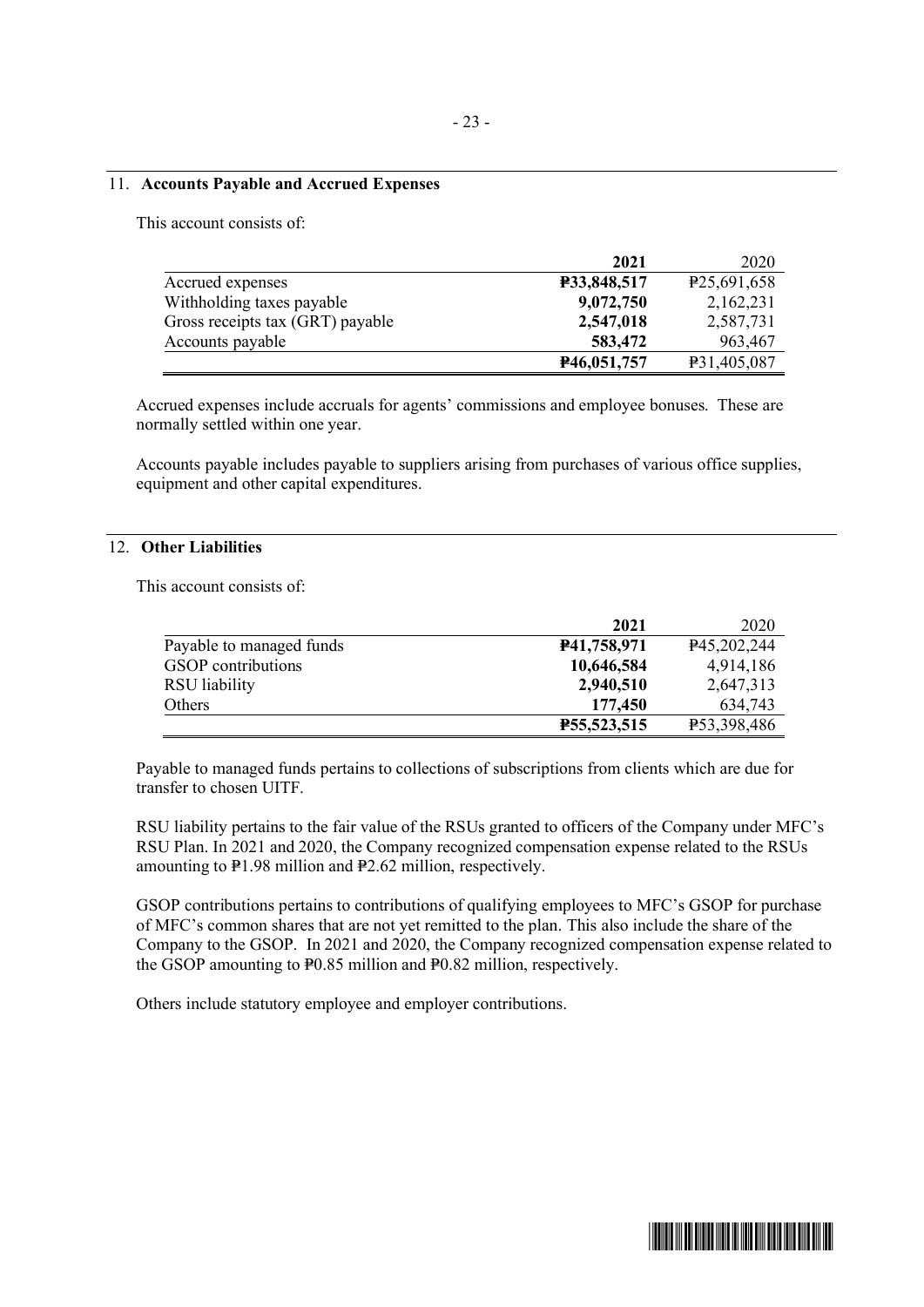## 13. **Equity**

#### Capital Stock

The table below summarizes the capital stock of the Company as of December 31, 2021 and 2020:

|                                        |               | 2021                 |           | 2020                 |
|----------------------------------------|---------------|----------------------|-----------|----------------------|
|                                        | <b>Number</b> |                      | Number    |                      |
|                                        | of Shares     | Amount               | of Shares | Amount               |
| Authorized - $\text{P1,000}$ par value |               | 800,000 P800,000,000 |           | 800,000 P800,000,000 |
| Issued and outstanding                 |               |                      |           |                      |
| Balance at beginning of year           |               | 300,000 P300,000,000 |           | 300,000 P300,000,000 |
| Issuance of capital stock              |               |                      |           |                      |
| Balance at end of year                 |               | 300,000 P300,000,000 |           | 300,000 P300,000,000 |

### Capital Management

The primary objective of the Company's capital management is to ensure that it maintains a strong capital ratio in order to support its business, maximize shareholder value and meet regulatory capital requirements.

The Company monitors capital on the basis of debt-to-equity ratio. The ratio is calculated as total debt divided by equity.

|                      | 2021                      | 2020                        |
|----------------------|---------------------------|-----------------------------|
| Total liabilities    | P <sub>199</sub> ,071,002 | P <sub>161</sub> , 255, 254 |
| Total equity         | 606,286,185               | 526,617,559                 |
| Debt-to-equity ratio | 0.33                      | $0.3^{\circ}$               |

In accordance with BSP Circular No. 884, the Company is required to have a minimum unimpaired capital of P300 million or 0.10% of the total book value of its AUM, whichever is higher. Upon incorporation, the Company may have an initial minimum paid-in capital of  $\text{P}100$  million and shall be allowed to build-up capital over a period of 5 years. The minimum paid-in capital after 5 years shall be at least P300 million. Further, the minimum capital during the capital build-up phase shall be determined as follows:

| <b>Calendar Year</b>        | <b>Capital Requirement</b>                         |
|-----------------------------|----------------------------------------------------|
| Year 0 - Upon incorporation | $P100$ million                                     |
| End of Year 1               | P140 million or 0.10% of AUM whichever is higher   |
| End of Year 2               | $P180$ million or 0.10% of AUM whichever is higher |
| End of Year 3               | P220 million or 0.10% of AUM whichever is higher   |
| End of Year 4               | P260 million or 0.10% of AUM whichever is higher   |
| End of Year 5 and onwards   | P300 million or 0.10% of AUM whichever is higher   |

The AUM, for this purpose, shall be computed based on the average of the quarter-end balance of AUM for the calendar year.

As at December 31, 2021 and 2020, the Company has complied with this requirement.

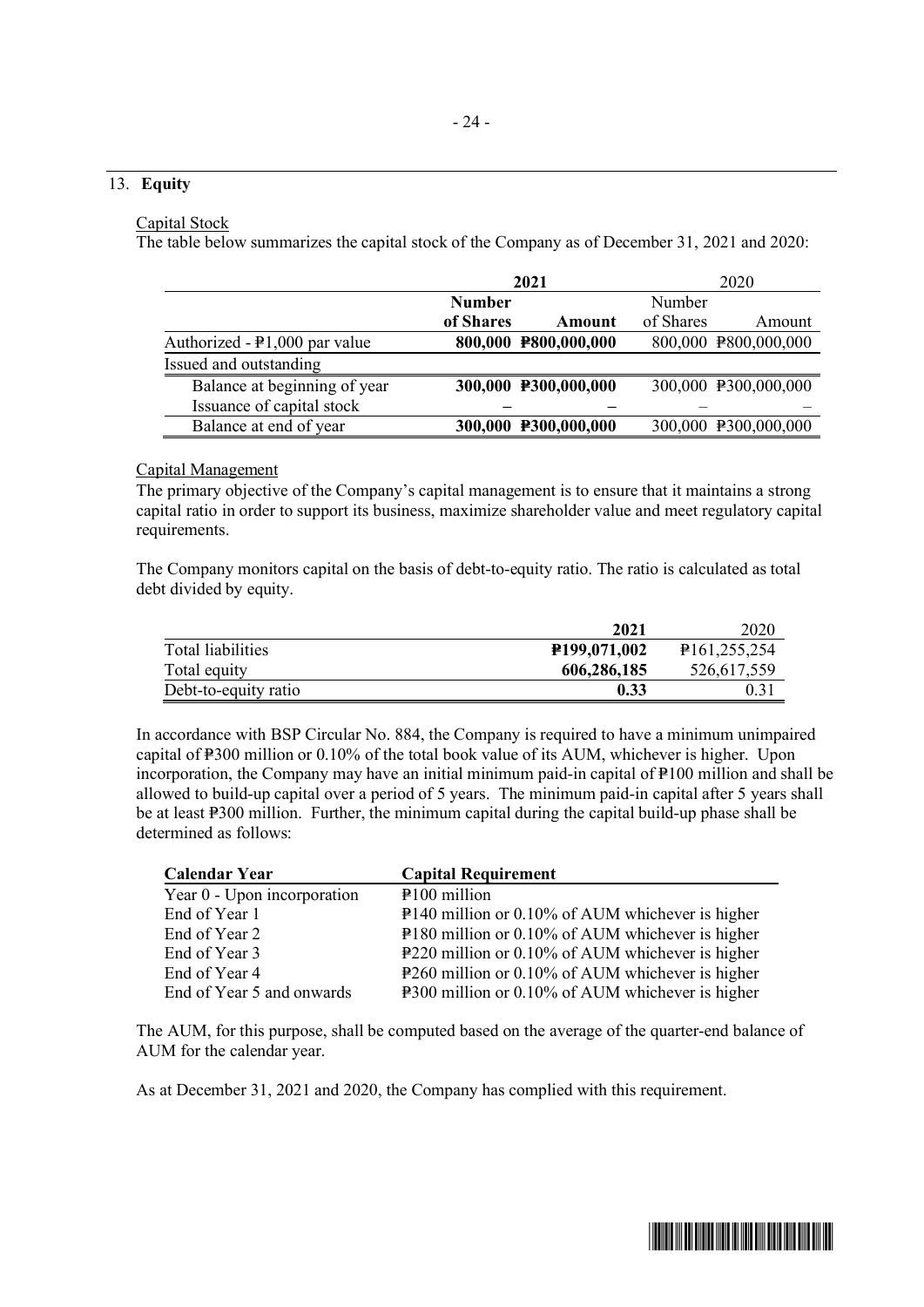### Cost of issuance of capital stock

In November 2019, the Company paid documentary stamp taxes amounting to  $P1.00$  million on account of the issuance of 100,000 shares of stock to its Parent Company for its capital infusion. This was charged directly to equity.

# 14. **Trust Fees**

Set out below is the disaggregation of the Company's revenue arising from trust fees:

|                                       | 2021                | 2020                        |
|---------------------------------------|---------------------|-----------------------------|
| Agency accounts                       | <b>P312,362,824</b> | P <sub>260</sub> , 533, 623 |
| UITF and institutional trust accounts | 78,435,452          | 52,146,565                  |
| Advisory/consultancy                  | 41,063,228          | 34,907,695                  |
| Revenue from contracts with customers | P431,861,504        | P347,587,883                |

### 15. **Compensation and Employee Benefits**

The account consists of:

|                                 | 2021         | 2020        |
|---------------------------------|--------------|-------------|
| Employee salaries               | P70,628,073  | P63,099,486 |
| <b>Bonus</b>                    | 30,248,972   | 22,348,473  |
| Pension benefits (Note 17)      | 8,680,067    | 5,767,901   |
| RSU and GSOP benefits (Note 12) | 2,830,398    | 3,440,308   |
| Other benefits                  | 3,942,641    | 4,250,318   |
|                                 | P116,330,151 | P98,906,486 |

## 16. **Leases**

The Company is a lessee under a non-cancellable lease covering the Company's office and parking spaces. The lease contract is for a period of 5 years and is renewable at the Company's option under certain terms and conditions. The lease contract can be pre-terminated at the Company's option any time after the start of the fourth year of the lease term subject to a 12-month prior notice. The lease contract includes an escalation clause, which is an annual rent increase of 5.00%. As of December 31, 2021 and 2020, the Company has no contingent rent payable.

As of December 31, 2021 and 2020, the carrying amount of lease liability follows:

|                              | 2021                    | 2020                      |
|------------------------------|-------------------------|---------------------------|
| Balance at beginning of year | P9,181,727              | P <sub>11</sub> ,775,505  |
| Accretion of interest        | 867,593                 | 675,304                   |
| Payments                     | (3,272,941)             | (3,269,082)               |
|                              | P <sub>6</sub> ,776,379 | P <sub>9</sub> , 181, 727 |

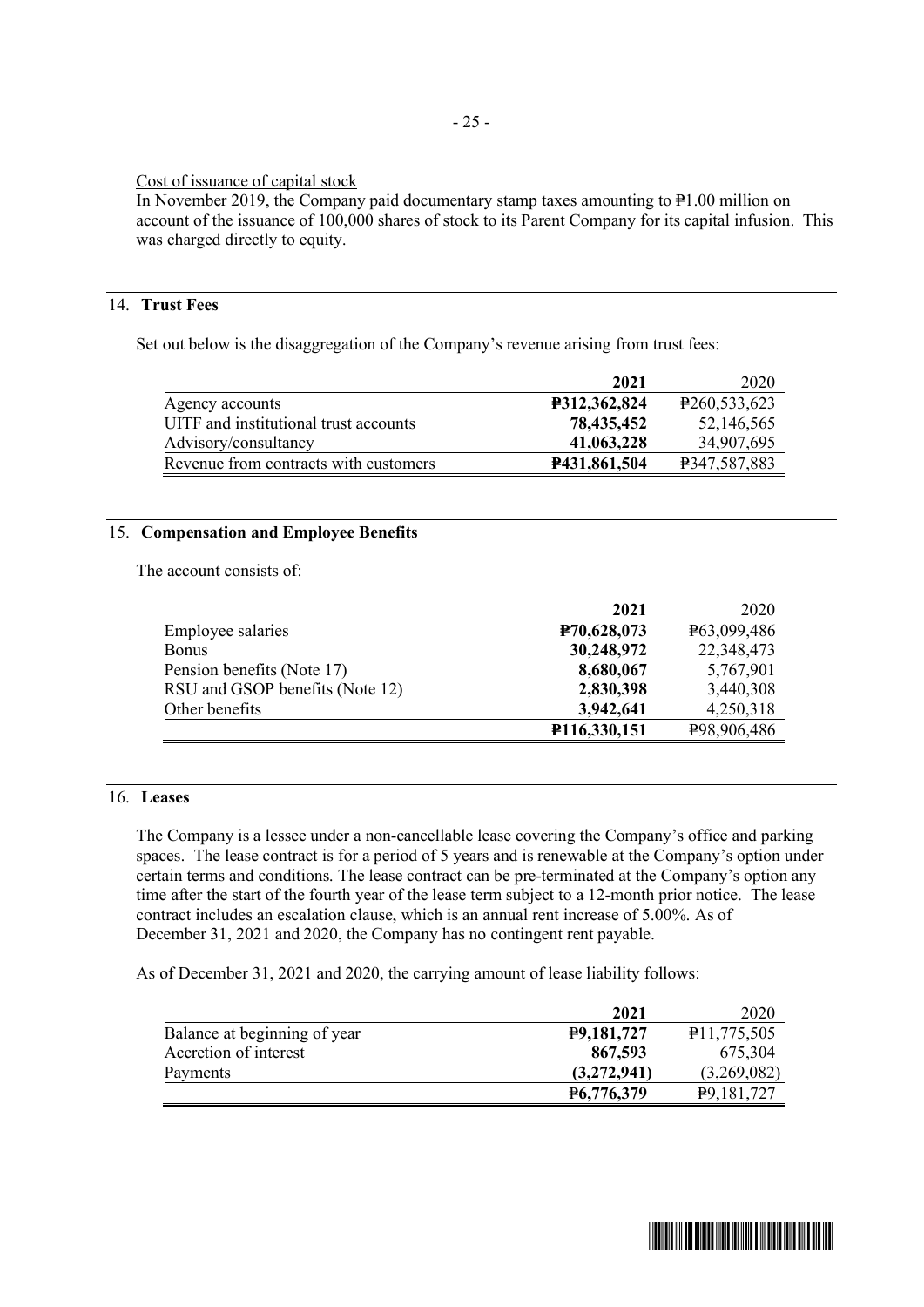The following are the amounts recognized in the statements of comprehensive income:

|                                                      | 2021                    | 2020                    |
|------------------------------------------------------|-------------------------|-------------------------|
| Amortization expense of right-of-use assets included |                         |                         |
| under property and equipment (Note 9)                | <b>P1,742,301</b>       | P <sub>2</sub> ,997,464 |
| Interest expense on lease liability                  | 867,593                 | 675,304                 |
|                                                      | P <sub>2</sub> ,609,894 | P3,672,768              |

Shown below is the maturity analysis of the undiscounted lease payments as of December 31, 2021 and 2020:

|                              | 2021              | 2020       |
|------------------------------|-------------------|------------|
| Within 1 year                | <b>P3,604,164</b> | P3,432,537 |
| More than 1 year to 2 years  | 2,838,279         | 3,604,164  |
| More than 2 years to 3 years |                   | 2,838,279  |
| More than 3 years to 4 years |                   |            |

## 17. **Pension Plan**

As discussed in Note 2, the Company maintains a defined contribution (DC) plan which under Philippine Interpretations Committee (PIC) Q&A 2013-03, *PAS 19 – Accounting for Employee Benefits under a Defined Contribution Plan subject to Requirements of Republic Act (RA) 7641, The Philippine Retirement Law* should be accounted for as a defined benefit plan.

Republic Act (RA) No. 7641, the Retirement Pay Law, requires provision for retirement pay to qualified private sector employees in the absence of any retirement plan in the entity, provided, however, that the employee's retirement benefits in any collective bargaining and other agreements shall not be less than what is provided under the law. The law does not require minimum funding of the plan.

The Company established a formal defined contribution retirement plan for its regular employees. The retirement plan is non-contributory and of the defined contribution type. It provides a benefit at normal retirement equal to one hundred percent (100%) of the Member's Account Balance (Company contributions ranging from 5% to 10% of Plan Salary plus credited earnings depending on the tenure of eligible employees) or the benefit due under the Labor Code, whichever is greater. The benefit is paid in a lump sum upon retirement or separation in accordance with the terms of the retirement plan.

If the value of the Member's Company Account is less than the retirement benefits to which the Member is entitled under RA No. 7641, any forfeited Company contributions and earnings remaining in the retirement fund shall be used to satisfy the difference. Should such forfeited amounts be insufficient for the purpose, the Company shall pay the amount of any remaining shortfall directly to the Member.

The assets of the plan are held separately from those of the Company in a fund under the management of a trustee bank.

The latest actuarial valuation study of the Company's minimum retirement obligation under RA No. 7641 was made as at December 31, 2021.

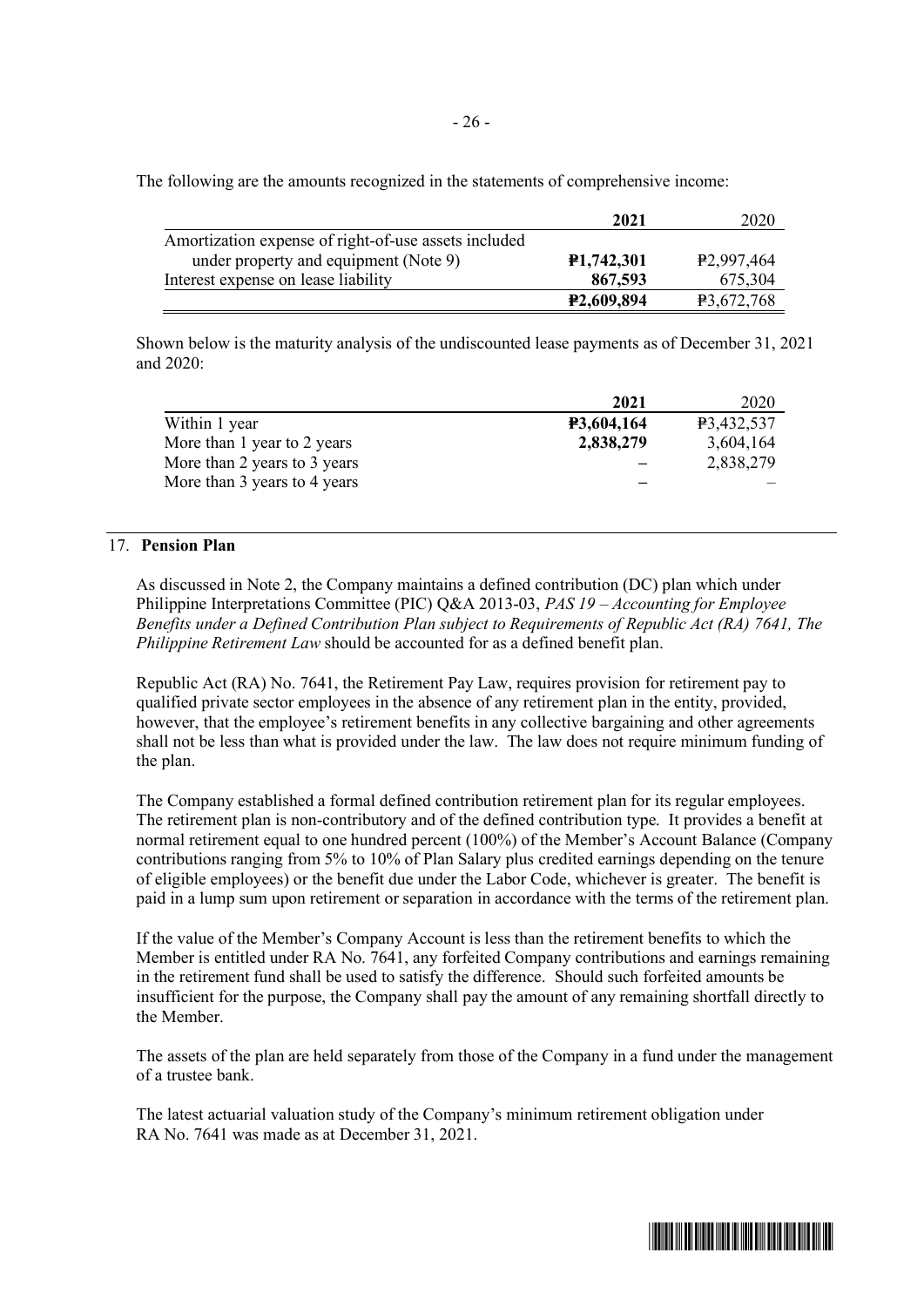The following table compares the present value of the Company's DB obligation and the projected DC obligation as of December 31, 2021 and 2020.

|                                 | 2021                       | 2020                       |
|---------------------------------|----------------------------|----------------------------|
| $DC$ obligation <sup>1</sup>    | P <sub>29</sub> , 799, 193 | P <sub>25</sub> , 054, 789 |
| DB obligation <sup>2</sup>      | 41,330,903                 | 43, 172, 331               |
| Excess of DB over DC obligation | P <sub>11</sub> ,531,710   | P <sub>18</sub> ,117,542   |

*1. Determined on an employee by employee basis as the present value of the projected benefits at retirement attributable to Company contributions to the DC plan, then prorated by accrued service over total service.*

*2. Determined on an employee by employee basis as the present value of the projected benefits based on the minimum guaranteed benefits under RA. 7641.*

The following table summarizes the components of the net benefit expense recognized in the statements of comprehensive income and amounts recognized in the statements of financial position for the plan.

Pension benefits recognized in profit or loss follow:

|                                                    | 2021              | 2020                    |
|----------------------------------------------------|-------------------|-------------------------|
| Current service cost                               | P7,995,226        | P <sub>5</sub> ,455,708 |
| Net interest on the net defined benefit obligation | 684,841           | 312,193                 |
|                                                    | <b>P8,680,067</b> | <b>P5,767,901</b>       |

Remeasurement effects recognized in OCI follow:

|                                                   | 2021                     | 2020                    |
|---------------------------------------------------|--------------------------|-------------------------|
| Actuarial losses                                  | P <sub>11</sub> ,529,260 | (P7,514,514)            |
| Return on plan assets (excluding interest income) | (2,146,694)              | 1,494,096               |
|                                                   | P9,382,566               | $(\text{P6}, 020, 418)$ |

The amounts recognized in the statements of financial position follow:

|                                     | 2021                     | 2020                       |
|-------------------------------------|--------------------------|----------------------------|
| Present value of benefit obligation | P41,330,903              | P <sub>43</sub> , 172, 331 |
| Fair value of plan assets           | (29,799,193)             | (25,054,789)               |
|                                     | P <sub>11</sub> ,531,710 | P <sub>18</sub> , 117, 542 |

Changes in the present value of the defined benefit obligation follow:

|                                                   | 2021        | 2020        |
|---------------------------------------------------|-------------|-------------|
| At January 1                                      | P43,172,331 | P28,758,379 |
| Current service cost                              | 7,995,226   | 5,455,708   |
| Interest cost                                     | 1,692,606   | 1,443,730   |
| Actuarial losses arising from:                    |             |             |
| Experience adjustments                            | (1,882,155) | 2,202,847   |
| Changes in financial assumptions                  | (9,647,105) | 5,311,667   |
| Benefits paid                                     |             |             |
| Net acquired obligation due to employee transfers |             |             |
| At December 31                                    | P41,330,903 | P43,172,331 |

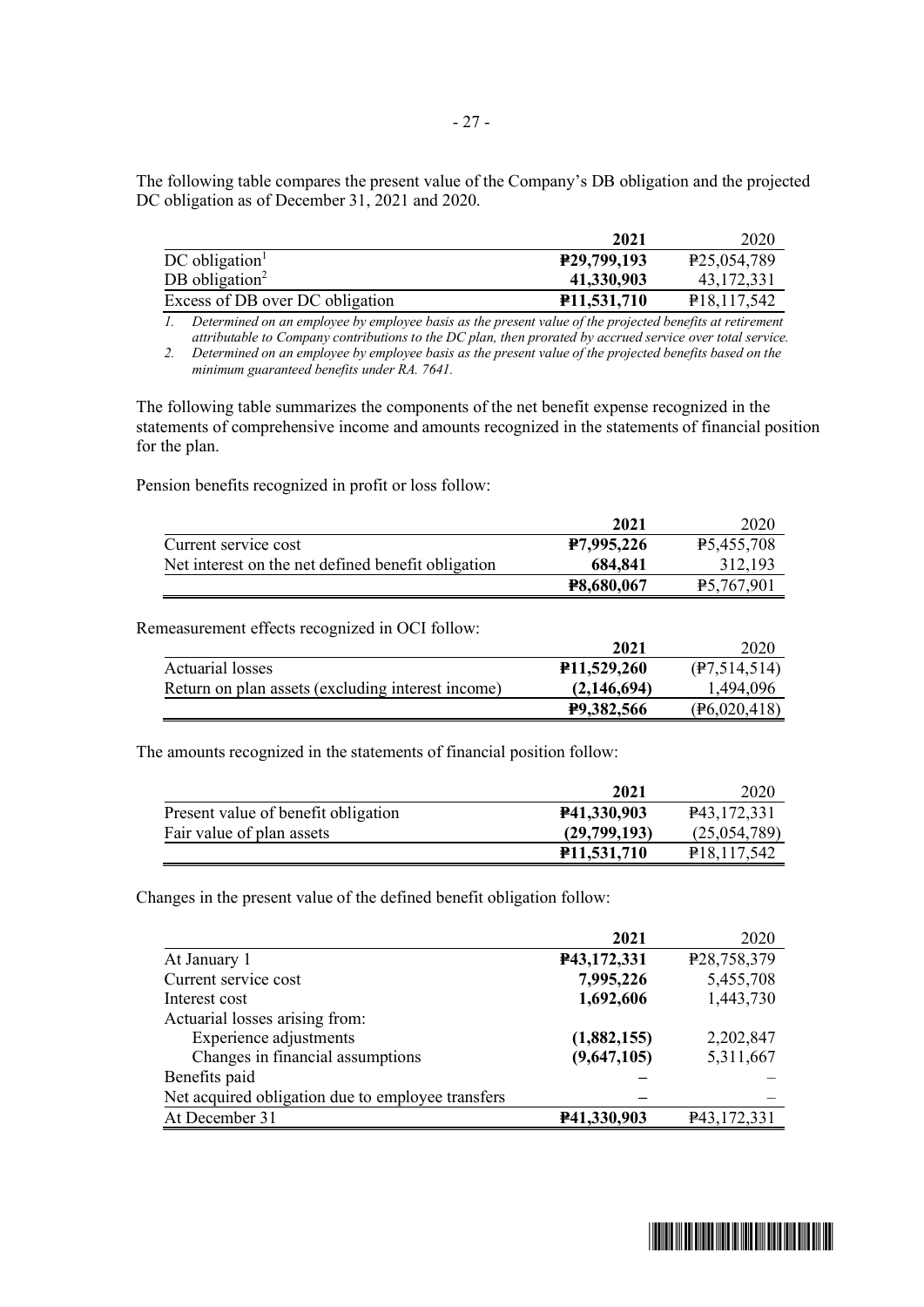Changes in the fair value of the plan assets follow:

|                                                   | 2021        | 2020                       |
|---------------------------------------------------|-------------|----------------------------|
| At January 1                                      | P25,054,789 | P <sub>20</sub> , 921, 220 |
| Interest income                                   | 1,007,765   | 1,131,537                  |
| Return on plan assets (excluding interest income) | (2,146,694) | 1,494,096                  |
| Actual contributions                              | 5,883,333   | 1,507,936                  |
| Benefits paid                                     |             |                            |
| Net acquired obligation due to employee transfers |             |                            |
| At December 31                                    | P29,799,193 | P <sub>25</sub> , 054, 789 |

The retirement fund is co-owned by the Company, the Parent Company, and its affiliates, MCBL and Manulife IT Delivery Center Asia (MITDC), which is in the form of a trust administered by a trustee bank. The carrying values as at December 31, 2021 and 2020 of the fund, which approximate fair values, are as follows:

|                                           | 2021          | 2020          |
|-------------------------------------------|---------------|---------------|
| Cash                                      | <b>P6,157</b> | P734,647      |
| Investments in government debt securities | 502,873,089   | 447, 643, 177 |
| Accrued income receivable                 | 8,116,513     | 6,602,092     |
| Other receivables                         | (56, 807)     | 26,656        |
| Total                                     | 510,938,952   | 455,006,572   |
| Liabilities                               | 39,997,315    | 35,942,854    |
|                                           | P470,941,637  | P419,063,718  |

As at December 31, 2021 and 2020, the retirement fund pertaining to MIMTC amounted to P29.80 million and P25.05 million, respectively.

The average duration of the defined benefit obligation as at December 31, 2021 and 2020 is 15 years and 16 years, respectively.

The Company's expects to contribute P4.34 million to the retirement plan in 2022.

Shown below is the maturity profile of the undiscounted benefit payments:

|                                   | 2021                    | 2020         |
|-----------------------------------|-------------------------|--------------|
| Less than one year                | P <sub>1</sub> ,423,500 | P1,170,297   |
| One to less than five years       | 8,615,158               | 7,098,958    |
| Five to less than ten years       | 45,603,286              | 46, 381, 473 |
| Ten to less than fifteen years    | 55,770,585              | 49,437,657   |
| Fifteen to less than twenty years | 64,723,205              | 84,546,465   |
| Twenty years and above            | 82,731,217              | 82,646,610   |

The principal assumptions used in determining the defined benefit obligation of the Company follow:

|                             | 2021     | 2020  |
|-----------------------------|----------|-------|
| Discount rate               |          |       |
| At January 1                | $3.80\%$ | 5.09% |
| At December 31              | 5.08%    | 3.80% |
| Future salary increase rate | $7.00\%$ | 7.00% |

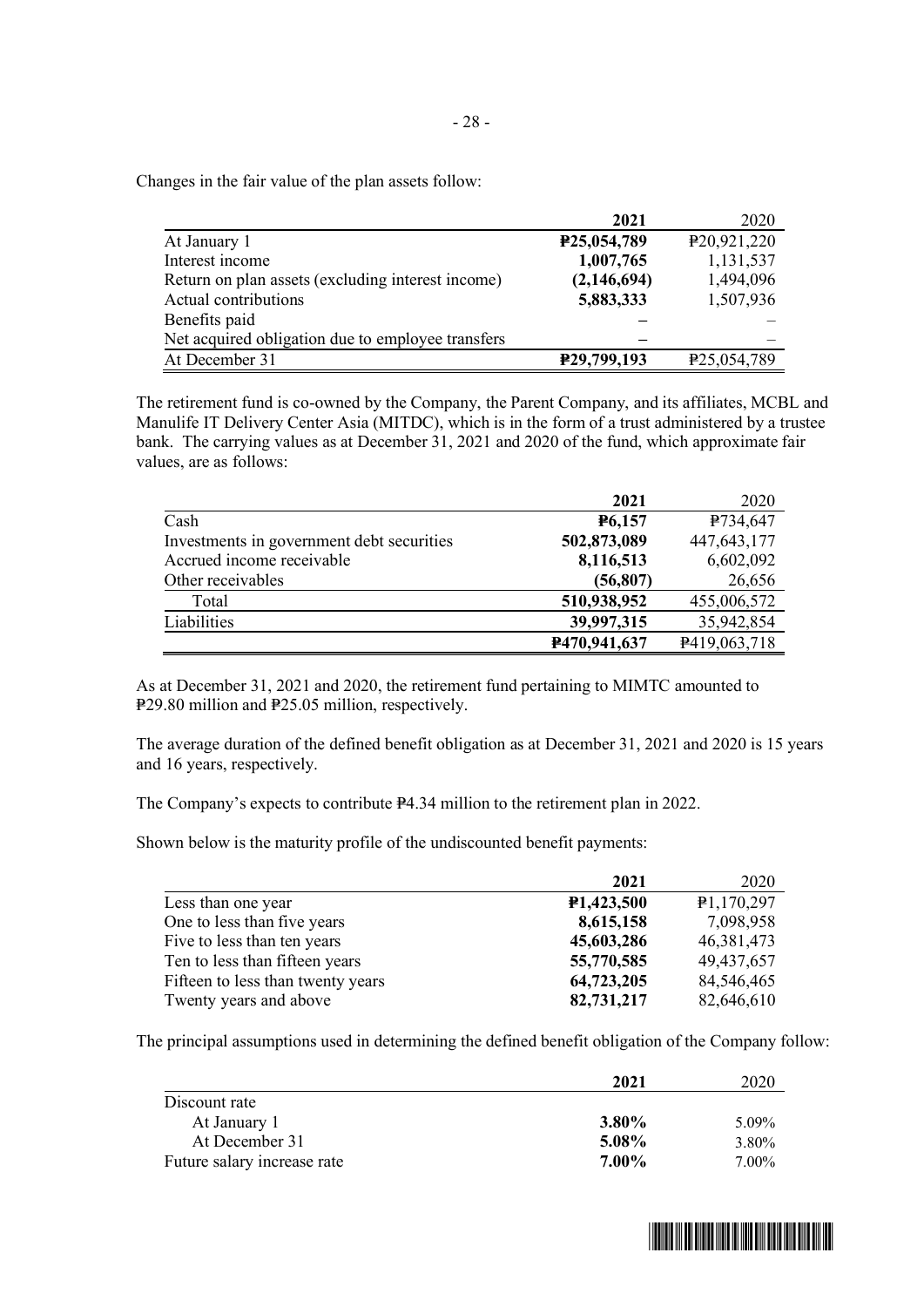The sensitivity analysis below showing estimated increase (decrease) in the retirement benefit obligation has been determined based on reasonably possible changes of each relevant significant assumption as at December 31, 2021 and 2020, assuming all other assumptions were held constant.

|                      |                        | Increase (decrease) |              |
|----------------------|------------------------|---------------------|--------------|
|                      | Change in basis points | 2021                | 2020         |
| Discount rate        | $+100$                 | (F3,074,786)        | (P4,216,768) |
|                      | $-100$                 | 3,623,974           | 5,249,634    |
| Salary increase rate | $+100$                 | 3,743,729           | 5,274,850    |
|                      | $-100$                 | (3,226,914)         | (4,322,100)  |

# 18. **Income Tax**

RA No. 9397, *An Act Amending the National Internal Revenue Code*, provides that the Regular Corporate Income Tax (RCIT) rate shall be 30.00% and the interest expense allowed as a deductible expense shall be reduced by 33.00% of interest income subjected to final tax.

Provision for (benefit from) income tax consists of:

|                       | 2021        | 2020        |
|-----------------------|-------------|-------------|
| Current               |             |             |
| <b>RCIT</b>           | P23,147,391 | P35,581,561 |
| Final withholding tax | 3,297,276   | 2,916,279   |
|                       | 26,444,667  | 38,497,840  |
| Deferred              | 5,488,889   | (2,531,882) |
|                       | P31,933,556 | P35,965,958 |

The components of the Company's deferred tax assets and liabilities follow:

|                                                | 2021       | 2020       |
|------------------------------------------------|------------|------------|
| Deferred tax assets:                           |            |            |
| Accrued expenses                               | P8,184,629 | P7,437,497 |
| Lease liability                                | 1,694,095  | 2,754,518  |
| Advance rent                                   | 324,314    | 389,177    |
| Provision for credit losses                    |            | 228,727    |
| Unrealized foreign exchange loss               | 699        |            |
|                                                | 10,203,737 | 10,809,919 |
| <b>Deferred tax liabilities:</b>               |            |            |
| Pension Liability                              | 4,198,793  |            |
| Right-of-use-asset                             | 1,732,235  | 2,847,591  |
| Prepaid commission                             | 3,958,552  | 1,943,041  |
| Provision for credit losses                    | 101,314    |            |
| Unrealized gain from financial assets at FVOCI | 111,018    | 319,020    |
| Unrealized foreign exchange gain               |            | 270,143    |
|                                                | 10,101,912 | 5,379,795  |
|                                                | P101,825   | P5,430,124 |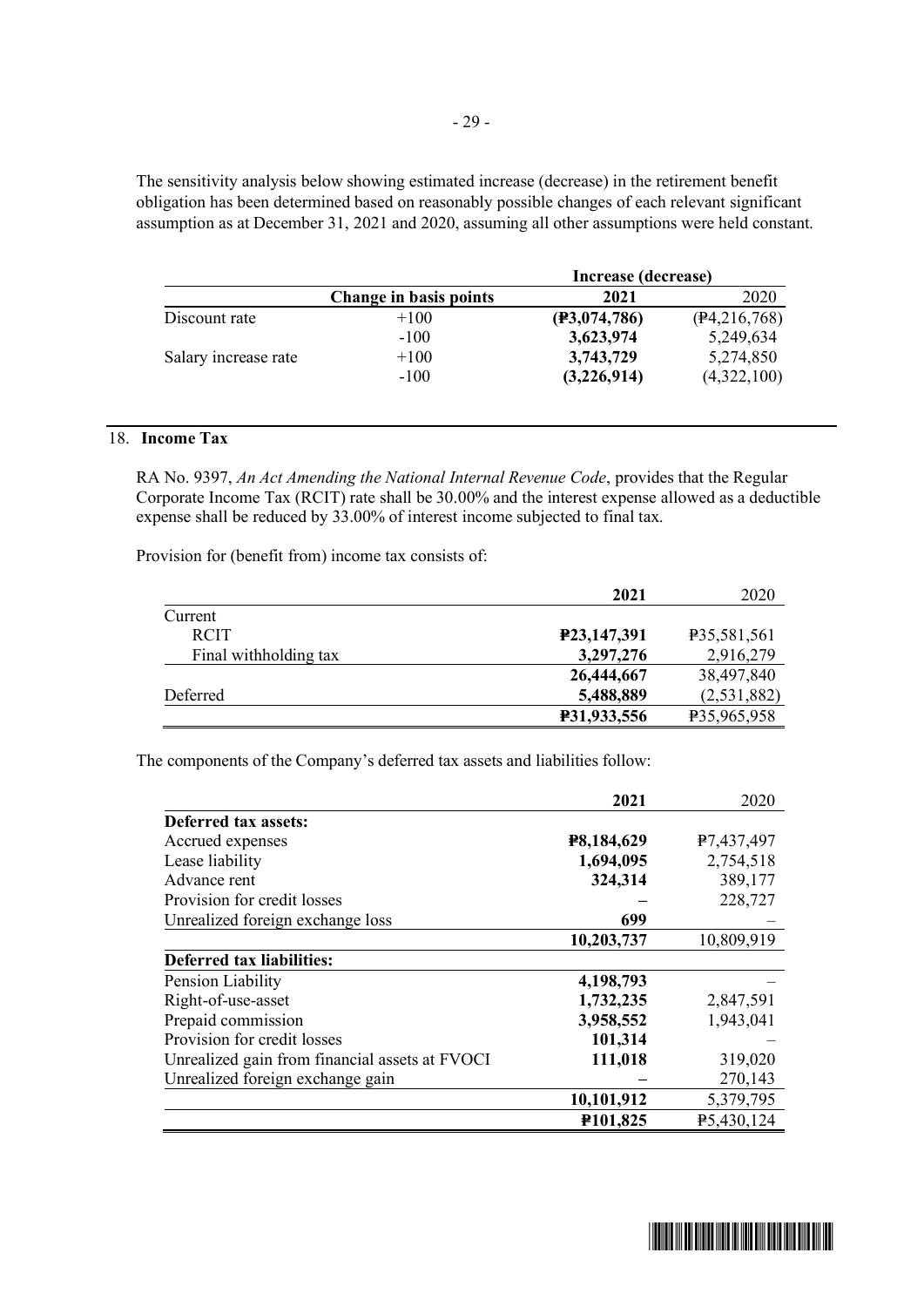|                                        | 2021                     | 2020        |
|----------------------------------------|--------------------------|-------------|
| Income tax computed at statutory rates | P <sub>29</sub> ,052,967 | P34,163,716 |
| Tax effects of:                        |                          |             |
| Changes in deferred tax assets         |                          |             |
| Non-deductible expenses                | 6,620,048                | 3, 243, 725 |
| Income subject to final tax            | (823, 274)               | (1,441,483) |
| Non-taxable income                     |                          |             |
| 2020 CREATE impact booked in 2021      | (2,916,185)              |             |
| Income tax expense                     | P31,933,556              | P35,965,958 |

Reconciliation between the statutory income tax and the effective income tax follows:

Provision for income tax directly charged to OCI in 2021 and 2020 amounted to P0.58 million and P<sub>0.27</sub> million, respectively.

# 19. **Related Party Transactions**

Related party relationships exist when one party has the ability to control, directly or indirectly, through one or more intermediaries, the other party, or exercise significant influence over the other party in making financial and operating decisions. Such relationships also exist between and/or among entities which are under common control with the reporting enterprise, or between and/or among the reporting enterprise and its key management personnel, directors, or its stockholders.

In considering each possible related party relationship, attention is directed to the substance of the relationship, and not merely the legal form.

Details on significant related party transactions of the Company follow:

|                   |                              |                                       |                     |                                         |                                        | December 31, 2021             |
|-------------------|------------------------------|---------------------------------------|---------------------|-----------------------------------------|----------------------------------------|-------------------------------|
| Relationship      | <b>Entities</b>              | <b>Financial Statement</b><br>Account | <b>Nature</b>       | Terms and<br>conditions                 | <b>Transactions</b><br>during the year | Outstanding<br><b>Balance</b> |
|                   |                              | Due from related                      |                     | <b>Based on</b>                         |                                        |                               |
| Parent<br>Company |                              | parties                               | <b>Trust fees</b>   | <b>Management Fee</b><br>Agreement      | P203,745,886                           | P <sub>45</sub> , 415, 796    |
|                   |                              |                                       |                     | Non-interest                            |                                        |                               |
|                   |                              |                                       | <b>Advances</b>     | bearing                                 |                                        | 1,918,496                     |
|                   |                              |                                       |                     | Non-interest                            | $\qquad \qquad =$                      |                               |
|                   |                              | Due to related parties Service fees   |                     | bearing                                 | 24,327,481                             |                               |
|                   |                              |                                       |                     | Non-interest                            |                                        |                               |
|                   |                              |                                       | <b>Advances</b>     | bearing                                 | 5,265,085                              | 16,358,004                    |
| Under<br>Common   | Manulife<br><b>Financial</b> | Due from related                      |                     | Per investment<br><b>Management Fee</b> |                                        |                               |
| Control           | Plans, Inc.                  | parties                               | <b>Trust fees</b>   | Agreement                               | 18,802,000                             | 1,413,800                     |
|                   |                              |                                       |                     | Non-interest                            |                                        |                               |
|                   |                              |                                       | <b>Bank charges</b> | bearing                                 |                                        | 32                            |
|                   |                              | Due to related                        |                     | Non-interest                            |                                        |                               |
|                   |                              | parties                               | <b>Service fees</b> | bearing                                 |                                        | 5,858                         |

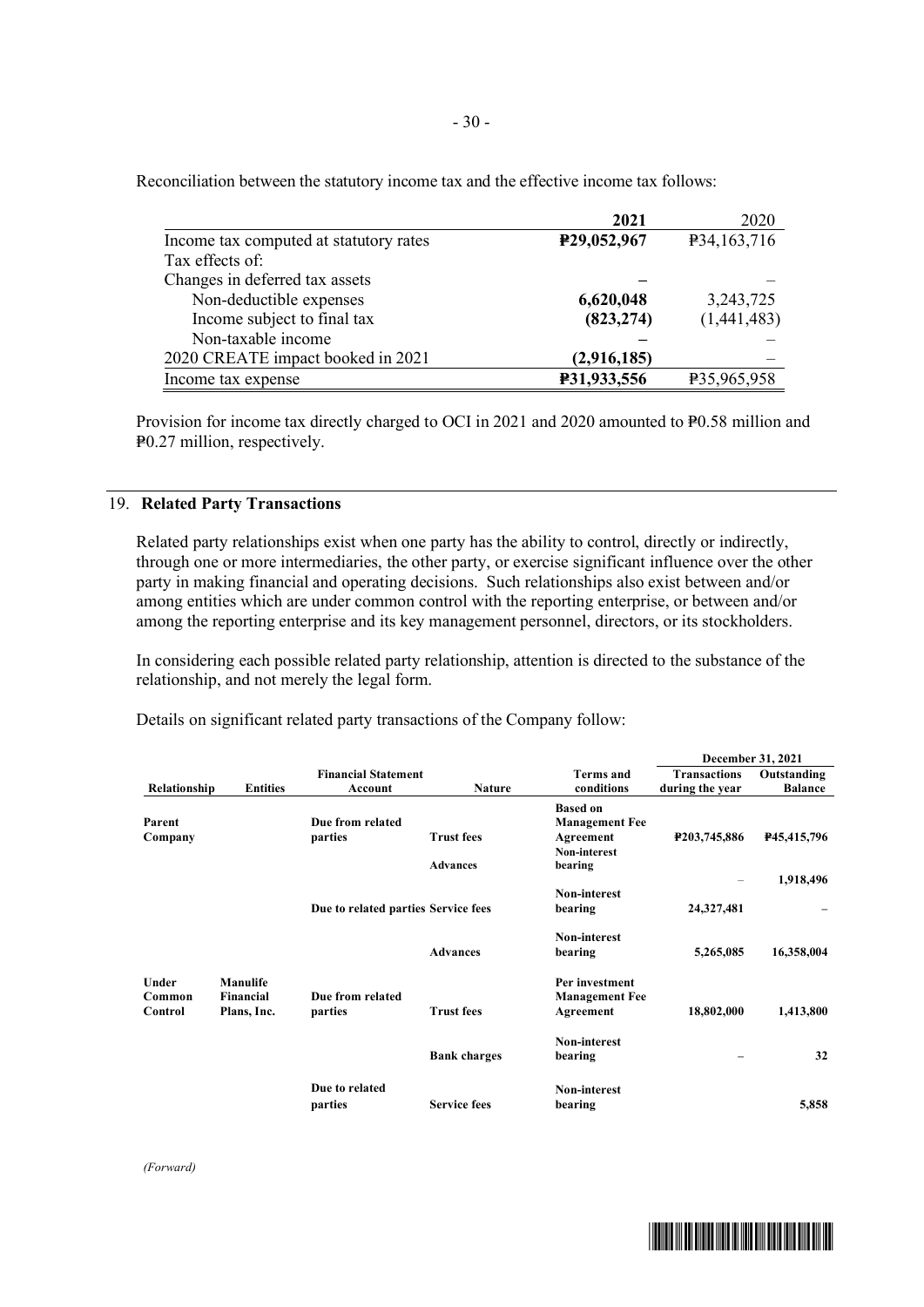|                            |                                                           |                                       |                                                                                                            |                                                      | December 31, 2021                      |                               |
|----------------------------|-----------------------------------------------------------|---------------------------------------|------------------------------------------------------------------------------------------------------------|------------------------------------------------------|----------------------------------------|-------------------------------|
| Relationship               | <b>Entities</b>                                           | <b>Financial Statement</b><br>Account | <b>Nature</b>                                                                                              | <b>Terms</b> and<br>conditions                       | <b>Transactions</b><br>during the year | Outstanding<br><b>Balance</b> |
|                            | <b>Manulife</b><br>Chinabank<br>Life Assurance<br>Corp    | Due from related<br>parties           | <b>Trust fees</b>                                                                                          | Per investment<br><b>Management Fee</b><br>Agreement | P78,095,214                            | <b>P6,074,910</b>             |
|                            |                                                           |                                       | Receivable pertaining<br>to withholding tax                                                                | Non-interest<br>bearing                              |                                        | 1,856,697                     |
|                            | <b>Manulife Asset</b><br>Management-<br>Hongkong          | Due to related<br>parties             | <b>Allocated Cost for sub-Non-interest</b><br>advisory fee                                                 | bearing                                              | (638, 706)                             | 418,192                       |
|                            | <b>Manulife Asset</b><br>Management-<br>Singapore         | Due to related<br>parties             | <b>Allocated Cost for sub- Non-interest</b><br>advisory fee                                                | bearing                                              | (1,344,644)                            | 2,442,852                     |
| <b>Ultimate</b><br>Parent  | <b>Manulife Life</b><br><b>Insurance</b><br>Company       | Due from related<br>parties           | <b>Allocated Cost for the</b><br>data management<br>provided by affiliate                                  | <b>Non-interest</b><br>bearing                       |                                        | 4,272,120                     |
|                            |                                                           | Due to related<br>parties             | <b>Allocated Cost for the</b><br>data management<br>provided by affiliate                                  | <b>Non-interest</b><br>bearing                       | 17,542,378                             | 38,378,449                    |
|                            | <b>John Hancock</b><br>Life Insurance<br>Company<br>(USA) | Due from related<br>parties           | <b>Allocated Cost for the</b><br>data management<br>provided by affiliate<br><b>Allocated Cost for the</b> | Non-interest<br>bearing                              |                                        | 2,975,158                     |
|                            |                                                           |                                       | data management<br>Due to related parties provided by affiliate                                            | <b>Non-interest</b><br>bearing                       | 7,688,050                              | 21,482,288                    |
|                            | Manulife<br><b>Financial Asia,</b><br>Ltd.                | Due to related parties Advances       |                                                                                                            | Non-interest<br>bearing                              |                                        | 101,998                       |
|                            |                                                           |                                       |                                                                                                            |                                                      | December 31, 2020                      |                               |
| Relationship               | Entities                                                  | <b>Financial Statement</b><br>Account | Nature                                                                                                     | Terms and<br>conditions                              | Transactions<br>during the year        | Outstanding<br>Balance        |
| Parent<br>Company          |                                                           | Due from related<br>parties           | Trust fees                                                                                                 | Based on<br>Management Fee<br>Agreement              | P <sub>208</sub> , 032, 242            | P <sub>21</sub> ,023,882      |
|                            |                                                           | Due to related parties Service fees   |                                                                                                            | Non-interest<br>bearing                              | 21,146,848                             | 1,770,295                     |
|                            |                                                           |                                       | Advances                                                                                                   | Non-interest<br>bearing                              | (20, 569, 408)                         | 11,068,366                    |
| Under<br>Common<br>Control | Manulife<br>Financial Plans,<br>Inc.                      | Due from related<br>parties           | Trust fees                                                                                                 | Per investment<br>Management Fee<br>Agreement        | 19,050,796                             | 1,555,500                     |
|                            |                                                           |                                       | Bank charges                                                                                               | Non-interest<br>bearing                              |                                        | 32                            |
|                            | Manulife<br>Chinabank Life<br>Assurance Corp              | Due from related<br>parties           | Trust fees                                                                                                 | Per investment<br>Management Fee<br>Agreement        | 81,959,493                             | 8,297,867                     |
|                            |                                                           |                                       | Receivable pertaining to Non-interest<br>withholding tax                                                   | bearing                                              | $\qquad \qquad -$                      | 325,727                       |

*(Forward)*

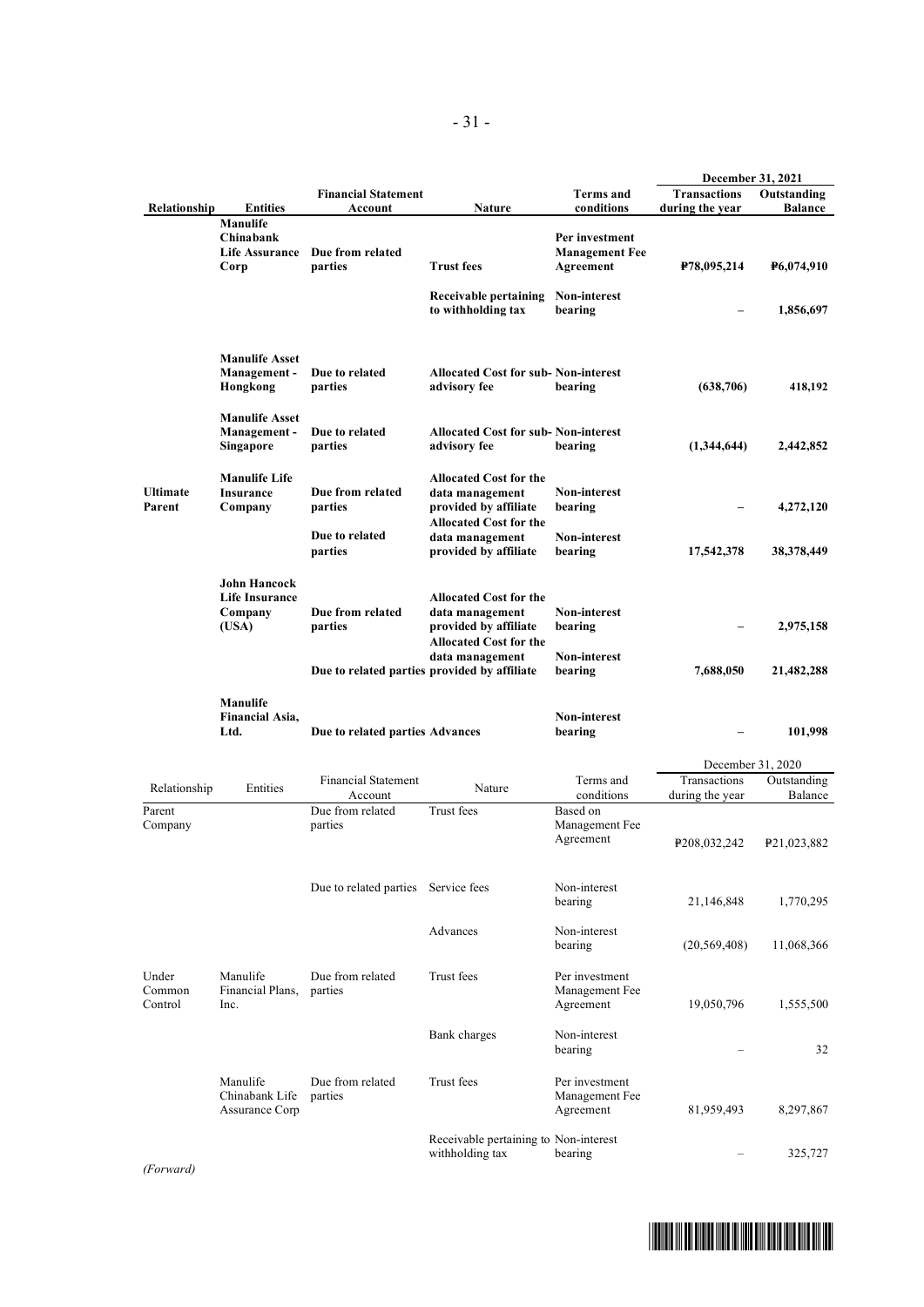|                    |                                                    |                                       |                                                                    |                         | December 31, 2020                      |                        |
|--------------------|----------------------------------------------------|---------------------------------------|--------------------------------------------------------------------|-------------------------|----------------------------------------|------------------------|
| Relationship       | Entities                                           | <b>Financial Statement</b><br>Account | Nature                                                             | Terms and<br>conditions | <b>Transactions</b><br>during the year | Outstanding<br>Balance |
|                    | Manulife Asset<br>Management -<br>Hongkong         | Due to related parties                | Allocated Cost for sub-<br>advisory fee                            | Non-interest<br>bearing | P398,591                               | <b>P638,706</b>        |
|                    | Manulife Asset<br>Management -<br>Singapore        | Due to related parties                | Allocated Cost for sub-<br>advisory fee                            | Non-interest<br>bearing | 465.823                                | 1,344,644              |
| Ultimate<br>Parent | Manulife Life<br>Insurance<br>Company              | Due to related parties                | Allocated Cost for the<br>data management<br>provided by affiliate | Non-interest<br>bearing | 11,663,340                             | 20,634,091             |
|                    | John Hancock<br>Life Insurance<br>Company<br>(USA) | Due to related parties                | Allocated Cost for the<br>data management<br>provided by affiliate | Non-interest<br>bearing | 5,599,191                              | 13,794,238             |

The Company charged its related parties 0.05% of the net asset value of accounts under management accrued monthly and collected monthly in accordance with the IAA (see Note 1).

The Company charged its related parties fees ranging from 0.18% to 0.90% of the net asset value of accounts under management accrued monthly and collected monthly in accordance with the IMA (see Note 1).

In consideration for the performance of administrative services by the Parent Company in accordance with the Administrative Service Agreement (see Note 1), the Company pays service fees equivalent to the actual cost incurred by the Parent Company in rendering the service plus 5% mark-up plus VAT, accrued monthly and paid monthly.

All transactions with related parties are to be settled in cash.

#### 20. **Trust Operations**

Securities and other investments held by the Company in fiduciary or agency capacity for clients and beneficiaries amounting to P162.61 billion and P149.47 billion as at December 31, 2021 and 2020, respectively, are not included in the accompanying statements of financial position, since these are not assets of the Company.

The Company deposited government bonds classified as financial assets at FVOCI with a total market value of  $\overline{P}118.06$  million and P93.24 million as at December 31, 2021 and 2020, respectively, in compliance with the requirements of the BSP relative to its operations (see Note 8).

In 2021 and 2020, trust fee income amounted to  $P_{431.86}$  million and  $P_{347.59}$  million, respectively. Trust fees are charged on a daily or monthly basis (and collected monthly) as a percentage of net asset value of accounts under management (see Notes 14 and 19).

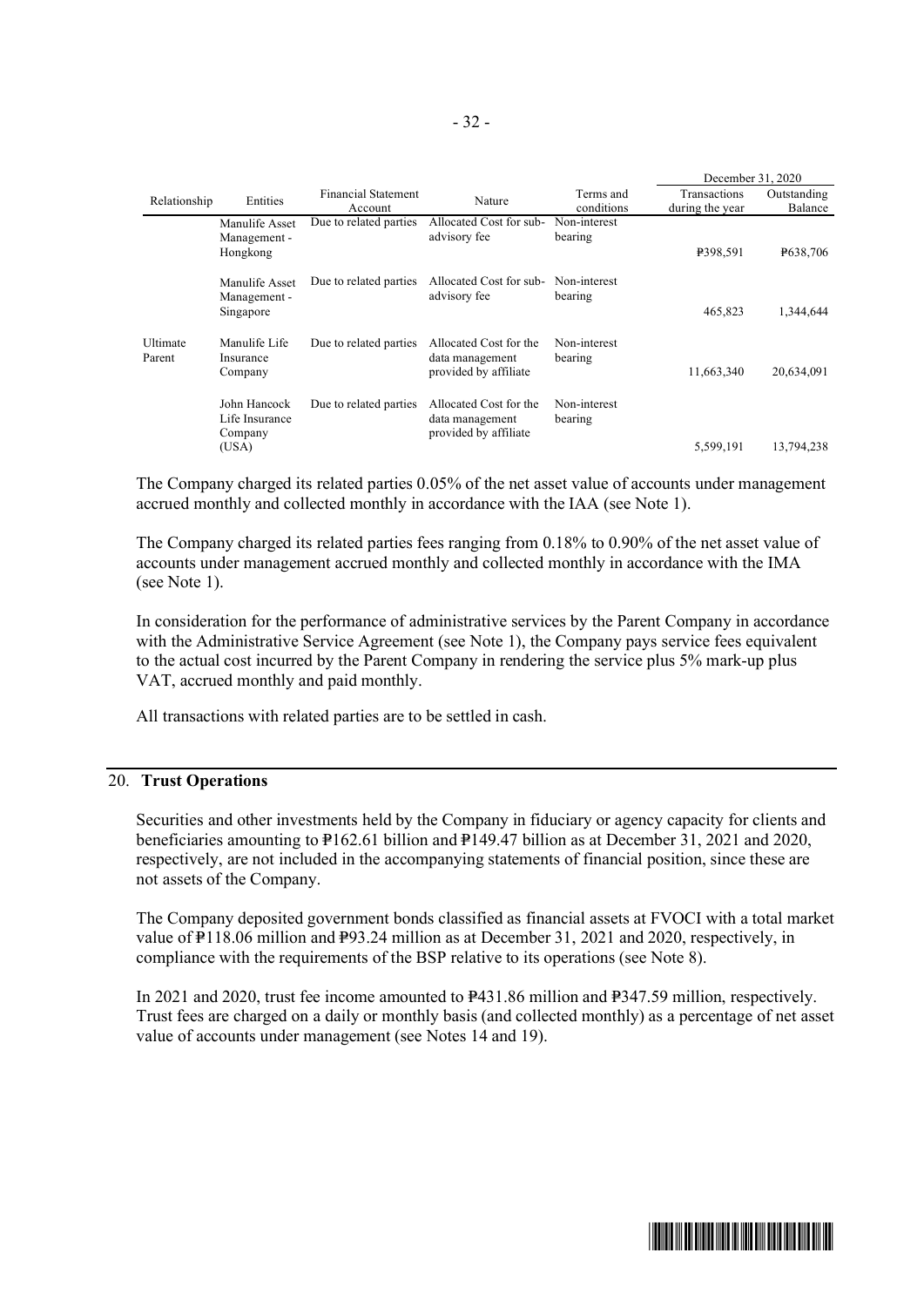#### - 33 -

#### 21. **Supplementary Information Required Under BSP Circular No. 1075**

This information is presented for purposes of filing with the BSP and is not a required part of the basic financial statements prepared in accordance with PFRS.

#### BSP Circular No. 1075

The Monetary Board (MB), in its Resolution No. 48 dated January 8, 2020 approved the amendments to the relevant provisions of the manual of regulations for non-bank financial institutions prescribing the manner of compliance with any documentary and/or procedural requirements in connection with the preparation and submission of financial statements. Subsection 4190T.4 was further amended to require inclusion in the Notes to Financial Statements supplementary information as prescribed under Annex Q-33-c of Appendix Q-33.

Below are the additional information required by BSP Circular No. 1075:

a. Basic quantitative indicators of financial performance:

|                                                      | 2021            | 2020            |
|------------------------------------------------------|-----------------|-----------------|
| Return on average equity $(a/b)$                     | 14.88%          | 16.08%          |
| a. Net income                                        | P84,278,312     | P77,913,094     |
| b. Average total equity                              | 566,451,872     | 484, 431, 734   |
| Return on average assets $(c/d)$                     | 11.29%          | 12.23%          |
| c. Net income                                        | 84,278,312      | 77,913,094      |
| d. Average total assets                              | 746,615,000     | 636,963,668     |
| Percentage of total trust fees to total assets under |                 |                 |
| management $(AUM)$ (e/f)                             | $0.27\%$        | 0.23%           |
| e. Trust fees                                        | 431,861,504     | 347,587,883     |
| f. Assets under management                           | 162,614,709,210 | 149,474,747,842 |

b. Total outstanding investment, loans and other credit accommodations to the Company's DOSRI and related parties with name of DOSRI/related parties, and breakdown, if applicable, as to (i) security (secured, including type of security; and unsecured) and (ii) status (performing and non-performing)

None to report.

c. Large exposures as defined under Section 4303T

None to report.

d. Nature and amount of contingencies and commitments arising from off-balance sheet items

None to report.

e. Aggregate amount of secured liabilities and assets pledged as security

None to report.